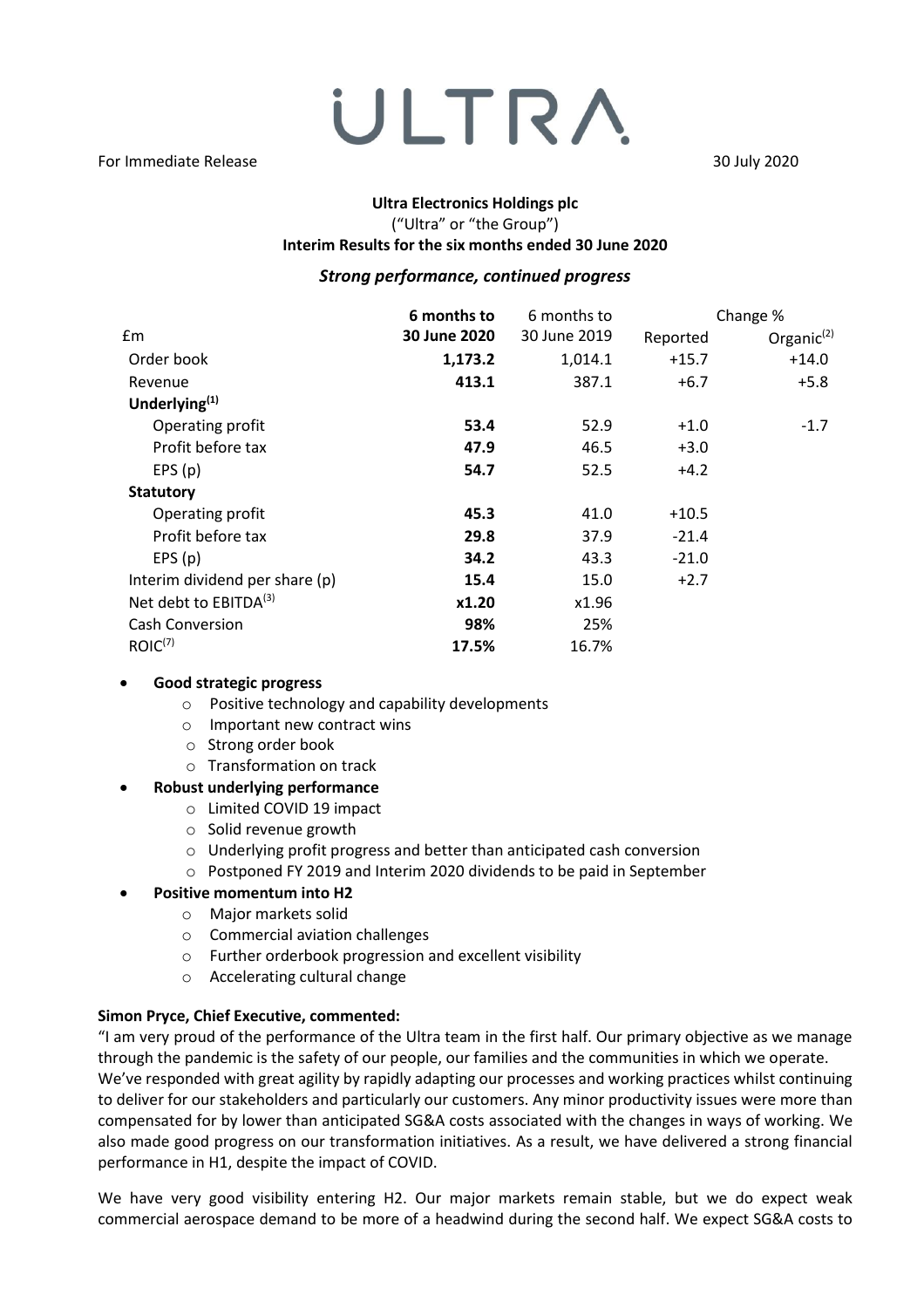normalise and we are accelerating some of our transformation initiatives. Despite this, we remain confident that 2020 will, as anticipated, be a year of good progress for Ultra. We will therefore be paying both the final 2019 dividend as originally recommended and an interim 2020 dividend.

We are continuing to make good strategic progress. Our technology and capabilities are well positioned to address customers' existing and emerging needs. We continue to win good positions on long-term programmes and are pleased with the transformation momentum we have created. We are therefore confident in our ability to create exceptional value for all our stakeholders and in Ultra's exciting future."

#### **Webcast**

Ultra will host a live webinar with Q&A to analysts and investors on 30 July 2020 at 11.00am BST. The webinar will be broadcast via the following link [https://bit.ly/ULE\\_H120\\_webinar.](https://bit.ly/ULE_H120_webinar)

A recording of the presentation and results materials will be available on Ultra's website later today.

#### **Notes:**

- (1) Underlying profit, cash flow and earnings per share (EPS) are used to measure the trading performance of the Group as set out in notes 4 and 10. Underlying operating margin is the underlying operating profit as a percentage of revenue. Operating cash conversion is underlying operating cash flow as a percentage of underlying operating profit.
- (2) Organic movements are the change in revenue, profit and order book at constant currency translation when compared to the prior year results as adjusted for any acquisitions or disposals to reflect the comparable period of ownership.
- (3) Net debt to EBITDA: EBITDA is the underlying operating profit for the twelve months preceding the period end, before depreciation charges and before amortisation arising on non-acquired intangible assets and adjusted to remove the EBITDA generated by businesses up to the date of their disposal in the period. Net debt in this metric comprises borrowings including pension liabilities and IFRS 16 lease liabilities, less cash and cash equivalents. On a covenant basis, net debt to EBITDA, when excluding pension liabilities and IFRS 16 lease liabilities, is x0.46.
- (4) Underlying tax is the tax charge on underlying profit before tax. The underlying tax rate is underlying tax expressed as a percentage of underlying profit before tax.
- (5) Net finance charges exclude fair value movements on derivatives.
- (6) Bank interest cover is the ratio of underlying operating profit to finance charges associated with borrowings (excluding IFRS 16 liabilities).
- (7) ROIC is calculated as underlying operating profit for the twelve months preceding the period end expressed as a percentage of invested capital (average of opening and closing balance sheets). Invested capital is defined as net assets of the Group, excluding net debt and lease liability, pension obligations, tax and derivatives.
- (8) "Five-eyes" nations include Australia, Canada, New Zealand, UK & USA
- (9) Average Working Capital Turn (AWCT) is the ratio of the 12-month average month-end working capital (defined as the total of inventory, receivables and payables excluding IFRS 16 lease liabilities) to gross revenue for the twelve months preceding the period end, calculated at constant FX rates.
- (10) On 1 January 2020 the operating segments were renamed from Communications & Security to Intelligence & Communications, from Maritime & Land to Maritime, and from Aerospace & Infrastructure to Critical Detection & Control. Forensic Technology, which was within the Communications & Security operating segment, was moved into Critical Detection & Control. Certain capabilities and technologies from Maritime & Land were transferred to the Critical Detection & Control operating segment. In accordance with IFRS 8, the prior period segmental analysis has been restated to reflect these changes.
- (11) Next Generation Surface Ship Radar
- (12) C2I is Command, Control & Intelligence. C3I is Command, Control, Communication and Intelligence including Cyber

#### **Enquiries:**

| <b>Ultra Electronics Holdings plc</b>    |                                          |
|------------------------------------------|------------------------------------------|
| Simon Pryce, Chief Executive             | 020 8813 4307                            |
| Jos Sclater, Chief Financial Officer     |                                          |
| Gabby Colley, Head of Investor Relations | 07891 206239                             |
|                                          | Investor.relations@ultra-electronics.com |
|                                          |                                          |
|                                          |                                          |

**MHP Communications** 020 3128 8771 Tim Rowntree / Pete Lambie

### **About Ultra:**

Ultra provides application-engineered tailored solutions. We focus on our customers' mission critical and intelligent systems in the defence, security, critical detection & control markets.

[www.ultra.group](http://www.ultra.group/)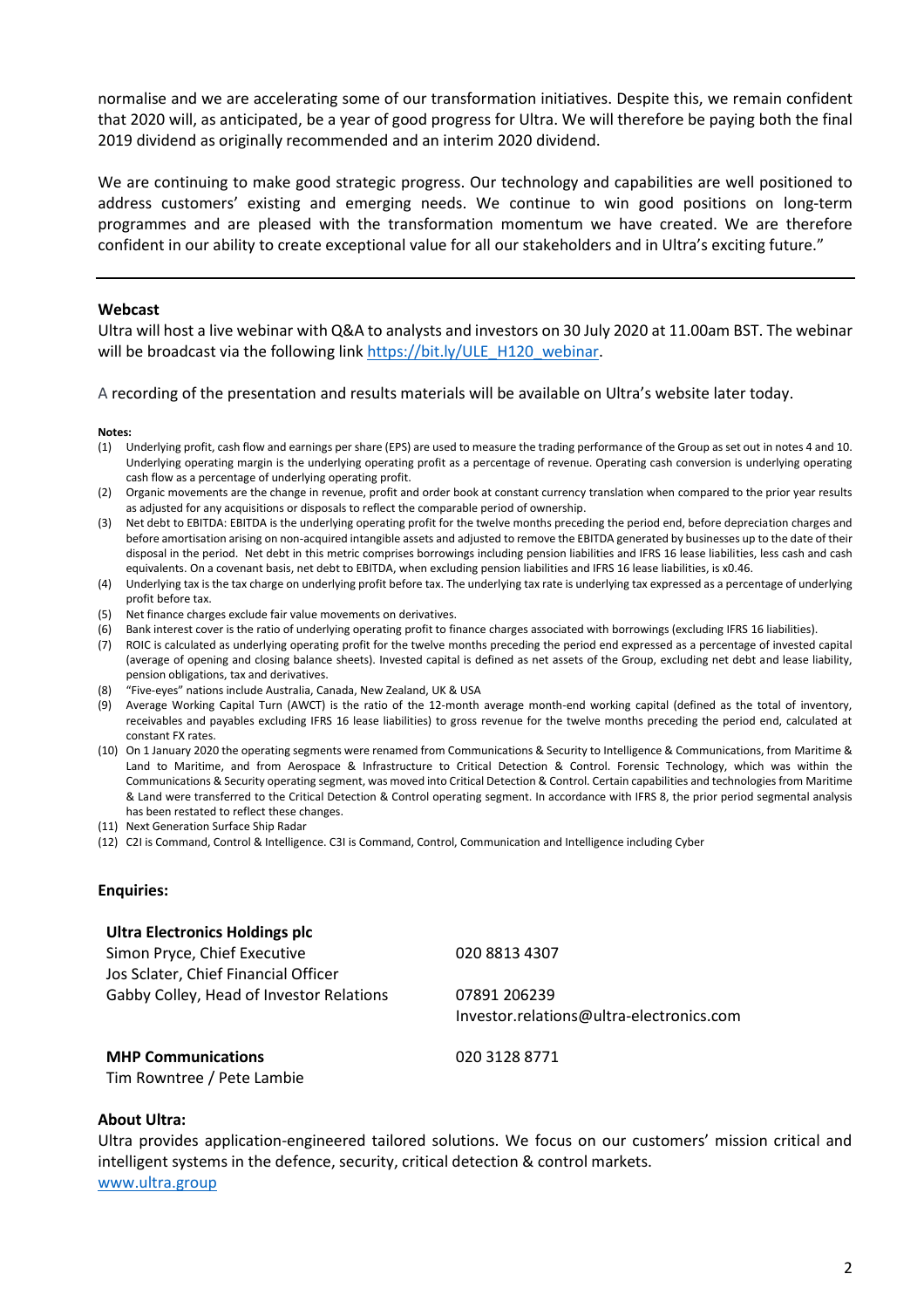### **STRATEGIC REVIEW**

### **Financial summary**

We made a good start to 2020 with strong order intake on existing programmes. These include a \$101m Sonobuoy order under ERAPSCO's existing 5-year IDIQ and a \$45m MK54 lightweight Torpedo array order. Despite the marketing challenges created by the global pandemic, we have also won number of key new strategic contracts. These include a new sole source contract to provide software for the MADIS (Marine Air Defense Integrated System) program for development of Counter Air and Counter Unmanned Aerial Systems and a new \$31m IDIQ to continue supporting the secure, digital, jam-resistant advanced Link 16 network over the Alaskan air space.

Defence spend remains robust in all our key "five-eyes"<sup>(8)</sup> markets, despite the impact of COVID. Our order book is growing strongly with a 14% organic increase versus H1 2019 and we enter H2 with 93% order cover (H1 2019: 93%). This growth was delivered despite some COVID-19 delays, the usual H2 weighting of ORION radio sales & ADSI license fees, and, continued pressure on Nuclear sensor sales in our Energy business.

We achieved organic revenue growth in two out of three of our business units. Overall, organic revenue growth was up 5.8% with a particularly strong first half in Intelligence & Communications which grew 11%. This was driven by the anticipated increased ORION radio orders in H1 and strong command & control system sales.

Underlying operating profit was down 1.7% organically and underlying operating margins were 12.9%. Both were impacted by a change in phasing of bonus accruals to better weight them between the first and second half of the year, with a larger proportion now booked in H1. This resulted in an increased H1 bonus accrual of £4.5m. Excluding this increased H1 bonus accrual, underlying operating margin would have been 14.0% (H1 2019: 13.7%). Statutory profit before tax reduced by 21.4%, due to a mark to market loss on forward foreign exchange contracts as GBP weakened relative to our USD forward contract rate.

As expected, transformation related expenses, including IT, restructuring and process improvement costs increased in the period to £3.4m (H1 2019: £0.7m) as we increase the pace of our Focus; Fix; Grow transformation.

Underlying operating cash conversion was better than expected at 98% (H1 2019: 25%). This was mainly due to increased advanced payments from customers during the COVID pandemic, deferred sales tax, prompt payment of receivables (rather than any real structural improvement in average working capital turn) and reduced capital expenditure due to a change in ERP strategy. The new ERP strategy focuses on improving our business processes at all levels of the organisation, supported by some global best of breed systems to interface with our existing ERPs, rather than a higher risk large capital expenditure plan.

Strong cash generation has helped ROIC improve to 17.5% (H1 2019: 16.7%). This remains a key measure for management as we pursue our strategy and transformation initiatives.

### **Group Operational Summary**

Operationally, the Group has performed very well during the pandemic, with no site closures and limited production inefficiency associated with changing working patterns. We also managed the supply chain effectively, where we saw limited disruption.

As previously announced, there was some limited impact due to changing shop floor working practices to enable social distancing and some isolated customer delays, however, this was mostly offset by reduced travel and marketing expenses and more modest growth in Internal Research & Development than expected due to COVID related delays and resource constraints (3.4% of revenue versus H1 2019: 3.3%). The overall level of R&D investment in the period was 17.9% of overall sales (H1 2019: 18.1%). Travel and marketing expenses are expected to return to more normal levels in H2 and the rate of investment in Internal Research &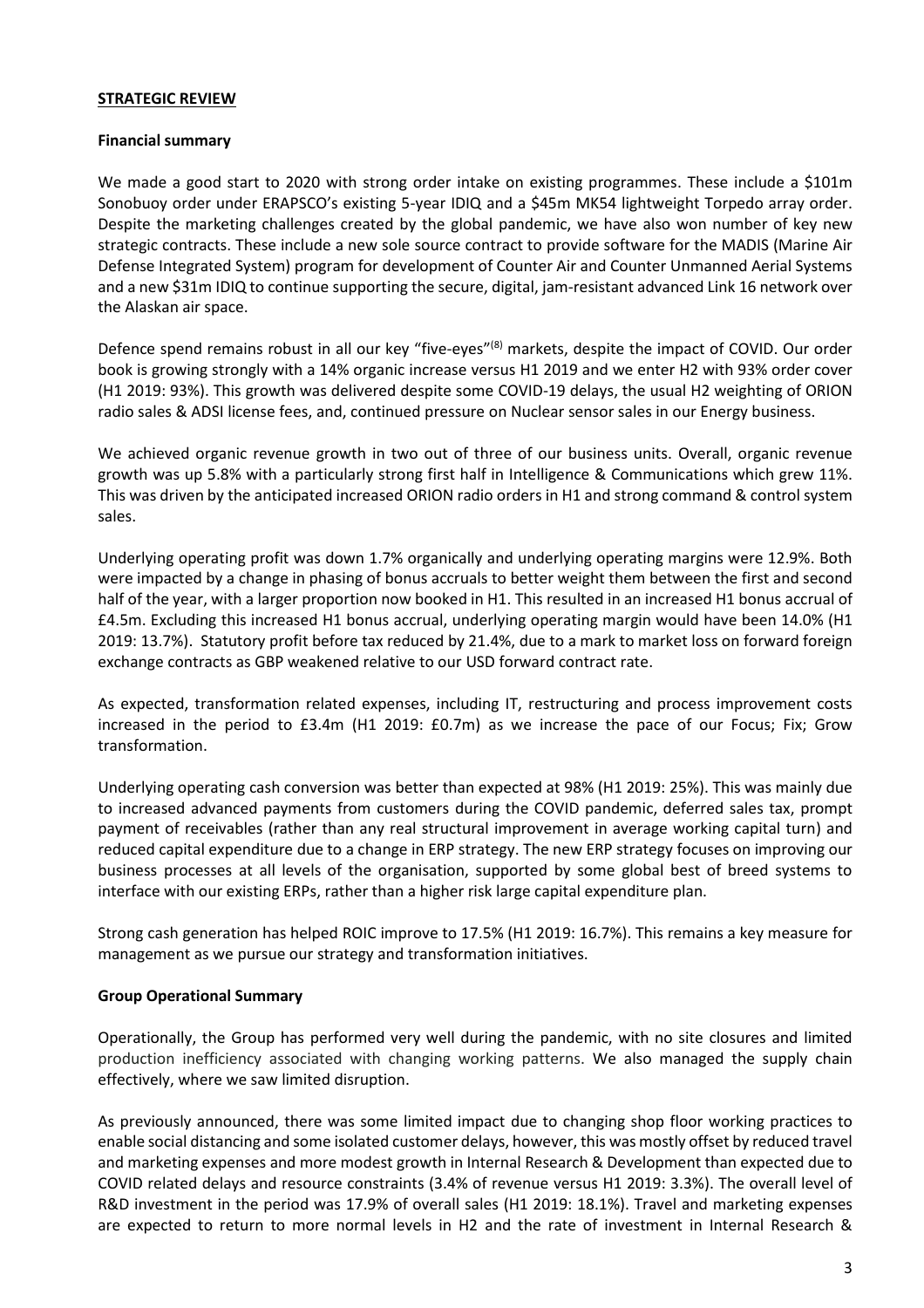Development and Marketing is expected to increase in the second half of the year.

The Group continues to operate broadly as normal, despite the pandemic; no employees have been furloughed related to COVID and we do not intend to defer any VAT payments into 2021 due to our strong cash performance. We continue to monitor and adapt to the changing situation in all our markets.

### **ONE Ultra progress**

In addition to maintaining our operations during the pandemic, we have also increased the pace of our transformation.

As a reminder, we are transforming to ONE Ultra through our Focus; Fix; Grow transformation plan:

- Focusing on our core strengths through executing a clear strategy
- Fixing the things that will allow us to deliver real parenting value
- Growing value for all our stakeholders

During the half we have increased the pace of our transformation programme with higher focus on standardisation of processes (for example bid process, project execution, purchase to pay, learning & development) and continuous improvement.

Our Focus; Fix; Grow transformation is a broad based and multi-year programme and will ultimately affect every part of the business. It supports delivering improved and exceptional outcomes for all our stakeholders through focussing on what we are good at, improving underlying delivery and performance and accelerating growth. We are making good progress and continue to identify additional potential for performance improvement that we will realise in the medium term.

Our transformation programme is split into six work streams, made up of several individual initiatives at various stages of development and execution, each owned by a team with central oversight. The pace of transformation increased in H1, and we have enhanced our transformation office capability as a result. All work streams made good progress in H1:

| Workstream                   | Goal                                                                                                                                                                  | Progress in H1                                                                                                                                                                                                      |
|------------------------------|-----------------------------------------------------------------------------------------------------------------------------------------------------------------------|---------------------------------------------------------------------------------------------------------------------------------------------------------------------------------------------------------------------|
| <b>Operating Model</b>       | Improved alignment to strategy,<br>greater empowerment and<br>collaboration, improved operational<br>oversight, enhanced leadership and<br>reduced management layers. | Operating model agreed.<br>Organisational re-design on plan.<br>Role definition complete, good<br>progress on filling roles, on track for<br>implementation in January 2021.<br>Stronger operational oversight.     |
|                              |                                                                                                                                                                       |                                                                                                                                                                                                                     |
| Site Excellence              | Improved working environment &<br>sustainability, optimised<br>manufacturing and utilisation of<br>space.                                                             | Property review complete. Specific<br>planning to improve utilisation of<br>space commenced in line with<br>organisational design. Reflects<br>anticipated permanent changes in<br>working practices post pandemic. |
| Operation and                | Process standardisation, improvement                                                                                                                                  | Process definition to support                                                                                                                                                                                       |
| <b>Functional Excellence</b> | and efficiency. Initially focussed on<br>improved commercial acumen,                                                                                                  | operating model commenced.                                                                                                                                                                                          |
|                              | internal R&D investment, knowledge                                                                                                                                    | Process standardisation commenced                                                                                                                                                                                   |
|                              | sharing and strategy, global sales, HR,<br>project execution and finance                                                                                              | in HR, Finance and IT.                                                                                                                                                                                              |
|                              | processes that can be continuously                                                                                                                                    | Data standardisation on track.                                                                                                                                                                                      |
|                              | improved. Additional processes to be<br>reviewed over time.                                                                                                           | Reviewed ERP strategy, existing                                                                                                                                                                                     |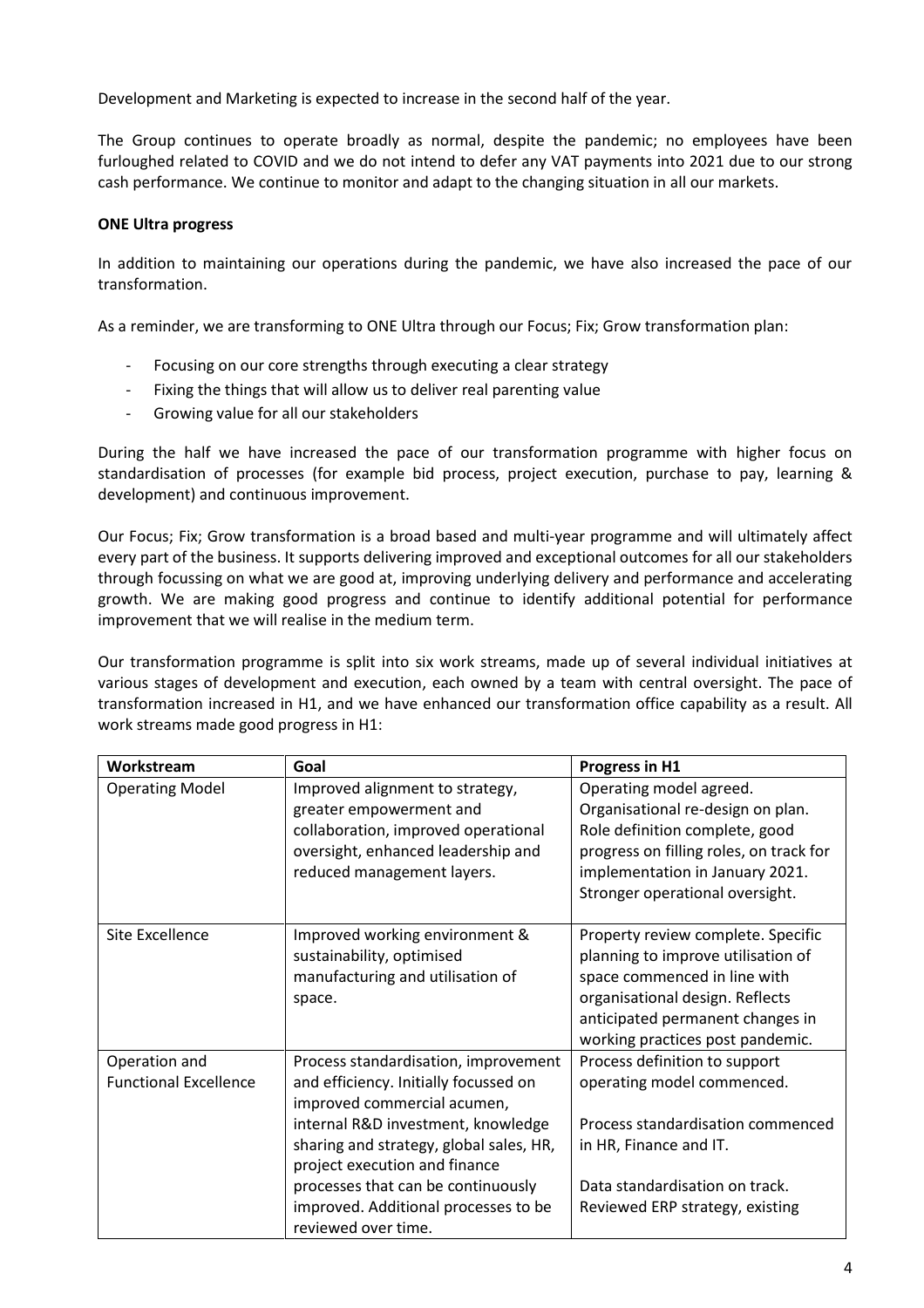|                              |                                                                                                                                                       | installations to be reconfigured once<br>process standardisation complete.                                                                                                                                                                                                                                                                                                                                                                                                               |
|------------------------------|-------------------------------------------------------------------------------------------------------------------------------------------------------|------------------------------------------------------------------------------------------------------------------------------------------------------------------------------------------------------------------------------------------------------------------------------------------------------------------------------------------------------------------------------------------------------------------------------------------------------------------------------------------|
| Procurement                  | Better integration of supply chain into<br>design and manufacture, improved<br>aggregation of spend, better supplier<br>collaboration and management. | Head of Procurement appointed.<br>Internal high complexity, low<br>volume, rapid prototyping PCB<br>capability finalised to mitigate<br>supply chain risk.<br>Direct procurement aggregation<br>opportunities commenced.<br>Indirect procurement initiatives<br>launched.                                                                                                                                                                                                                |
| <b>ONE Ultra Culture</b>     | Leadership and talent to support ONE<br>Ultra strategy.                                                                                               | Common vision, mission, values<br>agreed, launched and being<br>embedded. Leadership capability<br>assessment complete. Assessment<br>tools, performance management<br>and remuneration all aligned to ONE<br>Ultra needs and values.<br>Leadership training developed to<br>address capability gaps and<br>development needs for Q4 launch.<br>Broader leadership training aligned.<br>The Ultra Way system for continuous<br>improvement being developed,<br>resources being deployed. |
| <b>Technology Enablement</b> | Improved collaboration and efficiency<br>of IT infrastructure and application<br>suite.                                                               | Infrastructure and IT backbone<br>investment back on track and<br>accelerating.                                                                                                                                                                                                                                                                                                                                                                                                          |

During the period transformation costs (including redundancy and restructuring) of £3.4m were incurred, (H1 2019: £0.7m). We also invested £4.0m of capital expenditure on transformation initiatives, mostly comprising Technology, HR and payment process improvement initiatives. The early initiatives under our transformation workstreams have confirmed good opportunities for productivity and efficiency improvements. We see the opportunity to accelerate some of our transformation initiatives in H2.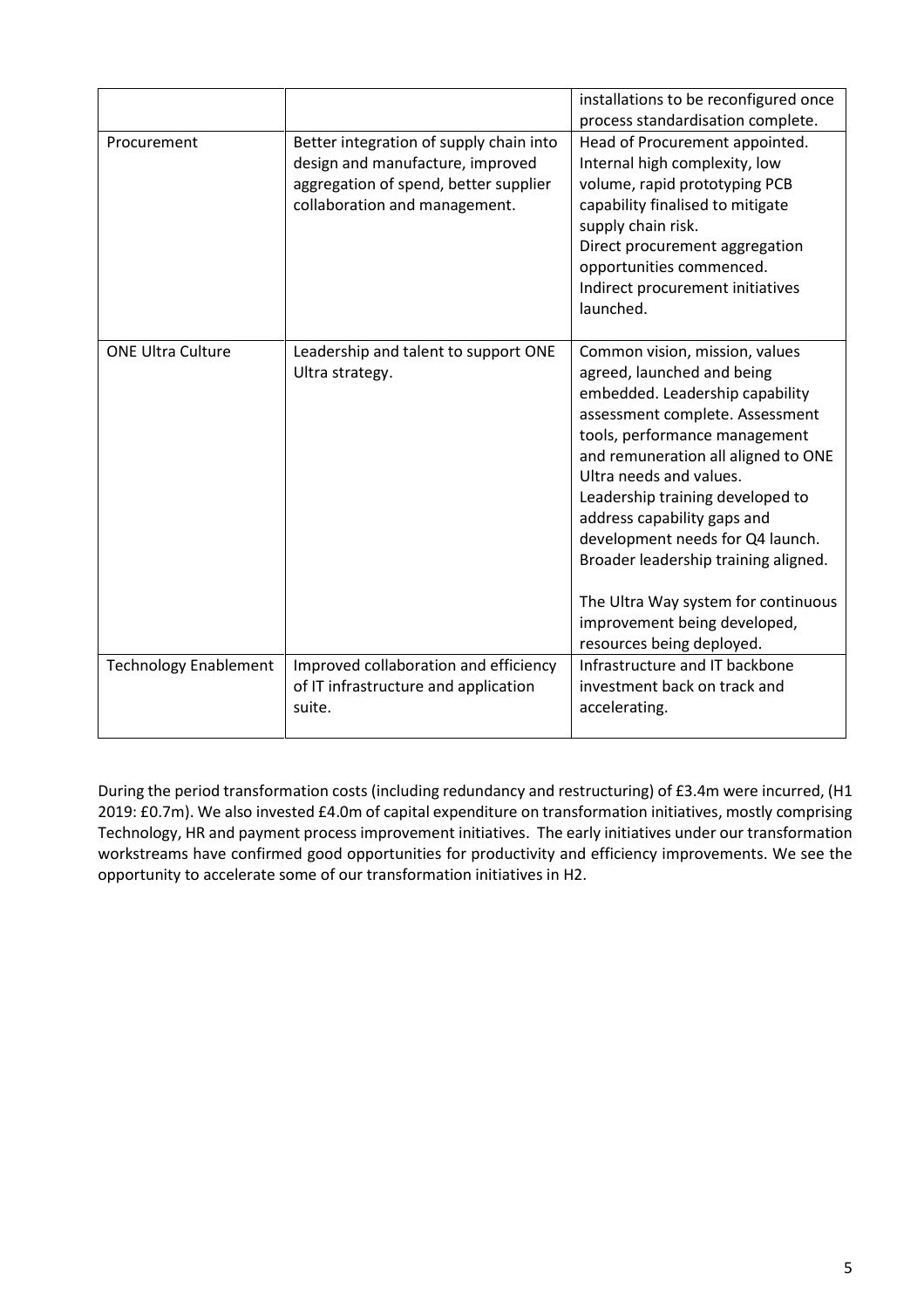### **OPERATIONAL REVIEW**

### **Maritime (44% of Group revenue)**

*A partner in the maritime defence domain, focusing on mission-centric equipment and systems primarily across the "five-eyes" (8) nations. We specialise in maritime sonar, radar, acoustic expendables, signature management and power systems.*

| £m                                | 2020 H1 | $^{(10)}$ 2019 H1 | $(10)$ 2019 H1<br>for organic<br>measure | Growth<br>% | Organic $(2)$<br>growth % |
|-----------------------------------|---------|-------------------|------------------------------------------|-------------|---------------------------|
|                                   |         |                   |                                          |             |                           |
| Order book                        | 605.8   | 451.1             | 456.3                                    | $+34.3$     | $+32.8$                   |
| Revenue                           | 184.3   | 168.8             | 170.7                                    | $+9.2$      | $+8.0$                    |
| Underlying operating profit $(1)$ | 27.3    | 29.5              | 30.4                                     | $-7.5$      | $-10.2$                   |
| Underlying operating margin $(1)$ | 14.8%   | 17.5%             | 17.8%                                    |             |                           |
| Statutory operating profit        | 26.8    | 25.4              |                                          | $+5.5$      |                           |

### **Market**

Ongoing geopolitical disputes and associated naval threats continue to drive growth in naval platforms and underwater systems. The pivot in national security doctrine, particularly in the US, to pursue technologies aimed at countering near peer adversaries is particularly favourable for Ultra given our strength and capability in underwater expendables, sonar sensors and systems, anti-submarine warfare and surface radar markets. Ultra is also a potential beneficiary of the growth in signature and power management to combat threat development while platform evolutions are increasingly driving demand for SWaP (Size, Weight and Power) and alternative propulsion technology, all of which are areas of existing Ultra expertise.

Beyond traditional capabilities, future navies will require a suite of new technologies that broaden fullspectrum capabilities and expand sonar detection, increasingly for deployment on unmanned vehicles to operate in anti-access, anti-denial environments. Ultra is also well placed to benefit from increased investment in innovations such as vector sensors, advanced materials to yield more system performance in the same space-weight-power envelope, unmanned surface/sub-surface air vehicles for remotely-operated ASW (Anti-Submarine Warfare), and deployable autonomous systems for distributed persistent undersea surveillance.

### **Performance**

The Maritime business unit had a strong first half with order book increasing 34.3%. This was driven by: (i) a \$101m order under the 5-year ERAPSCO IDIQ (received after period end in H1 2019); (ii) strong acoustic and torpedo countermeasure orders; (iii) a \$45m order for MK54 torpedo arrays under an existing contract; and (iv) an increase in development funding for the Next Generation Surface Search Radar increase in development funding.

Organic revenue increased 8.0% to £184.3m during the first half, reflecting strong ASW receiver sales, increased NGSSR development revenue, and signature management awards. Key program milestones were also reached with the first S2150 Hull Mount Sonar installed on HMS Portland and an updated 3-year contract for electro-optical tracking systems for UK Type 45 destroyer.

Underlying operating profit however, decreased organically by 10.2% to £27.3m. This was predominantly due to: (i) the £3m H1 change to bonus accrual phasing (as explained above); (ii) increased Internal Research & Development (mainly in the Sonobuoy market); and (iii) increased transformation and restructuring investments.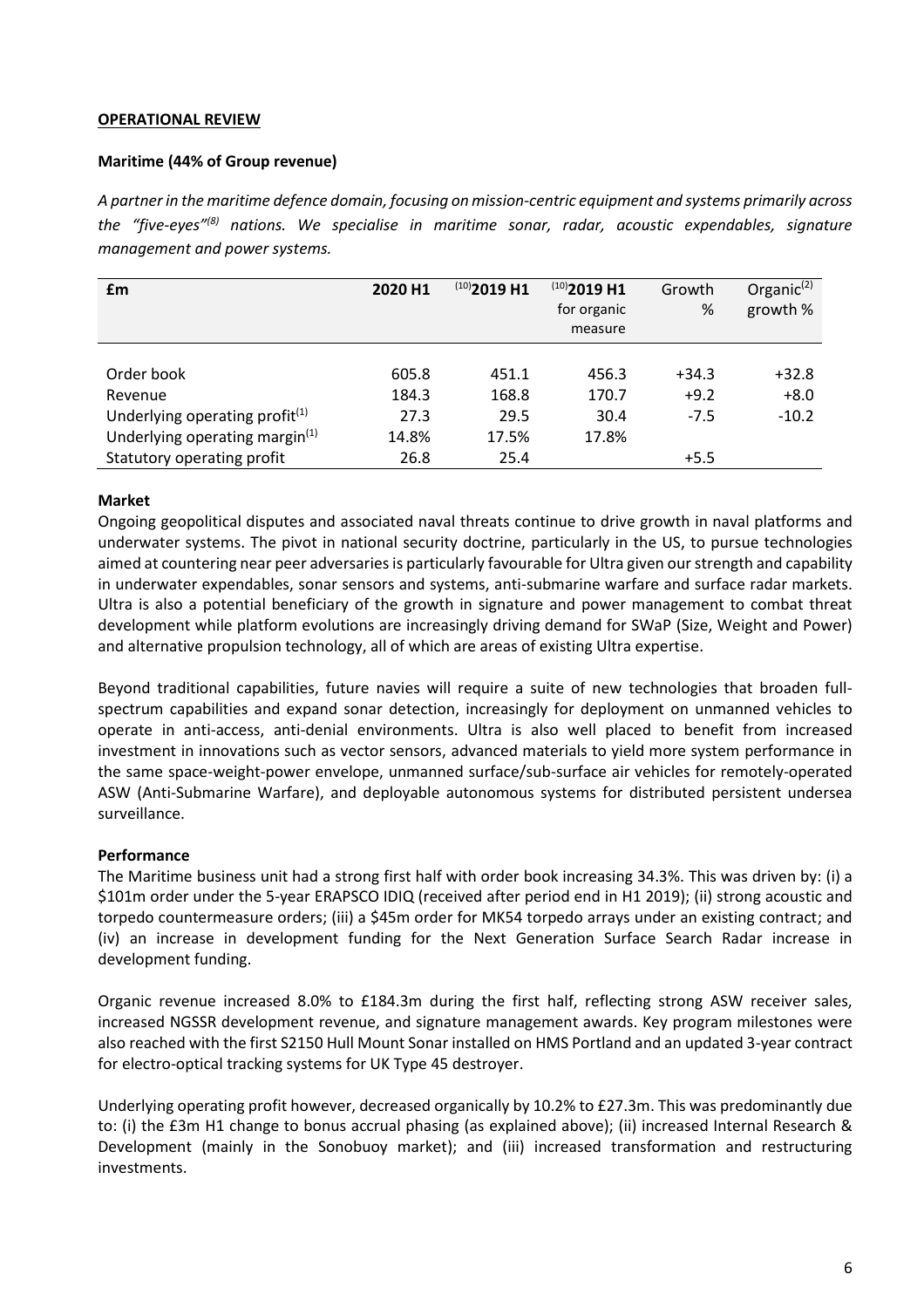As a result, operating margins reduced from 17.5% in H1 2019 to 14.8% in H1 2020. Excluding the one-time change to bonus accrual phasing, operating margins would have been 16.4%. Margins are expected to remain broadly flat vs 2019 for this division, with the non-repeat of the £8.8m of contract losses mostly balanced out by higher transformation and R&D costs and adverse sales mix.

Internal Research & Development during this half focused on Sonobuoy development, Radar and UAV technology. We also saw good progress in the Maritime Business Unit's transformation priorities, most notably, delivering better aligned organisational design, improving leadership capability, enhanced financial discipline and improved project oversight and execution.

### **Intelligence & Communications (28% of Group revenue)**

*A defence supplier engineering world-class, mission-critical, multi-domain intelligence, communications, command & control, cyber security and electronic warfare solutions.*

| £m                                         | 2020 H1 | $(10)$ 2019 H1 | $(10)$ 2019 H1<br>for organic<br>measure | Growth<br>% | Organic $(2)$<br>growth % |
|--------------------------------------------|---------|----------------|------------------------------------------|-------------|---------------------------|
|                                            |         |                |                                          |             |                           |
| Order book                                 | 230.9   | 236.6          | 241.1                                    | $-2.4$      | $-4.2$                    |
| Revenue                                    | 114.1   | 102.0          | 102.7                                    | $+11.9$     | $+11.1$                   |
| Underlying operating profit $(1)$          | 12.3    | 9.9            | 10.7                                     | $+24.2$     | $+15.0$                   |
| Underlying operating margin <sup>(1)</sup> | 10.8%   | 9.7%           | 10.4%                                    |             |                           |
| Statutory operating profit                 | 7.1     | 4.7            |                                          | $+51.1$     |                           |

### **Market**

Ultra is well positioned to support the multi-domain, hyper-enabled battlespace of tomorrow, which will require decreased latency, autonomous decision making and advanced application support to get the right information to forces quickly and effectively. Support for the customer will become increasingly softwarecentric as operators are given broader connectivity capabilities through network modernisation programs. In an increasingly contested environment, secure solutions that provide near-instantaneous situational awareness and secure communications to the warfighter will require distributed decision making and cognitive support tools, along with multi-platform and multi-user interoperability.

As a network centric C31<sup>(12)</sup> provider with capabilities currently extending across various radio frequencies, C2I<sup>(12)</sup>, tactical communications and cyber security Ultra is well positioned to support this continuous evolution of the multi-domain battlespace and today is delivering information advantage to the warfighter. In addition to delivering existing technologies across C3I, incorporating future market technologies such as machine learning/artificial intelligence, analytics, intelligent networking, combat systems, 5G and reduced-size weight and power for micro-electronics, Ultra is working to support the customer requirements of today and tomorrow.

### **Performance**

The Intelligence & Communications business unit won a number of new contracts in the half including: (i) \$31m IDIQ to continue supporting the secure, digital, jam-resistant advanced Link 16 network over the Alaskan air space; (ii) a sole source contract to provide initial software for the US MADIS program (Marine Air Defense Integrated System) for development of Counter Air and Counter Unmanned Aerial Systems; and (iii) a new contract with the United States National Guard Bureau for three JET systems (Joint Interface Control Cell Extended Trainer solution) to meet the unique training, test and evaluation needs of their Air National Guard components.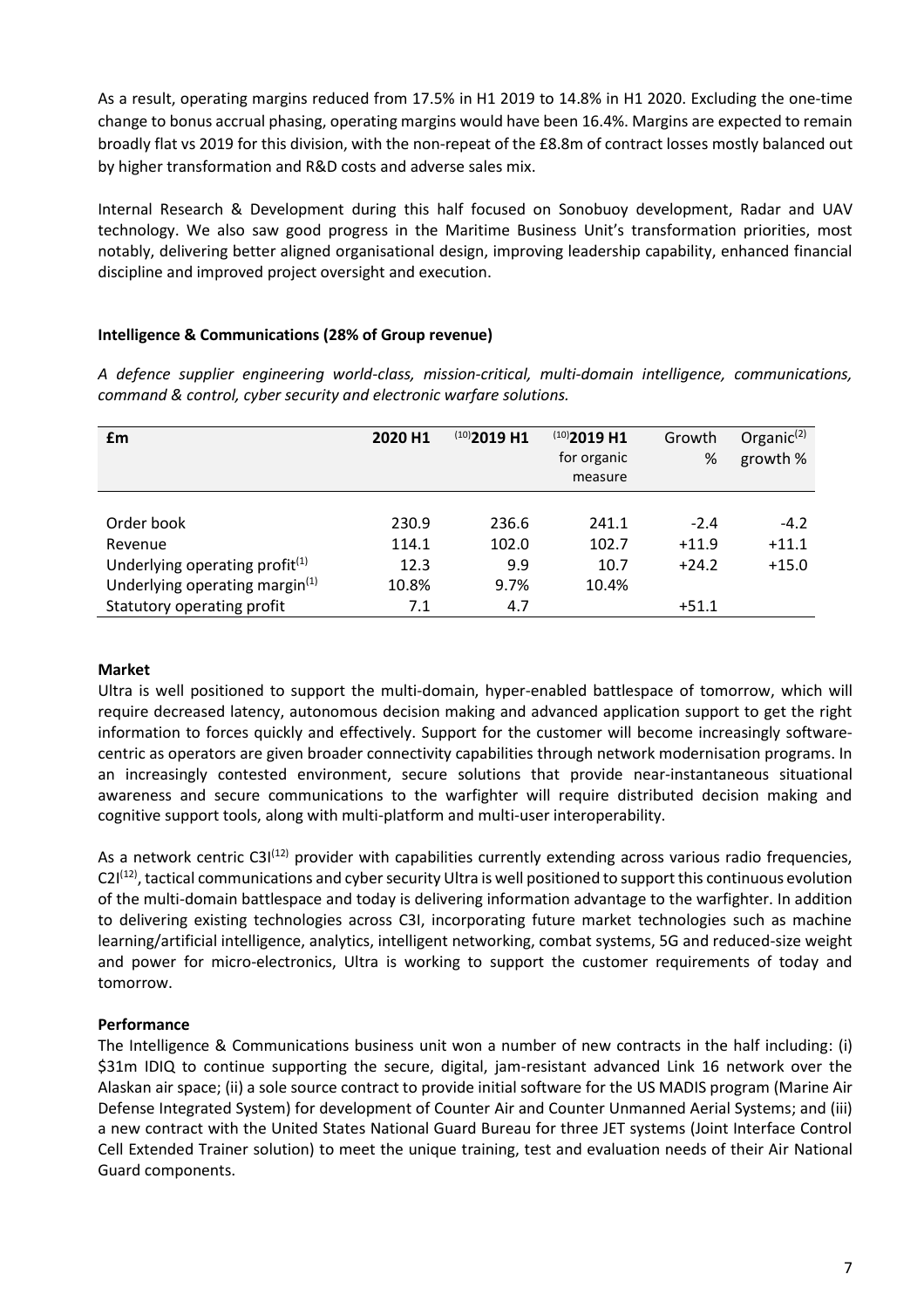Order book however declined due to increased ORION radio sales in H1 2020 versus H1 2019 for the US Army's Network Modernisation programme.

Organic revenue increased by 11.1% to £114.1m during the first half, reflecting increased US DoD radio equipment sales, and sales of tactical data link and command & control systems.

Underlying operating profit increased organically by 15.0% to £12.3m. Higher Internal Research & Development and transformation costs were more than offset by performance in ORION radio system sales, Specialist RF and ADSI ("Air Defence Systems Integrator"). We expect some growth in margins in this business unit in H2 to reflect the usual H2 ORION radio weighting and improved productivity.

Internal Research & Development during this half focused on advanced radio and networking including artificial intelligence and machine learning and virtual ADSI, leveraging hardware to deploy specialised realtime C2 functionality. The Intelligence & Communications business unit has made good progress with their Focus; Fix; Grow initiatives, appointing a dedicated transformation lead for this division, optimising their portfolio, improving governance and standardising KPIs. Strong progress has also been made in implementing technology and product roadmaps and processes to support innovation and internal investment.

### **Critical Detection & Control (28% of Group revenue)**

*In Precision Control Systems (PCS), we design and supply market-leading safety and mission-critical solutions, primarily to the military and commercial aerospace markets.*

*Forensic Technology is the world-leader in ballistic identification and forensic analysis solutions.*

*In Energy, we focus on the design and supply of safety critical sensors and systems and selected products for industrial applications, focusing on the UK, North American and Chinese markets.*

| £m                                         | 2020 H1 | $(10)$ 2019 H1 | $(10)$ 2019 H1<br>for organic<br>measure | Growth<br>% | Organic $(2)$<br>growth % |
|--------------------------------------------|---------|----------------|------------------------------------------|-------------|---------------------------|
|                                            |         |                |                                          |             |                           |
| Order book                                 | 336.5   | 326.3          | 331.6                                    | $+3.1$      | $+1.5$                    |
| Revenue                                    | 114.7   | 116.3          | 117.1                                    | $-1.4$      | $-2.0$                    |
| Underlying operating profit $(1)$          | 13.8    | 13.5           | 13.2                                     | $+2.2$      | $+4.5$                    |
| Underlying operating margin <sup>(1)</sup> | 12.0%   | 11.6%          | 11.3%                                    |             |                           |
| Statutory operating profit                 | 12.0    | 11.4           |                                          | $+5.3$      |                           |

### **Markets**

**Aerospace -** The increasing pace of the modernisation cycle is projected to continuously drive future defence aerospace growth in the "five-eyes" nations. These target markets retain growth prospects as customers are continuing to acquire new aircraft, upgrade ageing fleets or develop indigenous platforms. Ultra retains strong positions on major global platforms. There is a growing need for aircraft systems that require Ultra's innovative power and control technologies that are ideally suited to modern aircraft needs. The everincreasing need for highly reliable, mission and safety critical sensing and control systems positions Ultra's capabilities in an increasingly competitive market. The industry is moving towards more environmental, costeffective solutions for both traditional platforms and novel developments such as Urban Air Mobility and aircraft electrification. Ultra is well placed as an existing supplier of relevant technologies to early adopters.

COVID-19 has, however, significantly impacted the commercial aerospace industries outlook given the restrictions on domestic and international passenger air travel. While the realisation of the total long-term impact is not yet clear, and it had limited impact on Ultra in the first half, it is likely to have greater impact in the second half of this year.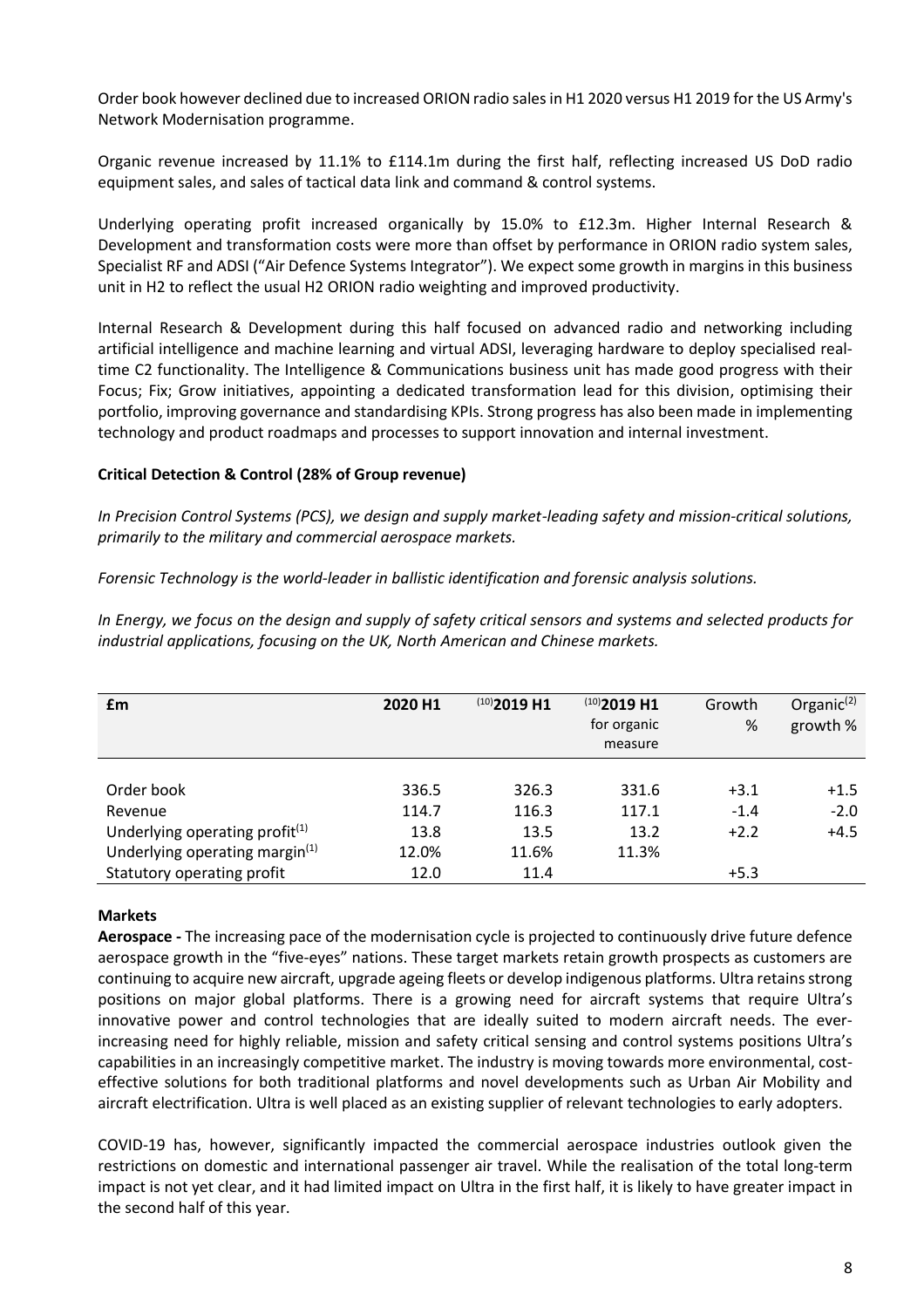**Forensics -** Effective solutions are needed to provide timely crime-gun intelligence and investigative leads spanning local, municipal, national and international networks. The latest innovations in 3D, quantum microscopy is unlocking the potential for objective methods to assist expert conclusions in Court on the potential match between firearms and bullets. As customers increasingly seek to construct preventative crime gun strategies which not only enable them to respond timelier to incidents but increases their lead generation abilities and the provision of intelligence, forensic technology remains at the forefront of building these strategies. In conjunction with these unique drivers artificial intelligence, machine learning and cloud base technologies are expected to gradually be introduced to the market.

**Energy -** Although COVID-19 has negatively impacted the energy sector in 2020, global demand is expected to recover and continue to increase in the long-term. Coupled with a growing need to decarbonise the power sector, this creates a need for increased investment in the civil nuclear power market. Ultra provides critical safety systems and detector capabilities to nuclear facilities around the world, safeguarding nuclear workers and the public. Ultra is positioned at the forefront of emerging technologies being developed for increased efficiency and decreased cost of nuclear power generation, such as advanced Small Modular Reactor technologies (SMRs).

### **Performance**

As expected, the Critical Detection & Control order book only increased modestly year on year. This is predominantly due to the impact of COVID-19 on total commercial aerospace orders (2019 sales: c£65m). Forensic Technology also saw some COVID related delays, although orders for Safeguard services were robust and a \$12m task order from the Bureau of Alcohol, Tobacco, Firearms and Explosives was received under a pre-existing 5-year contract. In Energy, a new contract was won to manufacture and supply a neutron monitoring system for SHINE Medical, an isotope production facility in Wisconsin.

Organic revenue decreased by 2.0%. Higher IBIS and Safeguard sales (Integrated Ballistic Identification System) in Forensic Technology and strong JSF orders on HiPPAG (High Pressure Air Generator), EIPS Controllers and harnesses in PCS were more than offset by shortfalls in Nuclear sensor sales due to recent COVID-19 order deferrals from nuclear plant operators in our Energy business. In PCS, we are experiencing significant reductions in commercial aerospace demand which we were able to mitigate with increased military sales in H1. This mitigation will not continue and therefore we anticipate there will be a much greater adverse financial impact in H2 from continued commercial aerospace weakness.

Underlying operating profit increased by 4.5% organically, mainly due to transactional FX tailwinds and cost reductions in this business unit, offset by the previously mentioned H1 bonus accrual phasing change of £1m. As a result, underlying operating margins were 12.0% vs 11.3% in H1 2019.

It is expected there will be significant pressure on PCS in the second half of the year due to reduced commercial aerospace orders and revenue which will impact the total 2020 performance and operating margins of this Business Unit.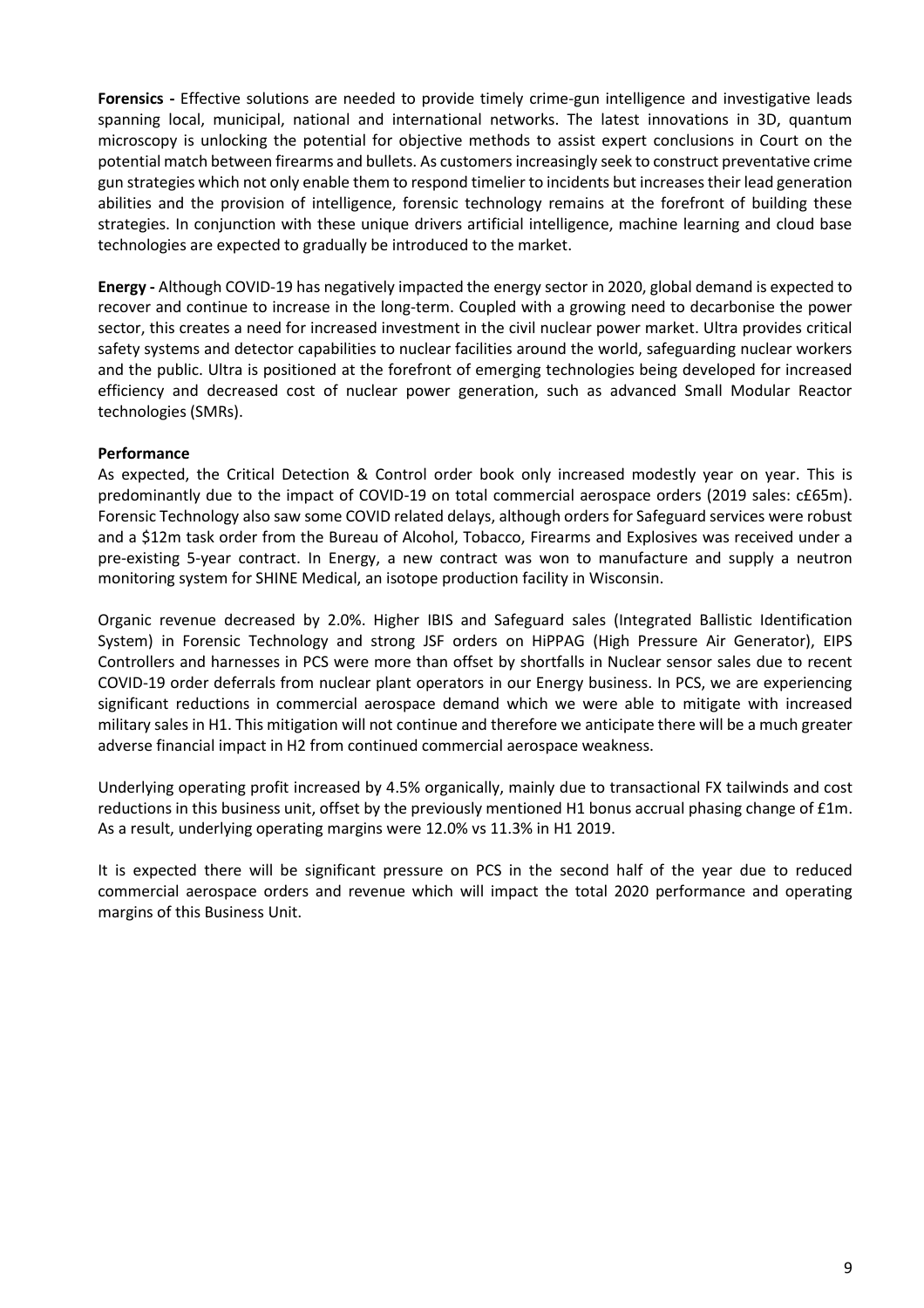### **FINANCIAL REVIEW**

### **Orders**

The order book increased organically by 14.0% to £1,173.2m (2019: £1,014.1m) compared to the prior period and showed 10.0% organic growth from the 31 December 2019 position of £1,022.9m, reflecting improving defence budgets, notably in the US, and some key wins on new and existing programmes. Order intake in the period grew organically by 13.5% to £515.3m (2019: £449.9m) and represents a book to bill ratio of 1.25 (2019: 1.16). The opening order cover for the second half is 93% (2019: 93%).

### **Total revenue**

|                                               | £m    | % impact |
|-----------------------------------------------|-------|----------|
| Six months to June 2019                       | 387.1 |          |
| <b>Currency translation</b>                   | 6.2   | $+1.6$   |
| Disposals                                     | (2.8) | $-0.7$   |
| Six months to June 2019 (for organic measure) | 390.5 |          |
| Organic growth                                | 22.6  | $+5.8$   |
| Six months to June 2020                       | 413.1 | +6.7     |

Total revenue grew by 6.7% to £413.1m compared to the prior period. This represents organic<sup>(2)</sup> growth of 5.8%, reflecting improved conditions in our US market. Specific programmes include revenue from the recently won Next Generation Surface Search Radar development contract, military aircraft platforms and tactical command and control systems. Sterling weakened during the period, increasing reported revenue by 1.6%. The average US dollar rate in the six months to 30 June 2020 was \$1.26 compared to \$1.29 in the prior period. The disposal of the Airport Systems and Paygate businesses in H1 2019 and the Ottawa based electronic intelligence business in January 2020 reduced revenue by 0.7% on a like-for-like basis.

### **Statutory operating profit**

| £m                                                 | 2020 | 2019 |
|----------------------------------------------------|------|------|
| <b>Statutory operating profit</b>                  | 45.3 | 41.0 |
| Amortisation of intangibles arising on acquisition | 6.6  | 10.5 |
| Significant legal charges and expenses             | 0.7  | 0.7  |
| Acquisition and disposal related costs             | 0.8  | 0.7  |
| <b>Underlying operating profit</b>                 | 53.4 | 52.9 |

Statutory operating profit increased by 10.5% to £45.3m (2019: £41.0m). This reflects reducing amortisation costs as assets created by historical acquisitions become fully amortised.

### **Underlying operating profit and margins**(1)

|                                               | £m    | % impact |
|-----------------------------------------------|-------|----------|
| Six months to June 2019                       | 52.9  |          |
| <b>Currency translation</b>                   | 0.8   | $+1.5$   |
| <b>Disposals</b>                              | 0.6   | $+1.1$   |
| Six months to June 2019 (for organic measure) | 54.3  |          |
| Organic decline                               | (0.9) | $-1.7$   |
| Six months to June 2020                       | 53.4  | $+1.0$   |
|                                               |       |          |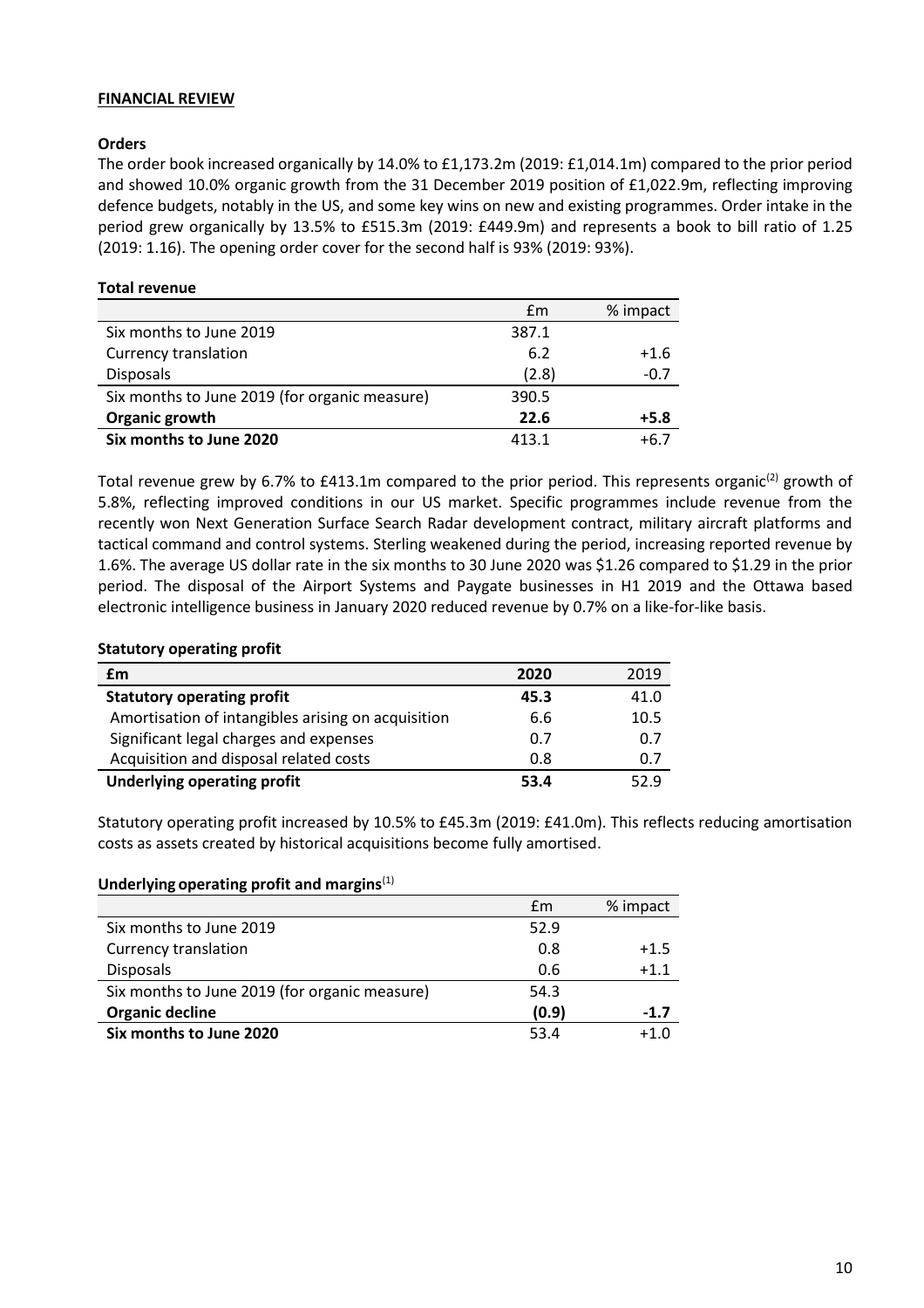Underlying operating profit was £53.4m (2019: £52.9m), an increase of 1.0% on the prior year. The weakening of sterling increased profit by 1.5% and the impact of business disposals resulted in a 1.1% increase in likefor-like profit. The organic profit decline was 1.7%, consequently the underlying operating margin<sup>(1)</sup> was lower than H1 2019 and declined to 12.9% (H1 2019: 13.7%), due to:

- "Fix" related transformation investment, including redundancy and restructuring costs of £3.4m;
- H1 bonus accrual phasing change, resulting in additional H1 2020 charge of £4.5m compared to H1 2019; and
- Higher Internal Research & Development investment.

### **Research and development**

Ultra continued its programme of R&D, with total spend in the period of £73.7m (2019: £70.0m). Internal Research & Development investment increased to £14.2m (2019: £13.0m) which represents 3.4% of revenue (2019: 3.3%), while customer funding increased to £59.5m (2019: £57.0m). The overall level of R&D investment in the year was 17.9% of revenue (2019: 18.1%). The increase in company funded spend was more modest than originally envisaged due to engineering resource constraints and COVID related customer funding delays at the beginning of the year.

### **Finance charges**

Net financing charges<sup>(5)</sup> decreased by £1.0m to £5.5m (2019: £6.5m). This decrease was a result of lower average debt levels and reductions in US and UK interest rates. The interest payable on borrowings was covered 14 times (2019: 11 times) by underlying operating profit.

### **Profit before tax**

Statutory profit before tax decreased to £29.8m (2019: £37.9m). Underlying profit before tax<sup>(1)</sup> increased to £47.9m (2019: £46.5m), as set out below:

| £m                                                 | 2020                     | 2019  |
|----------------------------------------------------|--------------------------|-------|
| <b>Statutory profit before tax</b>                 | 29.8                     | 37.9  |
| Amortisation of intangibles arising on acquisition | 6.6                      | 10.5  |
| Acquisition and disposal related costs             | 0.8                      | 0.7   |
| Gain on disposal                                   | $\overline{\phantom{a}}$ | (0.8) |
| Loss/(gain) on derivatives                         | 10.0                     | (2.5) |
| Significant legal charges and expenses             | 0.7                      | 0.7   |
| Underlying profit before tax $(1)$                 | 47.9                     | 46.5  |

Amortisation costs arising from acquisitions declined by £4.0m as assets created by historical acquisitions become fully amortised. The loss on forward foreign exchange contracts was £10.0m (2019: £2.5m gain) as GBP weakened relative to our forward contract rate.

### **Tax and earnings per share**

The Group's underlying tax rate<sup>(4)</sup> in the period decreased slightly to 19.0% (2019: 20.0%). The statutory tax rate on statutory profit before tax is 18.5% (2019: 19.2%).

Underlying earnings per share<sup>(1)</sup> increased 4.0% to 54.7p (2019: 52.5p), reflecting the increase in profit compared to the prior year. The weighted average number of shares in issue was 71.0m (2019: 70.9m). Basic earnings per share decreased to 34.2p (2019: 43.3p). At 30 June 2020, the number of shares in issue was 71,013,464.

### **Operating cash flow and working capital**

Cash generated by operations was £65.8m (2019: £25.8m). Underlying operating cash flow<sup>(1)</sup> was £52.4m (2019: £13.4m) resulting in underlying operating cash conversion of 98% (2019: 25%). Working capital and provisions decreased by £7.1m. The working capital decrease was principally due increases in advances from customers. Our focus on improving working capital turn continues to be successful with the average working capital turn<sup>(9)</sup> for the Group improving to 8.5x (June 2019: 6.8x). Capital expenditure, including expenditure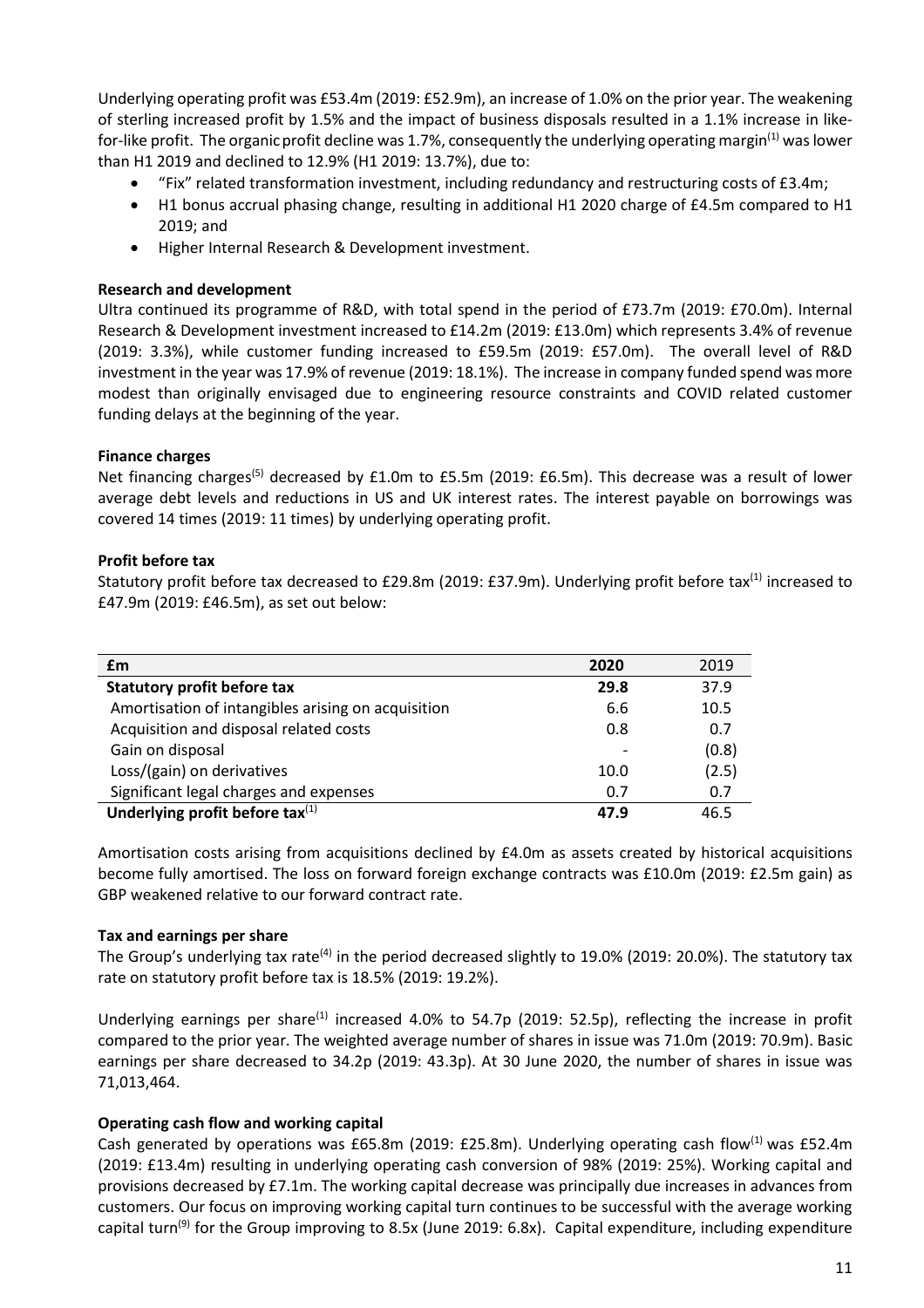on transformation initiatives, increased to £10.0m (2019: £8.4m). Inventory increased during the year, reflecting revenue growth.

### **Net debt**

Ultra's net debt at the end of the period was £107.4m (2019: £208.2m), this includes £43.7m of lease liability. Net debt/EBITDA<sup>(3)</sup> when including pension liabilities and lease liabilities was 1.20 times (2019: 1.96 times). On a covenant basis, which excludes pension liabilities and IFRS 16 lease liabilities, the figure is 0.46 times (2019: 1.32 times).

The Group's committed facilities comprise a £300m revolving credit facility (RCF), of which £250m has a maturity to November 2024 and £50m has a maturity to November 2023, and Pricoa loan notes: £50m with an expiry date of October 2025 and \$70m with expiry dates of January 2026 and January 2029. At 30 June 2020 the drawings under the RCF were £41.0m leaving £259.0m of committed headroom, as well as liquid cash resources across the Group of £93.1m.

### **Conduct of business investigations update**

As previously announced, investigations associated with conduct of business issues in Algeria and the Philippines continue with no material changes to report.

### **2020 FINANCIAL GUIDANCE**

Ultra has had a strong start to H2 with a new \$42m production contract awarded for our Next Generation Surface Ship Radar, a \$28m Extended Range Directional Frequency Analysis and Recording Sonobuoy contract and an additional \$33m Q-125 Sonobuoy order earlier this month.

We expect revenue growth in H2 to be broadly similar to H1, despite headwinds from commercial aerospace. Underlying operating margins will improve in H2, although we do expect increased spend in Internal R&D, transformation and travel & marketing costs. As previously flagged, we expect underlying operating margins to remain stable in the mid-teens range during our transformation.

Transformation expenses remain in the previously expected £8-12m range and are expected to accelerate in the second half. Capital expenditure will be within a range of £20-25m, factoring in the previously mentioned change in the ERP strategy (2019: £21.8m).

Our internal R&D spend will accelerate in the second half, although is expected to be around 4% of revenue in 2020 due to COVID related customer delays and resourcing constraints.

Due principally to increased advanced payments, good receivables performance, improved milestone payment terms and VAT deferrals, operating cash conversion is now expected to be above our previous 60- 75% guidance, more in line with our medium-term cash conversion target of 80-90%.

### **DIVIDEND**

As announced on 14 April 2020, as a precautionary measure due to the COVID-19 pandemic, the Board decided to postpone payment of its 2019 final dividend of 39.2 pence per share. Based on the Board's current knowledge, the robust liquidity position, the strong H1 performance and expected full year performance relative to the COVID-19 scenario modelling undertaken, an additional interim dividend equivalent to the postponed full year 2019 dividend of 39.2 pence per share will now be paid on 18 September 2020 to shareholders on the register at 28 August 2020.

The 2020 interim dividend of 15.4p (2019: 15.0p) will also be paid on the same date as the postponed 2019 dividend (18 September 2020 to shareholders on the register at 28 August 2020). Remaining cautious to the current pandemic the proposed amount is 2.7% increase versusthe prior year, with the interim dividend being covered 3.6 times (2019: 3.5 times) by underlying earnings per share.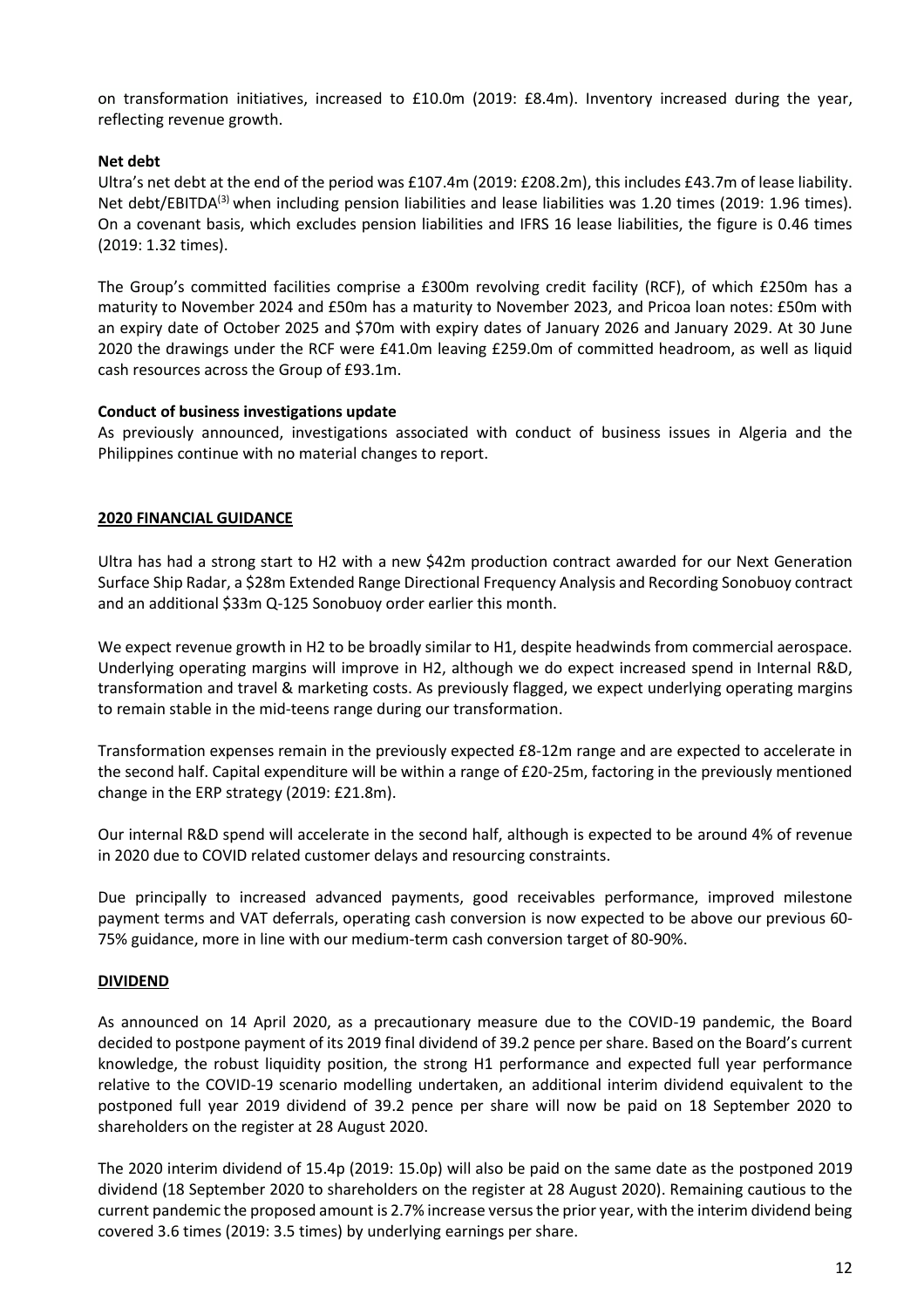### **SUMMARY & OUTLOOK**

The Group is trading in line with expectations with strong cash flow, increasing Return on Invested Capital, and we are increasingly confident of the benefits of our ONE Ultra transformation.

We remain well positioned in several areas of priority defence spend. Order book and demand remains strong in our key markets. The duration of the COVID-19 virus and its impact remains uncertain, but it is not significantly impacting current trading and we don't currently believe it will have any material long term impact. We are continuing to monitor the situation closely.

Ultra has an exciting strategy and is pursuing a transformation agenda to continue to drive growth in market share and to deliver exceptional value creation for all our stakeholders. We have increased the pace of this change in the past 6 months. It will take time before the benefits can be seen but there is a considerable opportunity with our transformation to become ONE Ultra and we remain excited about the prospects of the Group.

Simon Pryce Chief Executive

Jos Sclater Chief Financial Officer

30 July 2020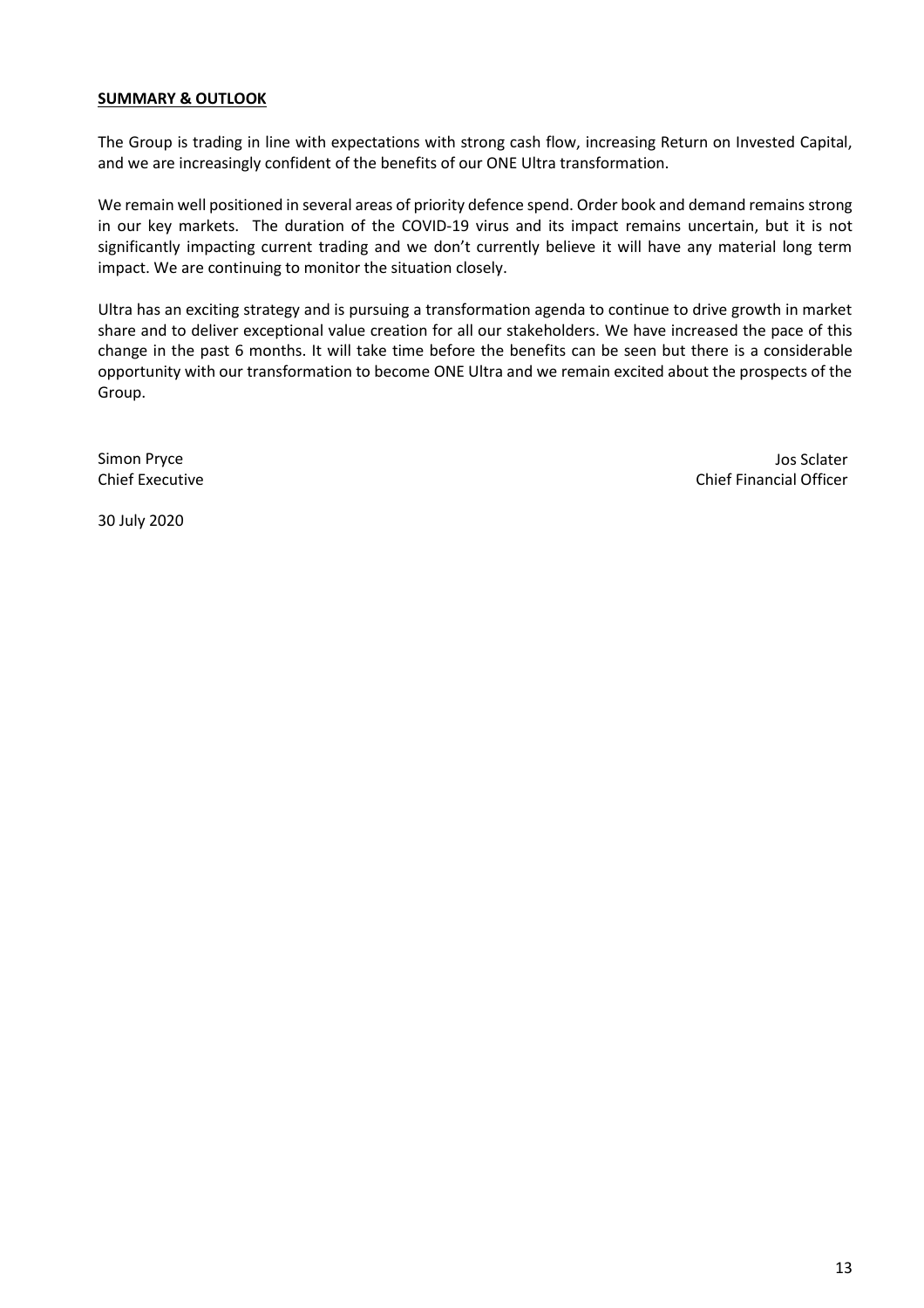### **RISKS AND UNCERTAINTIES**

The Group faces a number of potential risks and uncertainties that may have a material impact on second half performance in 2020 (and beyond). As a consequence, actual results may differ materially from those expected and/or from historical results. The Group's principal risks are listed below. These risks are managed by the Executive Team and are key matters for the Board. An explanation of principal risks, and the business strategies that Ultra uses to manage and mitigate such risks, can be found in the 2019 annual report which is available for download at<https://www.ultra.group/investors/results-centre/>

Risks are identified, collated, assessed and managed at the most appropriate level of the business (Board, Executive or Business level). Risks are also reviewed to ensure judgements and assumptions are unchanged, that appropriate mitigations are in place and that emerging risks are captured.

The principal risks faced by the business continue to be driven by Ultra's mission, markets and business model, but also reflect the importance of delivering change, as we have continued through 2020 with our focus on transition under the ONE Ultra Strategy, against a backdrop of successful day-job management of the challenges of COVID-19. These are not the only risks that may impact the Group but are the ones that we believe are the most significant at this time:

- Geopolitical Risk
- Defence Sector Cycle Risk
- **Bid and Contract Risks**
- Programme Risk
- Delivering Change
- Talent Retention and Recruitment
- Security and Cyber Risks
- Business Interruption
- Governance, Compliance and Internal Controls
- Pensions
- Health Safety and Environment

Current events or specific factors within the defined principal risks above include:

- COVID-19 (Business Interruption). The rapid global spread of the new coronavirus, and governmental responses to it, have threatened supply chains and continuity of operations for businesses universally. Ultra's approach to management of its supply chain and customer engagement, and revision of operating procedures to comply with regulatory and medical advice in all areas in which we operate, have to date maintained our operations as a designated critical defence supplier. This approach will continue to be used and adapted to manage second or subsequent peaks of the virus. However, the scale or breadth of further peaks, or new governmental restrictions, could escalate the level of impact seen to date on our supply chain and customers' operations, or introduce new restrictions on our operational capacity, potentially challenging performance to current expectations in the second half of 2020 into the start of 2021. Additionally, the effect of COVID-19 on aviation markets is expected to continue to impact the civil aerospace sector, but the consequential downward pressure on Ultra revenues overall is assessed as manageable for 2020 into the start of 2021.
- Brexit (Geopolitical Risk). The advent of COVID-19 may have exacerbated the risk that the United Kingdom and European Union might fail to agree a comprehensive long term trade deal by the end of 2020, when the current transitional arrangements expire. Whilst Ultra's direct exposure to business disruption from Brexit is limited, we have drawn on our prior experience and preparation for hard Brexit scenarios from last year, to minimise potential consequences. Supply chain interruption contingency plans will be maintained and adapted, drawing on Supply chain relationships which have been strengthened as a consequence of COVID-19, as we monitor and respond to any developing Brexit risk through the remainder of 2020.
- Regulatory Incidents (Governance, Compliance and Internal Controls). As previously reported, Ultra is cooperating with authorities in relation to two conduct of business issues in Algeria and the Philippines.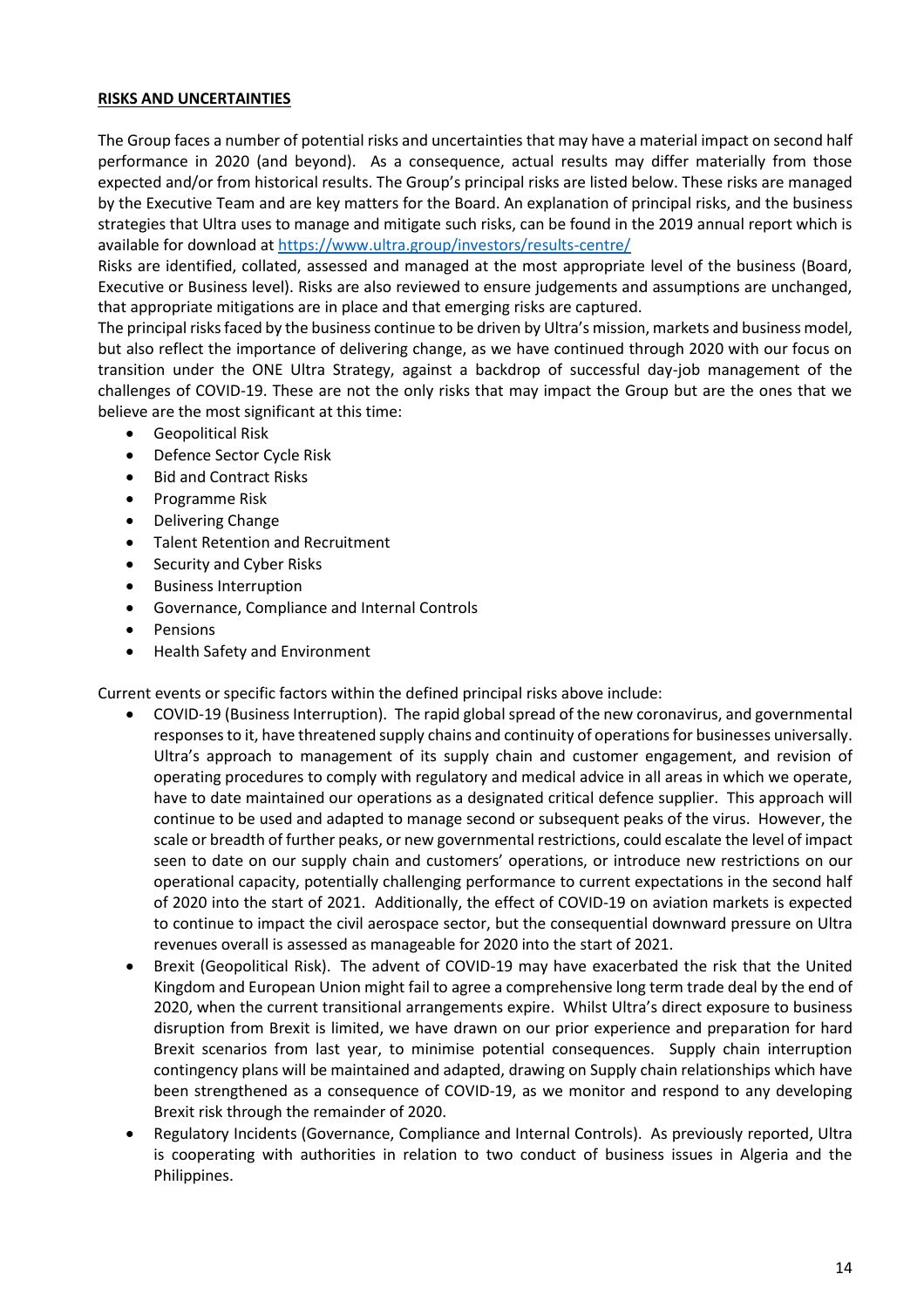### **NATURE OF ANNOUNCEMENT**

This announcement has been prepared solely to provide additional information to enable shareholders to assess Ultra's strategies and the potential for those strategies to succeed. It should not be relied upon by any other party or for any other purpose.

This announcement contains certain forward-looking statements. These statements are made by the Directors in good faith based on the information available to them up to the time of their approval of this report but such statements should be treated with caution due to the inherent uncertainties, including both economic and business risk factors, underlying any such forward-looking information.

This announcement has been prepared for the Group as a whole and therefore gives greatest emphasis to those matters which are significant to Ultra when viewed as a whole.

### **RESPONSIBILITY STATEMENT**

We confirm that to the best of our knowledge:

- the condensed set of financial statements has been prepared in accordance with IAS 34 'Interim Financial Reporting';
- the interim management report includes a fair review of the information required by DTR 4.2.7R (indication of important events and their impact during the first six months and description of principal risks and uncertainties for the remaining six months of the year); and
- the interim management report includes a fair review of the information required by DTR 4.2.8R (disclosure of related parties' transactions and changes therein).

By order of the Board,

Simon Pryce Chief Executive

Jos Sclater Chief Financial Officer

30 July 2020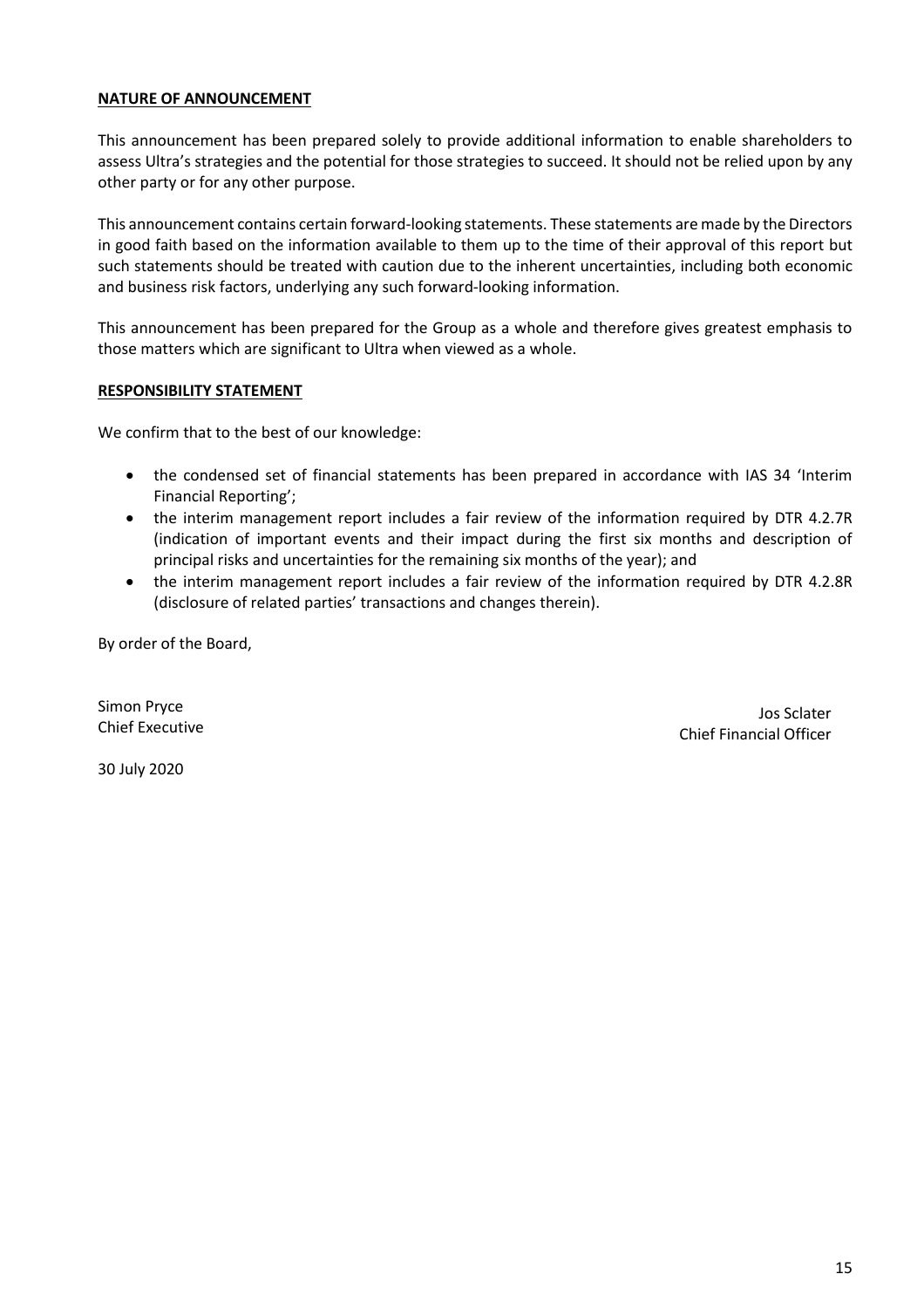Results for the Six Months Ended 30 June 2020 Consolidated Unaudited Statement of Comprehensive Income

|                                           | <b>Six months</b><br>to 30 June<br>2020 |         | Six months<br>to 30 June<br>2019 | Year to<br>31 December<br>2019 |
|-------------------------------------------|-----------------------------------------|---------|----------------------------------|--------------------------------|
|                                           | <b>Note</b>                             | £m      | £m                               | £m                             |
|                                           |                                         |         |                                  |                                |
| Revenue                                   | 3, 5                                    | 413.1   | 387.1                            | 825.4                          |
| Cost of sales                             |                                         | (301.4) | (282.7)                          | (586.3)                        |
| <b>Gross profit</b>                       |                                         | 111.7   | 104.4                            | 239.1                          |
| Other operating income                    |                                         | 1.6     | 0.4                              | 1.0                            |
| Administrative expenses                   |                                         | (65.0)  | (58.9)                           | (135.6)                        |
| Other operating expenses                  |                                         | (2.3)   | (4.2)                            | (8.9)                          |
| Significant legal charges and expenses    | 3                                       | (0.7)   | (0.7)                            | (1.4)                          |
| <b>Operating profit</b>                   | 3                                       | 45.3    | 41.0                             | 94.2                           |
| Gain/(loss) on disposal and held for sale | 18                                      |         | 0.8                              | (0.9)                          |
| Investment revenue                        | 6                                       | 0.1     | 2.8                              | 11.3                           |
| Finance costs                             | 7                                       | (15.6)  | (6.7)                            | (13.6)                         |
| Profit before tax                         |                                         | 29.8    | 37.9                             | 91.0                           |
| Tax                                       | 8                                       | (5.5)   | (7.3)                            | (16.4)                         |
| Profit for the period<br>Attributable to: |                                         | 24.3    | 30.6                             | 74.6                           |
| Owners of the Company                     |                                         | 24.3    | 30.7                             | 74.5                           |
| Non-controlling interests                 |                                         |         | (0.1)                            | 0.1                            |
| Earnings per ordinary share (pence)       |                                         |         |                                  |                                |
| - basic                                   | 10                                      | 34.2    | 43.3                             | 105.1                          |
| - diluted                                 | 10                                      | 34.1    | 43.3                             | 104.9                          |

All results are derived from continuing operations.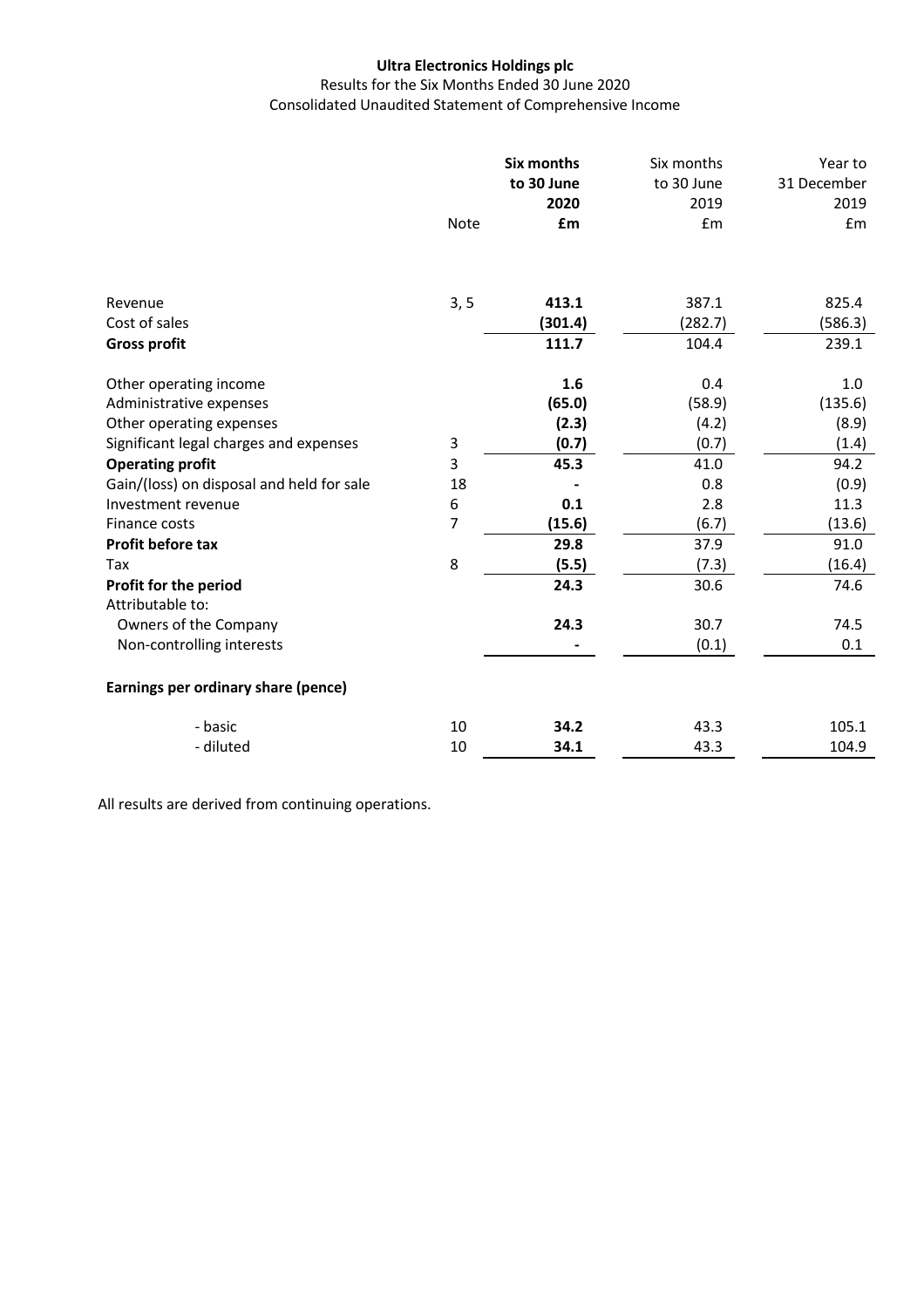Results for the Six Months Ended 30 June 2020 Consolidated Unaudited Statement of Comprehensive Income

|                                                               | <b>Six months</b><br>to 30 June<br>2020<br>£m | Six months<br>to 30 June<br>2019<br>Em | Year to<br>31 December<br>2019<br>Em |
|---------------------------------------------------------------|-----------------------------------------------|----------------------------------------|--------------------------------------|
| Profit for the period                                         | 24.3                                          | 30.6                                   | 74.6                                 |
| Items that will not be reclassified to profit or loss:        |                                               |                                        |                                      |
| Actuarial profit/(loss) on defined benefit pension<br>schemes |                                               |                                        | (9.3)                                |
| Tax relating to items that will not be reclassified           |                                               |                                        | 1.6                                  |
| Total items that will not be reclassified to profit or loss   |                                               |                                        | (7.7)                                |
| Items that may be reclassified to profit or loss:             |                                               |                                        |                                      |
| Exchange differences on translation of foreign<br>operations  | 24.7                                          | 8.7                                    | (17.5)                               |
| Transfer to profit and loss on cash flow hedge                |                                               | (0.3)                                  | (0.3)                                |
| Profit/(loss) on loans used in net investment hedges          | 4.5                                           | (0.8)                                  | 3.1                                  |
| Tax relating to items that may be reclassified                |                                               |                                        | 0.1                                  |
| Total items that may be reclassified to profit or loss        | 29.2                                          | 7.6                                    | (14.6)                               |
| Other comprehensive income/(expense) for the period           | 29.2                                          | 7.6                                    | (22.3)                               |
| Total comprehensive income for the period<br>Attributable to: | 53.5                                          | 38.2                                   | 52.3                                 |
| Owners of the Company                                         | 53.5                                          | 38.3                                   | 52.2                                 |
| Non-controlling interests                                     |                                               | (0.1)                                  | 0.1                                  |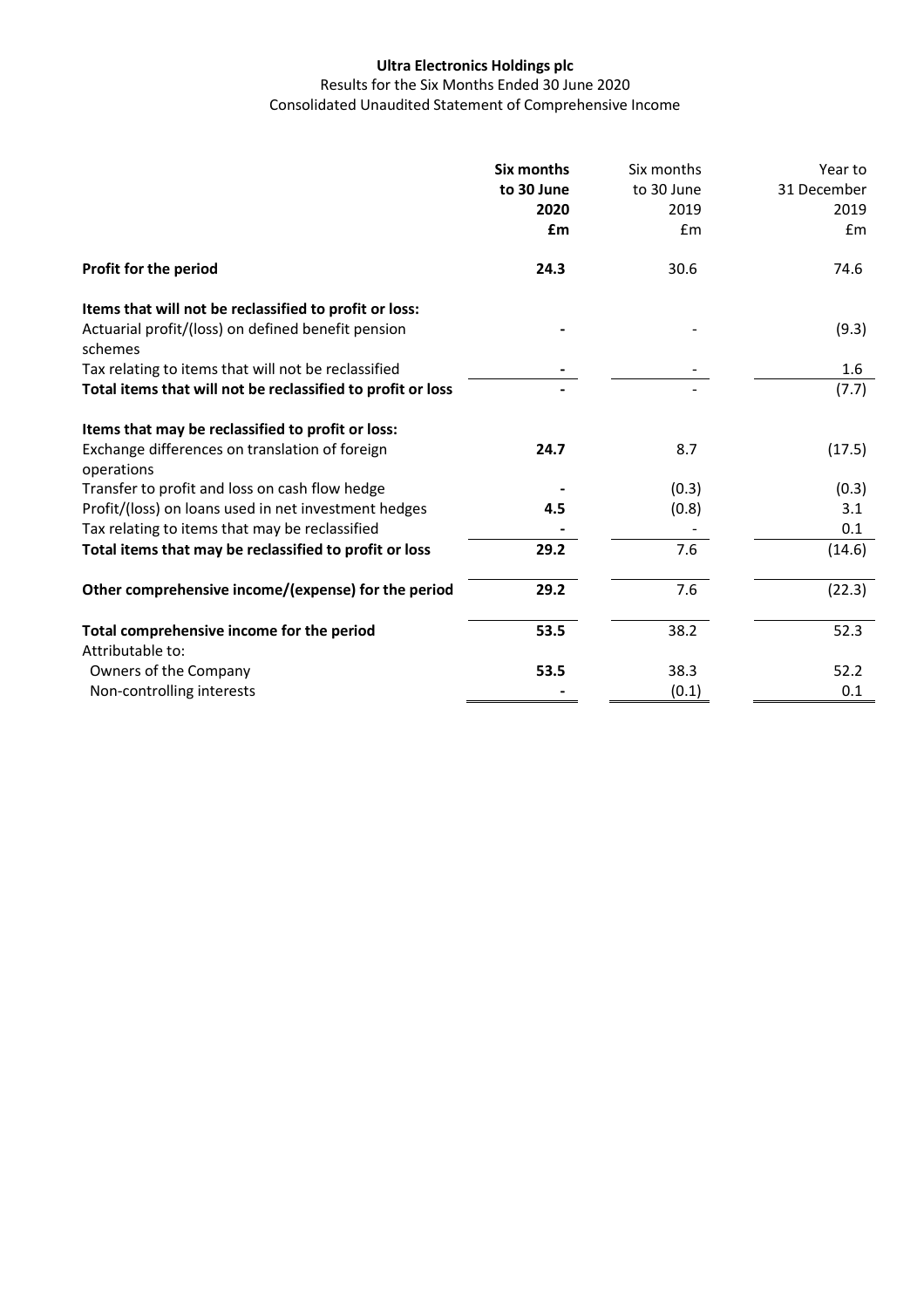Results for the Six Months Ended 30 June 2020 Consolidated Unaudited Balance Sheet

|                                              |      | At 30 June | At 30 June | At 31 December |
|----------------------------------------------|------|------------|------------|----------------|
|                                              |      | 2020       | 2019       | 2019           |
|                                              | Note | £m         | £m         | £m             |
| <b>Non-current assets</b>                    |      |            |            |                |
| Goodwill                                     |      | 385.8      | 379.7      | 365.9          |
| Other intangible assets                      |      | 93.3       | 108.8      | 92.7           |
| Property, plant and equipment                | 11   | 67.3       | 61.2       | 64.2           |
| Leased assets                                | 12   | 40.0       | 34.3       | 36.1           |
| Deferred tax assets                          |      | 10.0       | 18.1       | 10.0           |
| Derivative financial instruments             | 19   | 0.2        | 0.2        | 1.7            |
| Trade and other receivables                  | 13   | 14.1       | 20.0       | 13.7           |
|                                              |      | 610.7      | 622.3      | 584.3          |
| <b>Current assets</b>                        |      |            |            |                |
| Inventories                                  |      | 110.0      | 99.7       | 90.7           |
| Trade and other receivables                  | 13   | 210.2      | 216.8      | 205.4          |
| Tax assets                                   |      | 20.4       | 6.9        | 19.5           |
| Cash and cash equivalents                    |      | 93.1       | 92.9       | 82.2           |
| Derivative financial instruments             | 19   | 0.2        | 0.3        | 3.2            |
| Assets classified as held for sale           | 18   | 2.2        |            | 11.5           |
|                                              |      | 436.1      | 416.6      | 412.5          |
| <b>Total assets</b>                          | 3    | 1,046.8    | 1,038.9    | 996.8          |
| <b>Current liabilities</b>                   |      |            |            |                |
| Trade and other payables                     | 14   | (225.9)    | (191.5)    | (192.3)        |
| <b>Tax liabilities</b>                       |      | (8.5)      |            | (4.7)          |
| Derivative financial instruments             | 19   | (4.0)      | (3.4)      | (0.5)          |
| Borrowings                                   |      | (9.3)      | (74.5)     | (8.2)          |
| Liabilities classified as held for sale      | 18   | (0.5)      |            | (5.3)          |
| Short-term provisions                        | 15   | (18.7)     | (12.2)     | (16.6)         |
|                                              |      | (266.9)    | (281.6)    | (227.6)        |
| <b>Non-current liabilities</b>               |      |            |            |                |
| Retirement benefit obligations               |      | (68.7)     | (68.5)     | (73.3)         |
| Other payables                               | 14   | (11.8)     | (19.1)     | (11.8)         |
| Deferred tax liabilities                     |      | (17.3)     | (12.0)     | (16.3)         |
| Derivative financial instruments             | 19   | (2.2)      | (0.9)      | (0.2)          |
| Borrowings                                   |      | (191.2)    | (226.7)    | (228.8)        |
| Long-term provisions                         | 15   | (3.5)      | (5.9)      | (8.2)          |
|                                              |      | (294.7)    | (333.1)    | (338.6)        |
| <b>Total liabilities</b>                     | 3    | (561.6)    | (614.7)    | (566.2)        |
| <b>Net assets</b>                            |      | 485.2      | 424.2      | 430.6          |
| <b>Equity</b>                                |      |            |            |                |
| Share capital                                | 16   | 3.6        | 3.5        | 3.5            |
| Share premium account                        |      | 203.5      | 201.0      | 203.2          |
| Capital redemption reserve                   |      | 0.4        | 0.3        | 0.4            |
| Reserve for own shares                       |      | (1.4)      | (2.6)      | (1.4)          |
| Hedging reserve                              |      | (52.3)     | (60.7)     | (56.8)         |
| <b>Translation reserve</b>                   |      | 123.7      | 125.2      | 99.0           |
| Retained earnings                            |      | 207.6      | 157.4      | 182.6          |
| Equity attributable to owners of the company |      | 485.1      | 424.1      | 430.5          |
| Non-controlling interest                     |      | 0.1        | 0.1        | 0.1            |
| <b>Total equity</b>                          |      | 485.2      | 424.2      | 430.6          |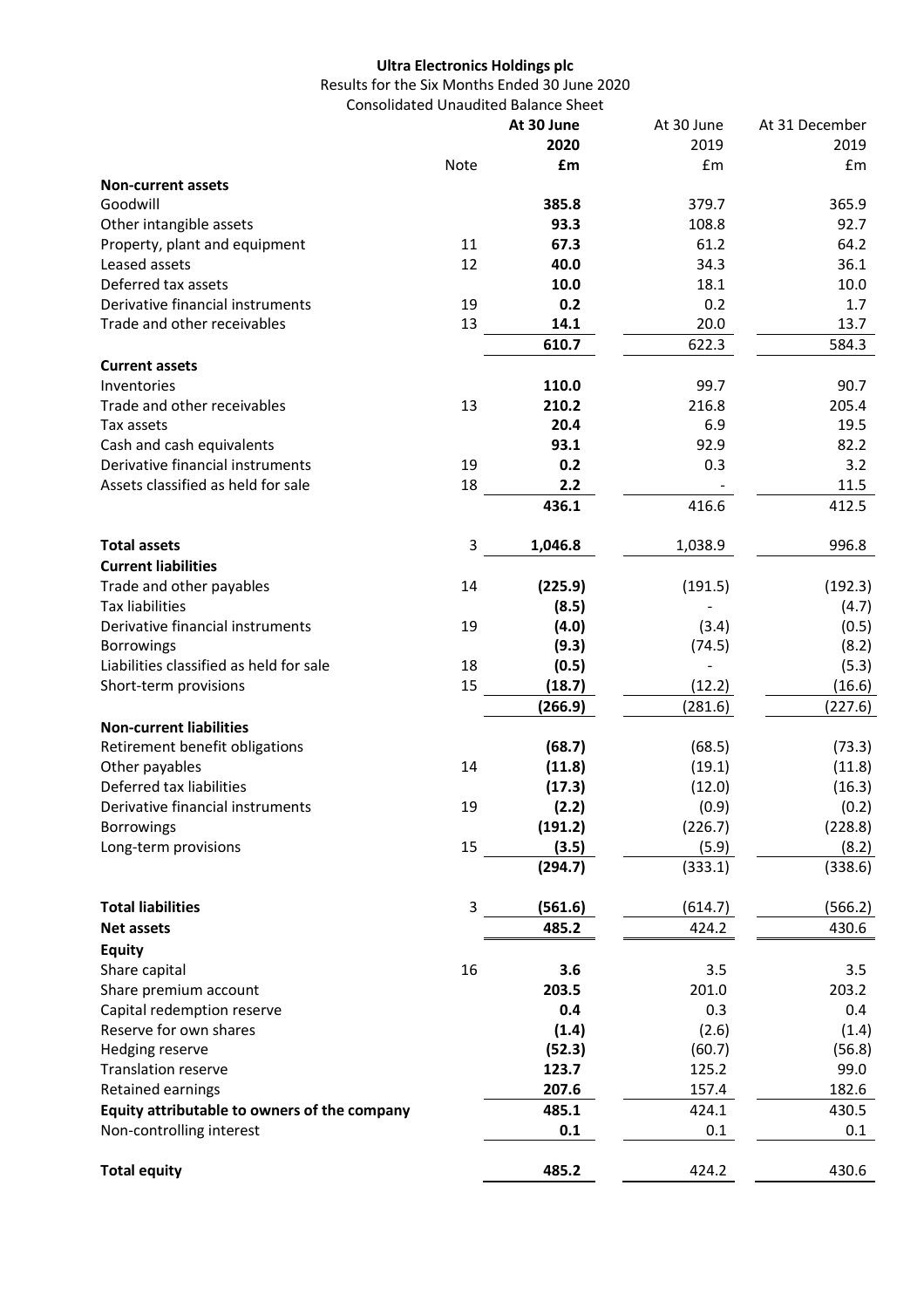Results for the Six Months Ended 30 June 2020 Consolidated Unaudited Cash Flow Statement

|                                                      | <b>Note</b> | <b>Six months</b><br>to 30 June<br>2020<br>£m | Six months<br>to 30 June<br>2019<br>£m | Year to<br>31 December<br>2019<br>£m |
|------------------------------------------------------|-------------|-----------------------------------------------|----------------------------------------|--------------------------------------|
| Net cash inflow from operating activities            | 17          | 61.3                                          | 14.0                                   | 94.6                                 |
| <b>Investing activities</b>                          |             |                                               |                                        |                                      |
| Interest received                                    |             | 0.1                                           | 0.1                                    | 0.7                                  |
| Purchase of property, plant and equipment            |             | (5.0)                                         | (4.0)                                  | (14.9)                               |
| Proceeds from disposal of property, plant and        |             |                                               |                                        |                                      |
| equipment                                            |             |                                               |                                        | 0.1                                  |
| Expenditure on product development and other         |             |                                               |                                        |                                      |
| intangibles                                          |             | (4.9)                                         | (5.1)                                  | (8.0)                                |
| Disposal of subsidiary undertakings                  |             | 4.8                                           | 20.5                                   | 22.4                                 |
| Net cash (used in)/from investing activities         |             | (5.0)                                         | 11.5                                   | 0.3                                  |
| <b>Financing activities</b>                          |             |                                               |                                        |                                      |
| Issue of share capital                               |             | 0.4                                           |                                        | 3.3                                  |
| Share buy-back (including transaction costs)         |             |                                               | (8.6)                                  | (8.6)                                |
| Dividends paid                                       |             |                                               | (26.1)                                 | (36.7)                               |
| Loan syndication costs                               |             |                                               |                                        | (0.3)                                |
| Repayments of borrowings                             |             | (64.5)                                        | (108.7)                                | (315.2)                              |
| Proceeds from borrowings                             |             | 21.0                                          | 117.7                                  | 259.9                                |
| Principal payment on leases                          |             | (5.4)                                         | (4.5)                                  | (7.8)                                |
| Net cash used in financing activities                |             | (48.5)                                        | (30.2)                                 | (105.4)                              |
| Net increase/(decrease) in cash and cash equivalents |             | 7.8                                           |                                        |                                      |
| Cash and cash equivalents at beginning of period     |             | 82.2                                          | (4.7)<br>96.3                          | (10.5)<br>96.3                       |
| Effect of foreign exchange rate changes              |             | 3.1                                           | 1.3                                    | (3.6)                                |
| Cash and cash equivalents at end of period           |             | 93.1                                          | 92.9                                   | 82.2                                 |
|                                                      |             |                                               |                                        |                                      |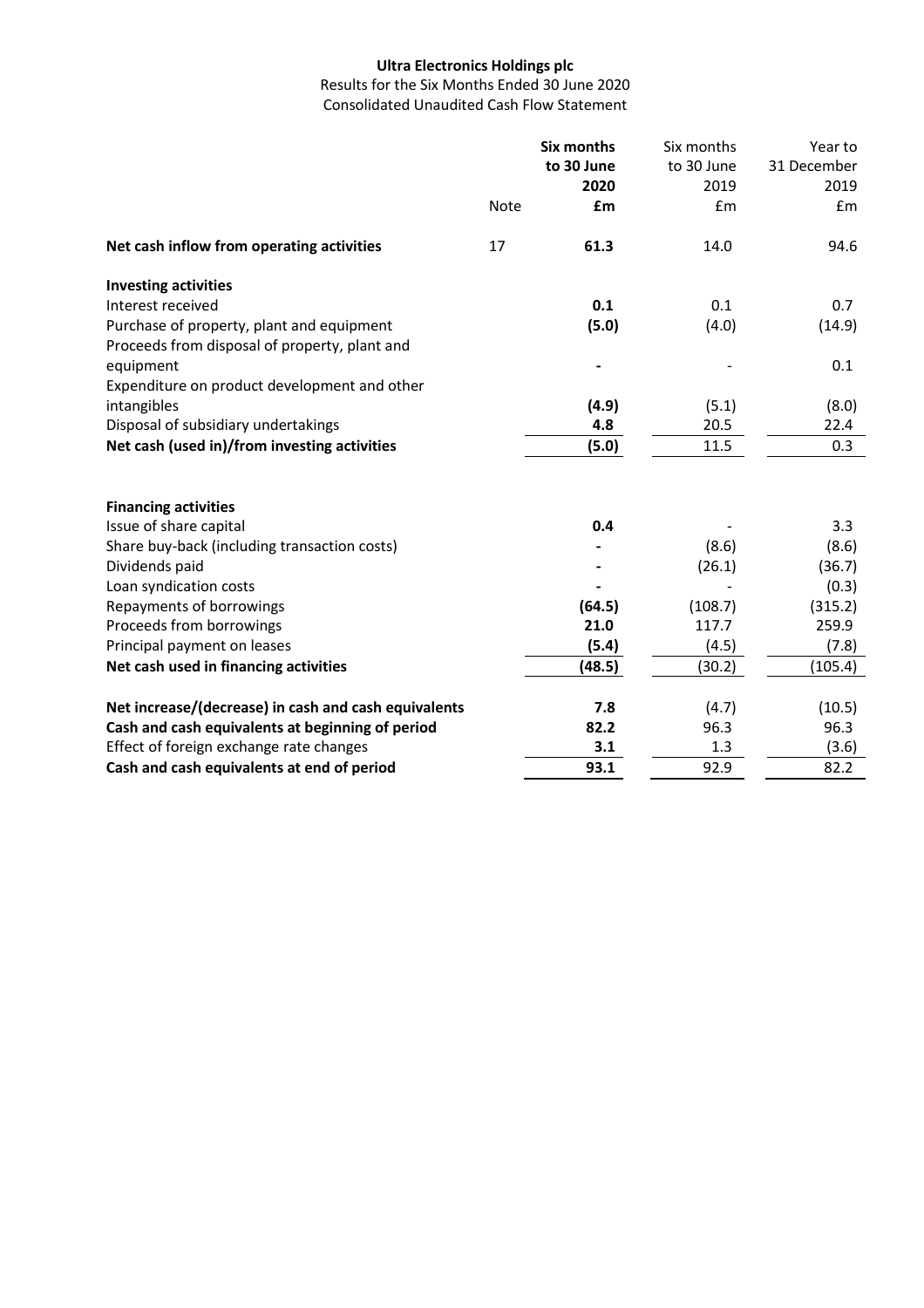Results for the Six Months Ended 30 June 2020 Consolidated Unaudited Statement of Changes in Equity

### **Equity attributable to equity holders of the parent**

|                                                         | Share<br>capital<br>£m   | <b>Share</b><br>premium<br>account<br>£m | Capital<br>redemption<br>reserve<br>£m | <b>Reserve</b><br>for own<br>shares<br>£m | <b>Hedging</b><br>reserve<br>£m | <b>Translation</b><br>reserve<br>£m | Retained<br>earnings<br>£m | Non-<br>controlling<br>interest<br>£m | <b>Total</b><br>equity<br>£m |
|---------------------------------------------------------|--------------------------|------------------------------------------|----------------------------------------|-------------------------------------------|---------------------------------|-------------------------------------|----------------------------|---------------------------------------|------------------------------|
| Balance at 31 December 2019 as<br>originally presented  | 3.5                      | 203.2                                    | 0.4                                    | (1.4)                                     | (56.8)                          | 99.0                                | 182.6                      | 0.1                                   | 430.6                        |
| Profit for the period<br>Other comprehensive income for |                          |                                          |                                        |                                           |                                 | $\overline{\phantom{a}}$            | 24.3                       |                                       | 24.3                         |
| the period                                              | $\overline{\phantom{a}}$ | $\blacksquare$                           | $\blacksquare$                         | $\overline{\phantom{0}}$                  | 4.5                             | 24.7                                | $\overline{\phantom{a}}$   | $\overline{\phantom{a}}$              | 29.2                         |
| Total comprehensive income for<br>the period            |                          |                                          | $\blacksquare$                         | $\overline{\phantom{0}}$                  | 4.5                             | 24.7                                | 24.3                       | $\blacksquare$                        | 53.5                         |
| Equity-settled employee share<br>schemes                | 0.1                      | 0.3                                      |                                        |                                           |                                 | $\sim$                              | 0.7                        |                                       | 1.1                          |
| Dividend to shareholders                                | $\overline{\phantom{0}}$ |                                          |                                        |                                           |                                 |                                     |                            |                                       |                              |
| Balance at 30 June 2020                                 | 3.6                      | 203.5                                    | 0.4                                    | (1.4)                                     | (52.3)                          | 123.7                               | 207.6                      | 0.1                                   | 485.2                        |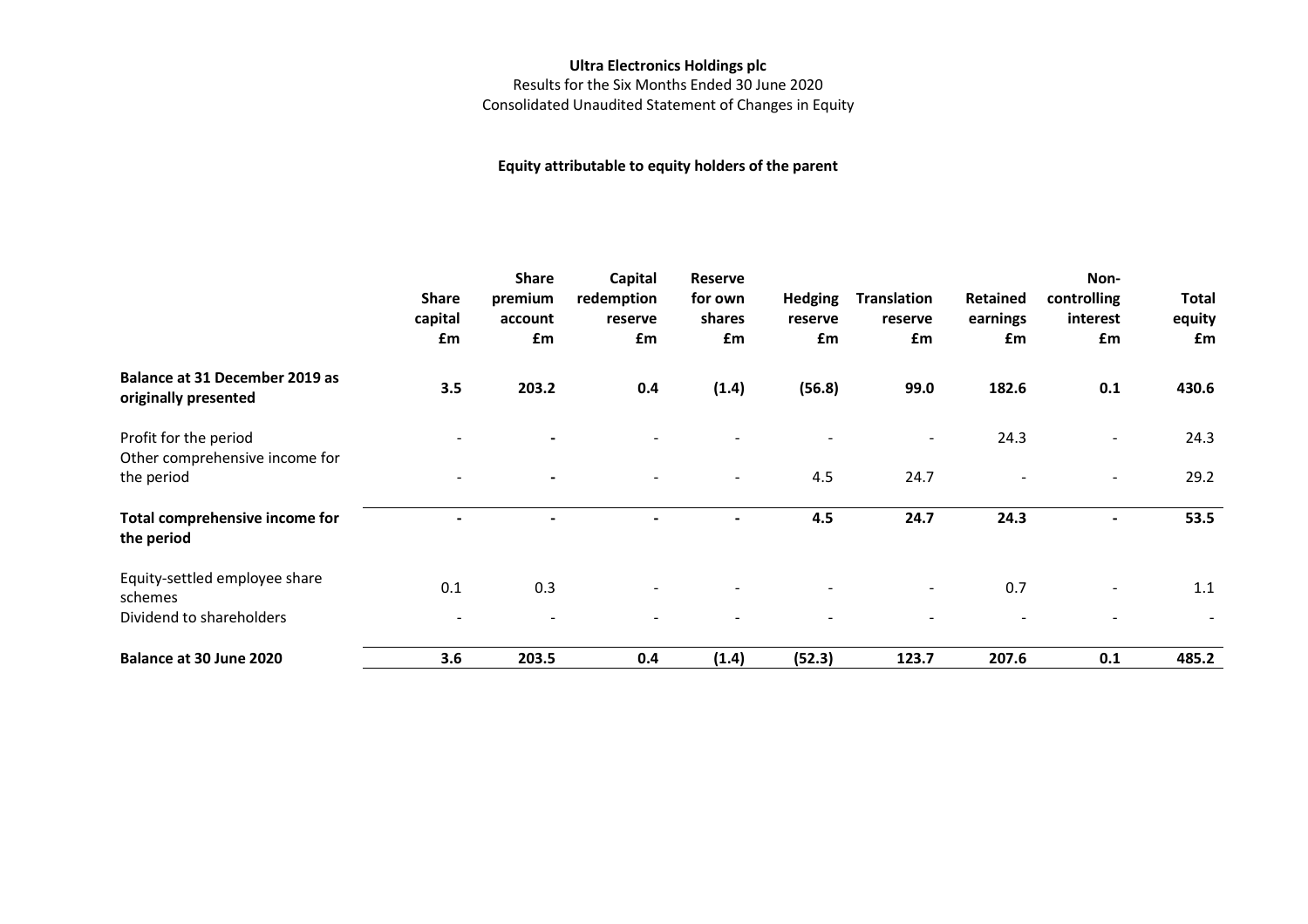Results for the Six Months Ended 30 June 2019 Consolidated Unaudited Statement of Changes in Equity

### **Equity attributable to equity holders of the parent**

|                                                                       | Share<br>capital<br>£m | <b>Share</b><br>premium<br>account<br>£m | Capital<br>redemption<br>reserve<br>£m | Reserve<br>for own<br>shares<br>£m | <b>Hedging</b><br>reserve<br>£m | Translation<br>reserve<br>£m               | Retained<br>earnings<br>£m | Non-<br>controlling<br>interest<br>£m                | <b>Total</b><br>equity<br>£m |
|-----------------------------------------------------------------------|------------------------|------------------------------------------|----------------------------------------|------------------------------------|---------------------------------|--------------------------------------------|----------------------------|------------------------------------------------------|------------------------------|
| Balance at 31 December 2018 as<br>originally presented                | 3.6                    | 201.0                                    | 0.3                                    | (2.6)                              | (59.7)                          | 116.5                                      | 161.7                      | ٠                                                    | 420.8                        |
| Adoption of IFRS 16<br>Restated total equity at 1 January<br>2019     | $\blacksquare$<br>3.6  | $\overline{\phantom{a}}$<br>201.0        | $\overline{\phantom{a}}$<br>0.3        | (2.6)                              | (59.7)                          | 116.5                                      | (1.3)<br>160.4             | $\blacksquare$<br>$\blacksquare$                     | (1.3)<br>419.5               |
| Profit for the period<br>Other comprehensive income for<br>the period |                        |                                          |                                        | $\overline{\phantom{a}}$           | (1.0)                           | 8.6                                        | 30.7                       | (0.1)<br>$\overline{\phantom{0}}$                    | 30.6<br>7.6                  |
| Total comprehensive income for<br>the period                          |                        |                                          |                                        |                                    | (1.0)                           | 8.6                                        | 30.7                       | (0.1)                                                | 38.2                         |
| Equity-settled employee share<br>schemes                              |                        |                                          |                                        |                                    |                                 |                                            | 1.2                        |                                                      | 1.2                          |
| Shares purchased in buy-back<br>Dividend to shareholders              |                        |                                          |                                        |                                    | $\sim$                          | $\blacksquare$<br>$\overline{\phantom{a}}$ | (8.6)<br>(26.1)            | $\overline{\phantom{a}}$<br>$\overline{\phantom{a}}$ | (8.6)<br>(26.1)              |
| Balance at 30 June 2019                                               | 3.6                    | 201.0                                    | 0.3                                    | (2.6)                              | (60.7)                          | 125.1                                      | 157.6                      | (0.1)                                                | 424.2                        |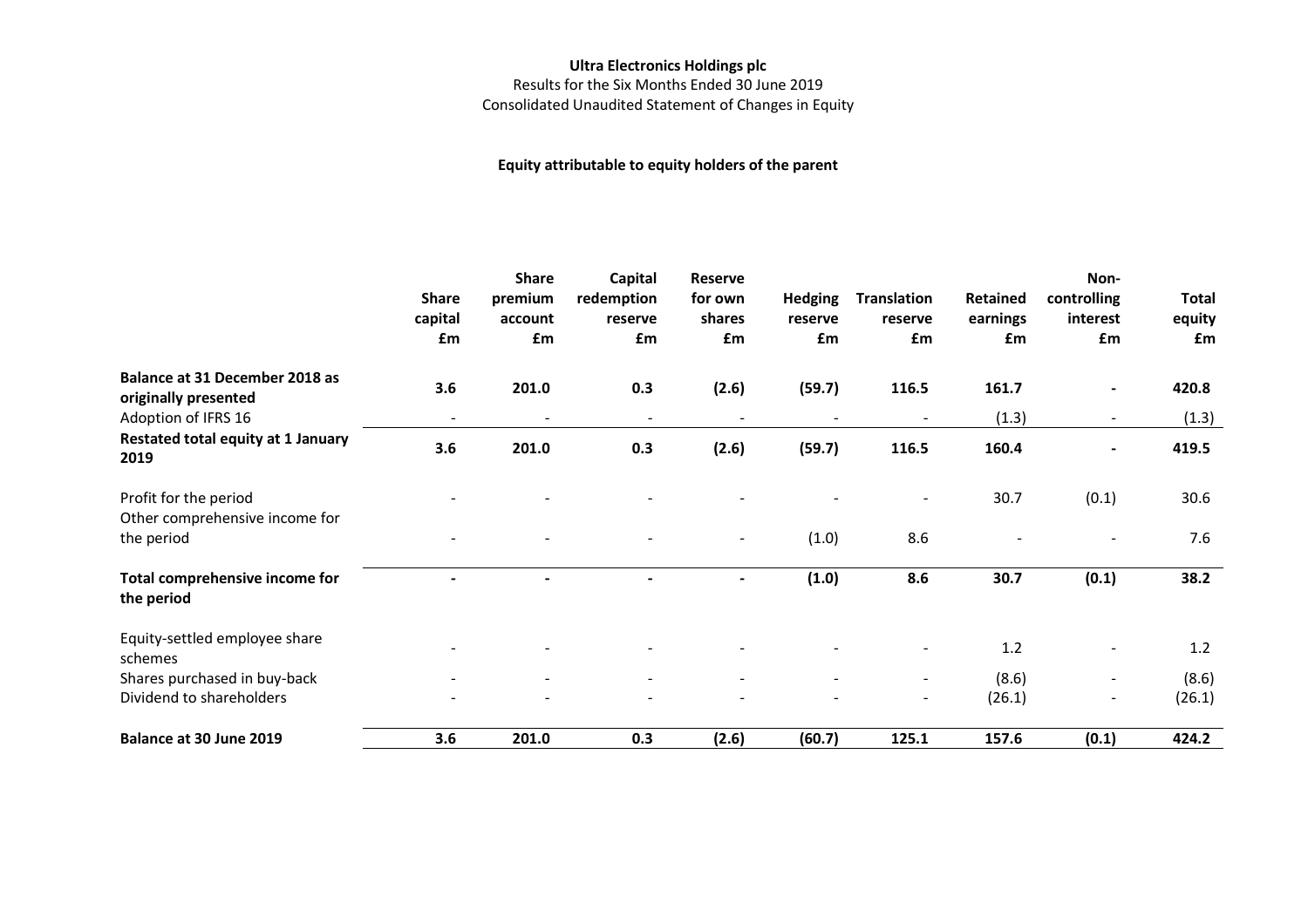### **Ultra Electronics Holdings plc** Results for the Twelve Months Ended 31 December 2019 Consolidated Statement of Changes in Equity

### **Equity attributable to equity holders of the parent**

|                                            | <b>Share</b><br>capital<br>£m | <b>Share</b><br>premium<br>account<br>£m | Capital<br>redemption<br>reserve<br>£m | Reserve<br>for own<br>shares<br>£m | <b>Hedging</b><br>reserve<br>£m | <b>Translation</b><br>reserve<br>£m | Retained<br>earnings<br><b>f</b> m | Non-<br>controlling<br>interest<br>£m | Total<br>equity<br><b>f</b> m |
|--------------------------------------------|-------------------------------|------------------------------------------|----------------------------------------|------------------------------------|---------------------------------|-------------------------------------|------------------------------------|---------------------------------------|-------------------------------|
| <b>Balance at 31 December 2018</b>         | 3.6                           | 201.0                                    | 0.3                                    | (2.6)                              | (59.7)                          | 116.5                               | 161.7                              | $\blacksquare$                        | 420.8                         |
| Adoption of IFRS 16                        |                               |                                          |                                        |                                    |                                 |                                     | (2.0)                              | $\overline{\phantom{a}}$              | (2.0)                         |
| Restated total equity at 1 January<br>2019 | 3.6                           | 201.0                                    | 0.3                                    | (2.6)                              | (59.7)                          | 116.5                               | 159.7                              |                                       | 418.8                         |
| Profit for the year                        |                               |                                          |                                        |                                    |                                 | $\overline{\phantom{a}}$            | 74.5                               | 0.1                                   | 74.6                          |
| Other comprehensive income for the<br>year |                               |                                          |                                        |                                    | 2.9                             | (17.5)                              | (7.7)                              | $\blacksquare$                        | (22.3)                        |
| Total comprehensive income for the<br>year |                               |                                          |                                        |                                    | 2.9                             | (17.5)                              | 66.8                               | 0.1                                   | 52.3                          |
| Equity-settled employee share<br>schemes   |                               | 2.2                                      |                                        |                                    |                                 |                                     | 1.9                                |                                       | 4.1                           |
| Transfer from own shares                   |                               |                                          | $\overline{\phantom{0}}$               | 1.2                                | $\overline{\phantom{a}}$        |                                     | (1.2)                              | $\overline{\phantom{a}}$              |                               |
| Tax on share-based payment                 |                               |                                          |                                        |                                    |                                 |                                     | 0.7                                | $\overline{\phantom{a}}$              | 0.7                           |
| transactions                               |                               |                                          |                                        |                                    |                                 |                                     |                                    |                                       |                               |
| Shares purchased in buy-back               | (0.1)                         |                                          | 0.1                                    |                                    |                                 |                                     | (8.6)                              | $\blacksquare$                        | (8.6)                         |
| Dividend to shareholders                   |                               |                                          |                                        |                                    |                                 |                                     | (36.7)                             |                                       | (36.7)                        |
| <b>Balance at 31 December 2019</b>         | 3.5                           | 203.2                                    | 0.4                                    | (1.4)                              | (56.8)                          | 99.0                                | 182.6                              | 0.1                                   | 430.6                         |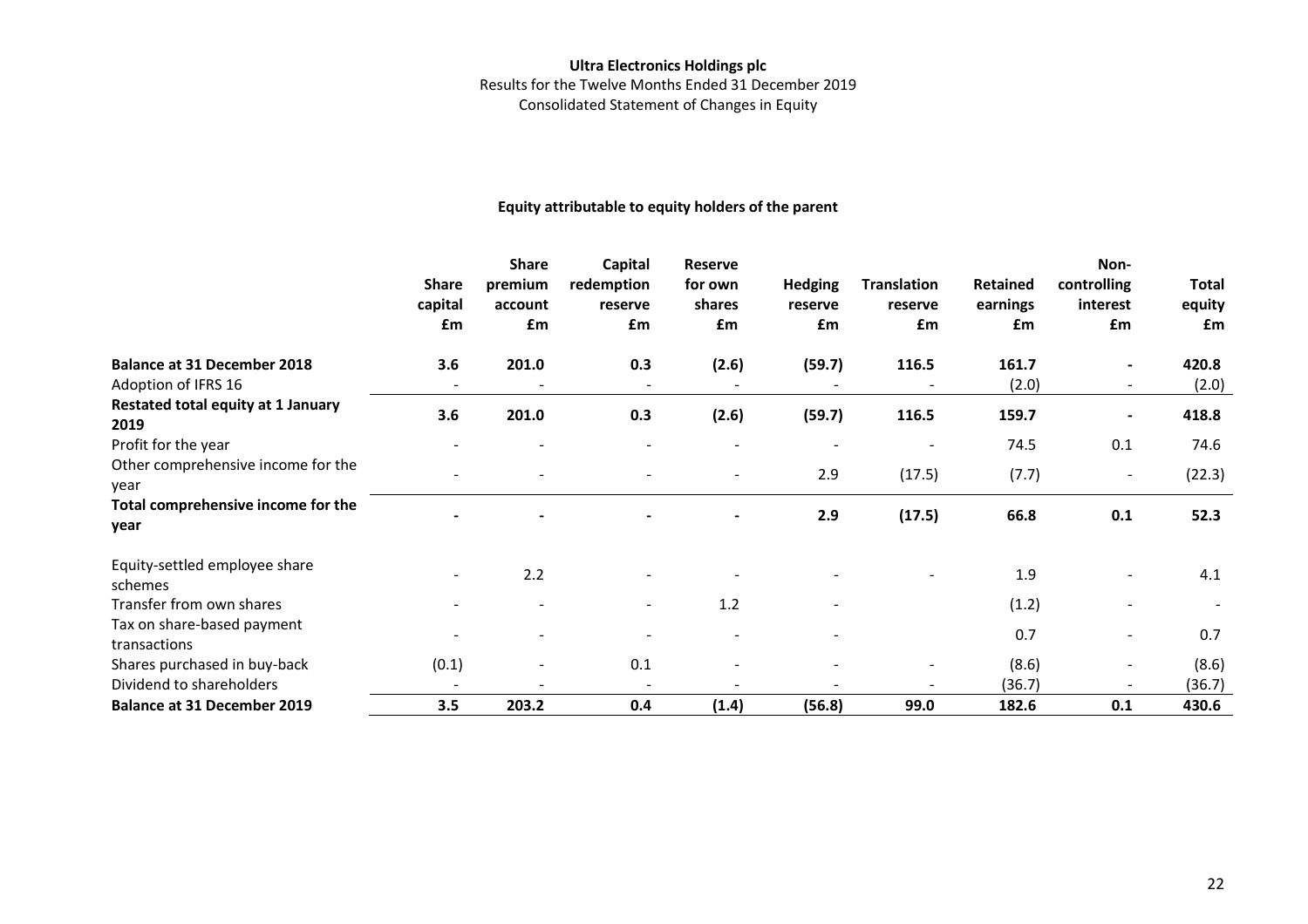#### Results for the Six Months Ended 30 June 2020 Notes to the Consolidated Unaudited Interim Financial Statements

### **1. General information**

The information for the year ended 31 December 2019 does not constitute statutory accounts as defined in section 434 of the Companies Act 2006. A copy of the statutory accounts for that year has been delivered to the Registrar of Companies. The auditor's report on those accounts was not qualified, did not include a reference to any matters to which the auditor drew attention by way of emphasis without qualifying the report and did not contain statements under section 498 (2) or (3) of the Companies Act 2006.

These interim financial statements, which were approved by the Board of Directors on 30 July 2020, have not been audited or reviewed by the Auditor.

### **2. Accounting policies**

The annual financial statements of Ultra Electronics Holdings plc are prepared in accordance with International Financial Reporting Standards (IFRS) as adopted by the European Union. The condensed consolidated financial statements included in this half-yearly financial report have been prepared in accordance with the Disclosure and Transparency Rules of the Financial Conduct Authority and International Accounting Standard 34 'Interim Financial Reporting' as adopted by the European Union.

The same accounting policies, presentation and methods of computation are followed in the condensed set of financial statements as applied in the Group's latest annual audited financial statements

### **3. Segment information**

On 1 January 2020 the operating segments were renamed from Communications & Security to Intelligence & Communications, from Maritime & Land to Maritime, and from Aerospace & Infrastructure to Critical Detection & Control. Forensic Technology, which was within the Communications & Security operating segment, was moved into Critical Detection & Control. Certain capabilities and technologies from Maritime & Land were transferred to the Critical Detection & Control operating segment. In accordance with IFRS 8, the prior period segmental analysis has been restated to reflect these changes.

### **(i) Revenue by segment**

|                                         |                                    | Six months to 30 June 2020 |        | Six months to 30 June 2019 |             |        |
|-----------------------------------------|------------------------------------|----------------------------|--------|----------------------------|-------------|--------|
|                                         |                                    |                            |        |                            | as restated |        |
|                                         | <b>Internal</b><br><b>External</b> |                            |        | External                   | Internal    |        |
|                                         | revenue                            | revenue                    | Total  | revenue                    | revenue     | Total  |
|                                         | £m                                 | £m                         | £m     | £m                         | £m          | £m     |
| Revenue                                 |                                    |                            |        |                            |             |        |
| Maritime                                | 184.3                              | 6.7                        | 191.0  | 168.9                      | 7.6         | 176.5  |
| Intelligence &                          |                                    |                            |        |                            |             |        |
| Communications                          | 114.1                              | 0.8                        | 114.9  | 101.9                      | 0.2         | 102.1  |
| <b>Critical Detection &amp; Control</b> | 114.7                              | 4.2                        | 118.9  | 116.3                      | 3.6         | 119.9  |
| Eliminations                            | ٠                                  | (11.7)                     | (11.7) |                            | (11.4)      | (11.4) |
| Consolidated revenue                    | 413.1                              | -                          | 413.1  | 387.1                      |             | 387.1  |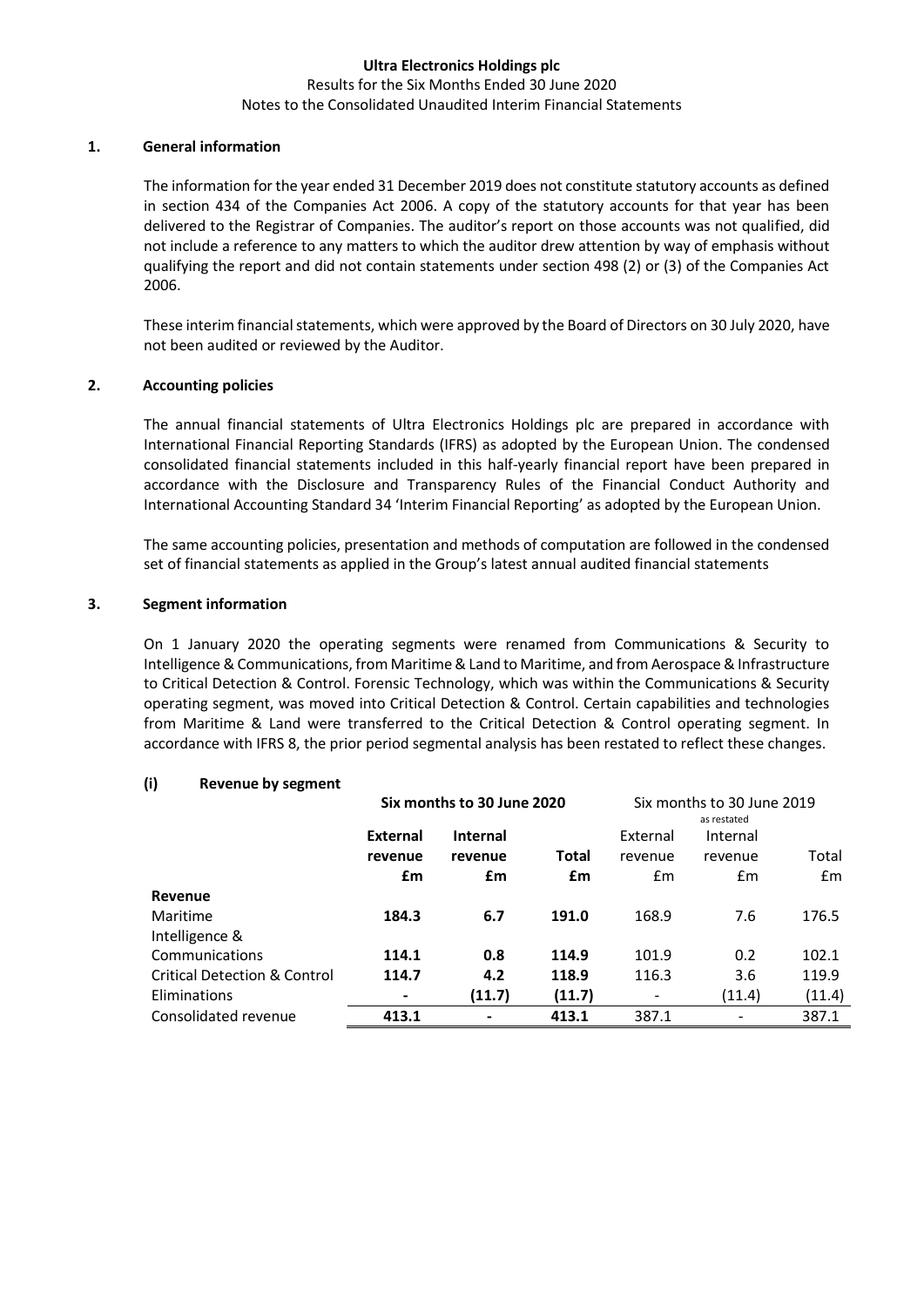Results for the Six Months Ended 30 June 2020 Notes to the Consolidated Unaudited Interim Financial Statements

### **3. Segment information (continued)**

### **(ii) Profit by segment**

|                                |                 |                       |                  |                    | Six months   |
|--------------------------------|-----------------|-----------------------|------------------|--------------------|--------------|
|                                |                 |                       | <b>Critical</b>  |                    | to 30 June   |
|                                |                 | Intelligence &        | <b>Detection</b> |                    | 2020         |
|                                | <b>Maritime</b> | <b>Communications</b> | & Control        | <b>Unallocated</b> | <b>Total</b> |
|                                | £m              | £m                    | £m               | £m                 | £m           |
| <b>Underlying operating</b>    |                 |                       |                  |                    |              |
| profit                         | 27.3            | 12.3                  | 13.8             |                    | 53.4         |
| Amortisation of intangibles    |                 |                       |                  |                    |              |
| arising on acquisition         | (0.3)           | (4.6)                 | (1.7)            |                    | (6.6)        |
| Significant legal charges      |                 |                       |                  |                    |              |
| and expenses                   |                 |                       | (0.1)            | (0.6)              | (0.7)        |
| Acquisition & disposal         |                 |                       |                  |                    |              |
| related costs                  | (0.2)           | (0.6)                 |                  |                    | (0.8)        |
| <b>Operating profit/(loss)</b> | 26.8            | 7.1                   | 12.0             | (0.6)              | 45.3         |
| Investment revenue             |                 |                       |                  |                    | 0.1          |
| Finance costs                  |                 |                       |                  |                    | (15.6)       |
| <b>Profit before tax</b>       |                 |                       |                  |                    | 29.8         |
| Tax                            |                 |                       |                  |                    | (5.7)        |
| <b>Profit after tax</b>        |                 |                       |                  |                    | 24.1         |
|                                |                 |                       |                  |                    |              |

Significant legal charges and expenses include £0.7m (2019: £0.6m) of anti-bribery and corruption investigation costs and legal costs relating to the Ithra contract. Unallocated items are specific corporate level costs that cannot be allocated to a specific division.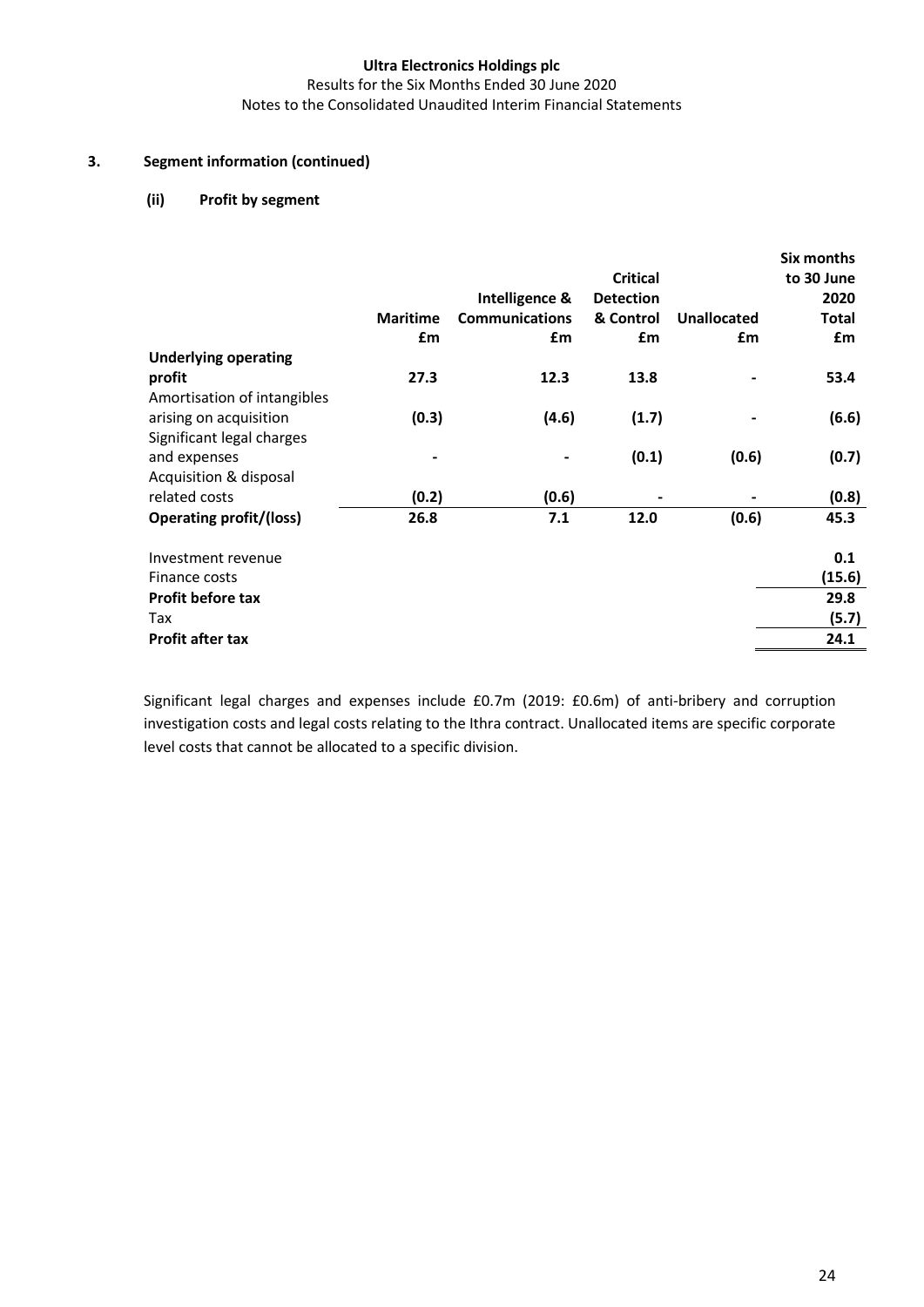Results for the Six Months Ended 30 June 2020 Notes to the Consolidated Unaudited Interim Financial Statements

### **3. Segment information (continued)**

| As restated                    | <b>Maritime</b><br>£m | Intelligence &<br><b>Communications</b><br>£m | <b>Critical</b><br><b>Detection</b><br>& Control<br>£m | <b>Unallocated</b><br>£m | Six months<br>to 30 June<br>2019<br><b>Total</b><br>£m |
|--------------------------------|-----------------------|-----------------------------------------------|--------------------------------------------------------|--------------------------|--------------------------------------------------------|
| <b>Underlying operating</b>    |                       |                                               |                                                        |                          |                                                        |
| profit                         | 29.6                  | 9.8                                           | 13.5                                                   |                          | 52.9                                                   |
| Amortisation of intangibles    |                       |                                               |                                                        |                          |                                                        |
| arising on acquisition         | (4.1)                 | (4.7)                                         | (1.7)                                                  |                          | (10.5)                                                 |
| Significant legal charges      |                       |                                               |                                                        |                          |                                                        |
| and expenses                   |                       |                                               | (0.2)                                                  | (0.5)                    | (0.7)                                                  |
| Acquisition & disposal         |                       |                                               |                                                        |                          |                                                        |
| related costs                  | (0.1)                 | (0.4)                                         | (0.2)                                                  |                          | (0.7)                                                  |
| <b>Operating profit/(loss)</b> | 25.4                  | 4.7                                           | 11.4                                                   | (0.5)                    | 41.0                                                   |
| Gain on disposal               |                       |                                               |                                                        |                          | 0.8                                                    |
| Investment revenue             |                       |                                               |                                                        |                          | 2.8                                                    |
| Finance costs                  |                       |                                               |                                                        |                          | (6.7)                                                  |
| <b>Profit before tax</b>       |                       |                                               |                                                        |                          | 37.9                                                   |
| Tax                            |                       |                                               |                                                        |                          | (7.3)                                                  |
| <b>Profit after tax</b>        |                       |                                               |                                                        |                          | 30.6                                                   |

| As restated                        | <b>Maritime</b><br>£m | Intelligence &<br><b>Communications</b><br>£m | <b>Critical</b><br><b>Detection</b><br>& Control<br>£m | <b>Unallocated</b><br>£m | Year to 31<br><b>December</b><br>2019<br>Total<br>£m |
|------------------------------------|-----------------------|-----------------------------------------------|--------------------------------------------------------|--------------------------|------------------------------------------------------|
| <b>Underlying operating</b>        |                       |                                               |                                                        |                          |                                                      |
| profit                             | 52.5                  | 30.2                                          | 35.5                                                   |                          | 118.2                                                |
| Amortisation of intangibles        |                       |                                               |                                                        |                          |                                                      |
| arising on acquisition             | (8.2)                 | (10.0)                                        | (3.5)                                                  |                          | (21.7)                                               |
| Significant legal charges          |                       |                                               |                                                        |                          |                                                      |
| and expenses                       |                       |                                               | (0.2)                                                  | (1.2)                    | (1.4)                                                |
| Acquisition & disposal             |                       |                                               |                                                        |                          |                                                      |
| related costs                      | (0.4)                 | (0.2)                                         | (0.3)                                                  |                          | (0.9)                                                |
| <b>Operating profit/(loss)</b>     | 43.9                  | 20.0                                          | 31.5                                                   | (1.2)                    | 94.2                                                 |
| Loss on disposal and held for sale |                       |                                               |                                                        |                          | (0.9)                                                |
| Investment revenue                 |                       |                                               |                                                        |                          | 11.3                                                 |
| Finance costs                      |                       |                                               |                                                        |                          | (13.6)                                               |
| <b>Profit before tax</b>           |                       |                                               |                                                        |                          | 91.0                                                 |
| Tax                                |                       |                                               |                                                        |                          | (16.4)                                               |
| Profit after tax                   |                       |                                               |                                                        |                          | 74.6                                                 |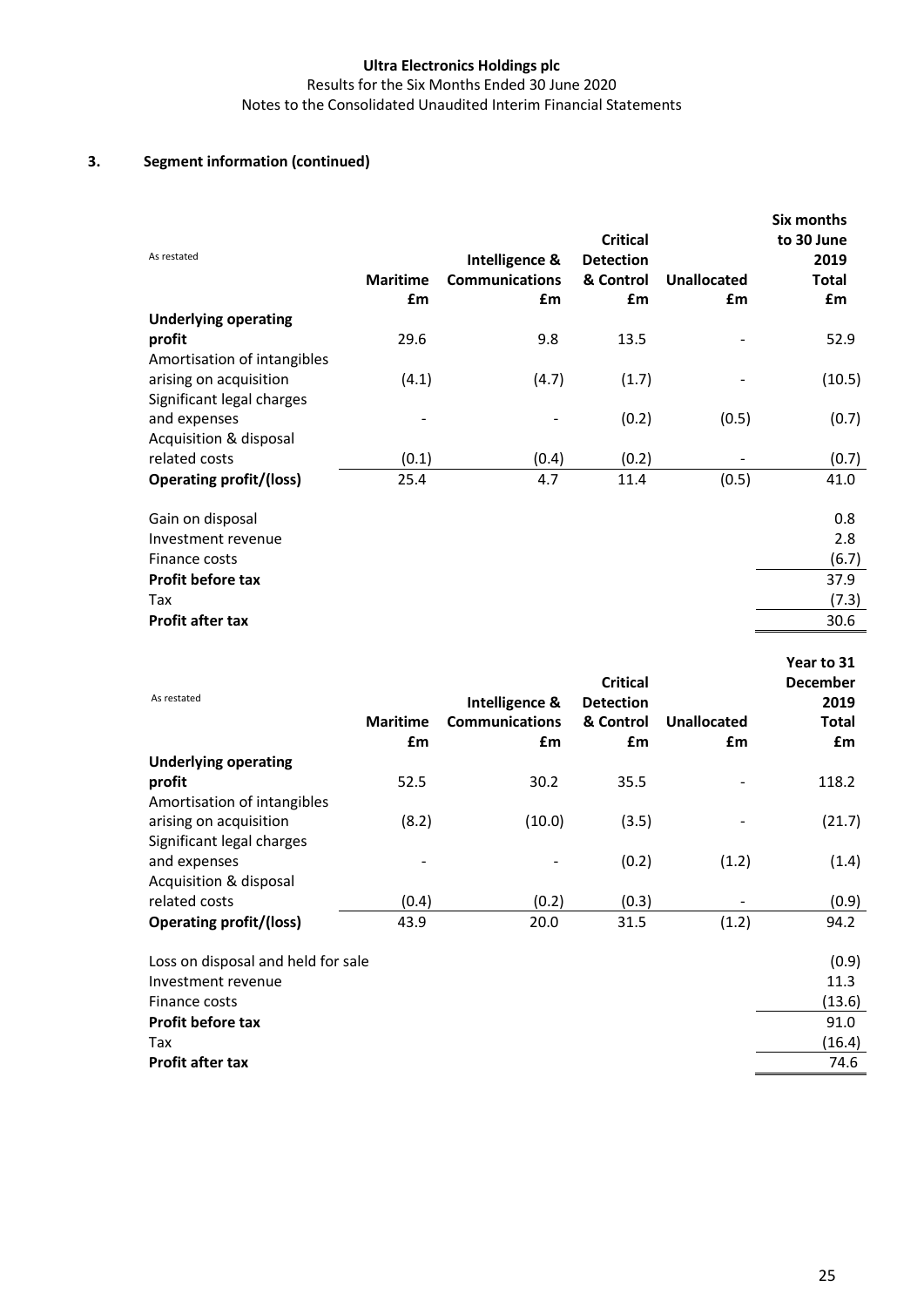### Results for the Six Months Ended 30 June 2020 Notes to the Consolidated Unaudited Interim Financial Statements

## **3. Segment information (continued)**

### **(iii) Total assets by segment**

|                                         |            |                   | At 31             |
|-----------------------------------------|------------|-------------------|-------------------|
|                                         | At 30 June | At 30 June        | December          |
|                                         | 2020       | 2019              | 2019              |
|                                         | £m         | Em<br>as restated | £m<br>as restated |
| Maritime & Land                         | 287.3      | 278.8             | 262.0             |
| Intelligence & Communications           | 381.4      | 366.4             | 357.7             |
| <b>Critical Detection &amp; Control</b> | 252.1      | 275.1             | 260.5             |
|                                         | 920.8      | 920.3             | 880.2             |
| Unallocated                             | 126.0      | 118.6             | 116.6             |
| <b>Consolidated total assets</b>        | 1,046.8    | 1,038.9           | 996.8             |

Unallocated assets represent current and deferred tax assets, derivatives at fair value, cash and cash equivalents.

### **(iv) Total liabilities by segment**

|                                         |            |                   | At 31             |
|-----------------------------------------|------------|-------------------|-------------------|
|                                         | At 30 June | At 30 June        | December          |
|                                         | 2020       | 2019              | 2019              |
|                                         | £m         | Em<br>as restated | £m<br>as restated |
| Maritime & Land                         | 148.1      | 120.5             | 122.8             |
| Intelligence & Communications           | 93.8       | 91.7              | 93.7              |
| <b>Critical Detection &amp; Control</b> | 70.5       | 62.1              | 68.4              |
|                                         | 312.4      | 274.3             | 284.9             |
| Unallocated                             | 249.2      | 340.4             | 281.3             |
| <b>Consolidated total liabilities</b>   | 561.6      | 614.7             | 566.2             |
|                                         |            |                   |                   |

Unallocated liabilities represent derivatives at fair value, current and deferred tax liabilities, retirement benefit obligations, bank loans and loan notes.

### **(v) Revenue by destination**

|                           | Six months | Six months | Year to     |
|---------------------------|------------|------------|-------------|
|                           | to 30 June | to 30 June | 31 December |
|                           | 2020       | 2019       | 2019        |
|                           | £m         | Em         | Em          |
| North America             | 264.3      | 236.8      | 502.5       |
| United Kingdom            | 82.8       | 84.3       | 171.1       |
| Rest of World             | 39.4       | 42.4       | 95.9        |
| <b>Continental Europe</b> | 26.6       | 23.6       | 55.9        |
|                           | 413.1      | 387.1      | 825.4       |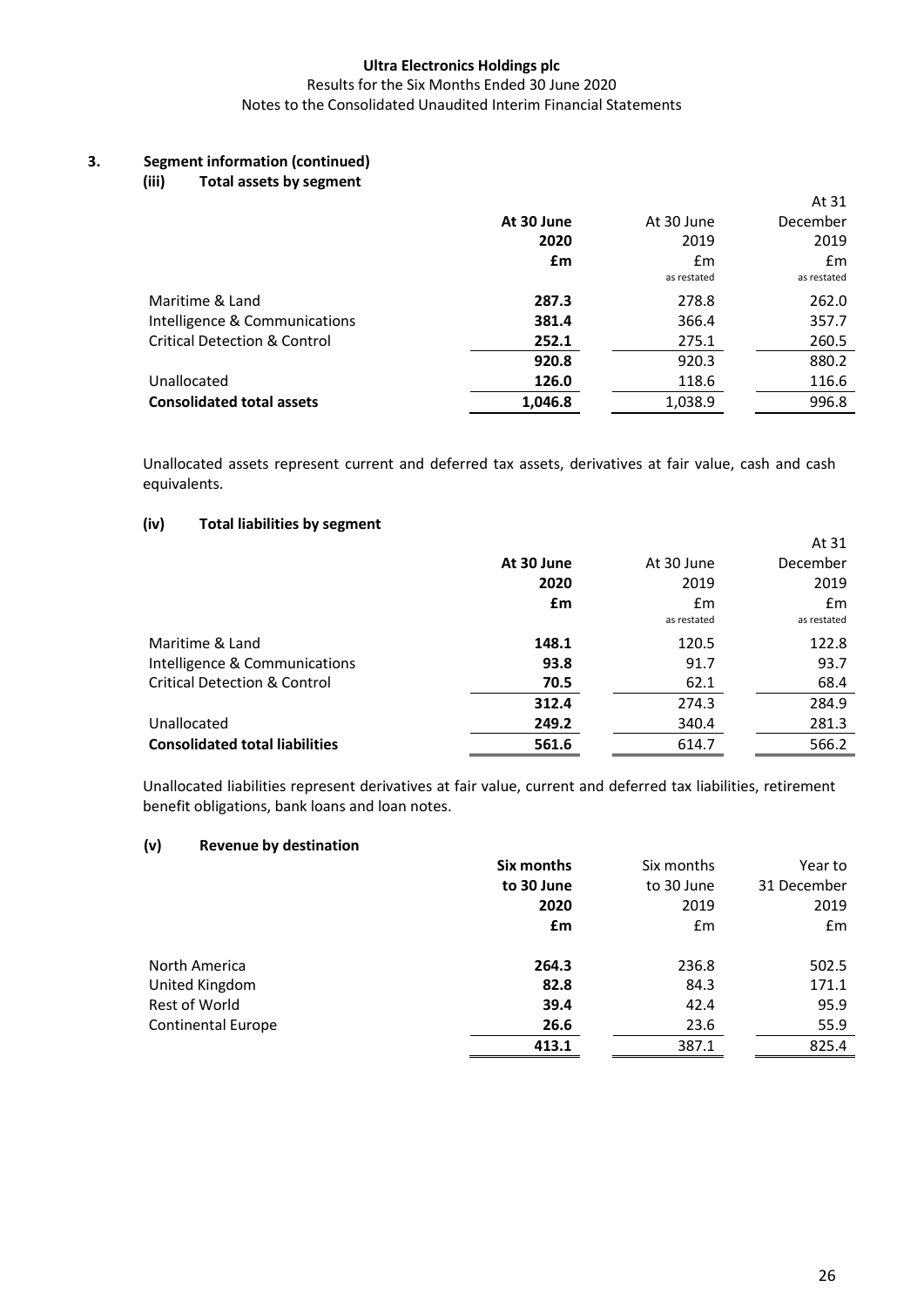### Results for the Six Months Ended 30 June 2020 Notes to the Consolidated Unaudited Interim Financial Statements

### **4. Additional performance measures**

To present the underlying profitability of the Group on a consistent basis, year-on-year, additional nonstatutory performance indicators have been used. These are calculated as follows:

|                                                    | Six months     | Six months | Year to     |
|----------------------------------------------------|----------------|------------|-------------|
|                                                    | to 30 June     | to 30 June | 31 December |
|                                                    | 2020           | 2019       | 2019        |
|                                                    | £m             | £m         | £m          |
| <b>Operating profit</b>                            | 45.3           | 41.0       | 94.2        |
| Amortisation of intangibles arising on acquisition | 6.6            | 10.5       | 21.7        |
| Significant legal charges and expenses             | 0.7            | 0.7        | 1.4         |
| Acquisition and disposal related costs             | 0.8            | 0.7        | 0.9         |
| <b>Underlying operating profit</b>                 | 53.4           | 52.9       | 118.2       |
| <b>Profit before tax</b>                           | 29.8           | 37.9       | 91.0        |
| Amortisation of intangibles arising on acquisition | 6.6            | 10.5       | 21.7        |
| Acquisition and disposal related costs             | 0.8            | 0.7        | 0.9         |
| Loss/(Gain) on fair value movements on derivatives | 10.0           | (2.5)      | (10.6)      |
| (Gain)/Loss on disposal and held for sale          | $\overline{a}$ | (0.8)      | 0.9         |
| Significant legal charges and expenses             | 0.7            | 0.7        | 1.4         |
| Underlying profit before tax                       | 47.9           | 46.5       | 105.3       |
| Cash generated by operations                       | 65.8           | 25.8       | 114.9       |
| Principal payments on finance leases               | (5.4)          | (4.5)      | (7.8)       |
| Purchase of property, plant and equipment          | (5.0)          | (4.0)      | (14.9)      |
| Disposal of property, plant and equipment          |                |            | 0.1         |
| Expenditure on product development and other       |                |            |             |
| intangibles                                        | (4.9)          | (5.2)      | (8.0)       |
| Significant legal charges and expenses             | 1.0            | 0.9        | 1.9         |
| Acquisition and disposal related payments          | 0.9            | 0.4        | 0.6         |
| Underlying operating cash flow                     | 52.4           | 13.4       | 86.8        |
| <b>Underlying operating cash conversion</b>        | 98%            | 25%        | 73%         |
| Net cash flow from operating activities            | 61.3           | 14.0       | 94.6        |
| Interest received                                  | 0.1            | 0.1        | 0.7         |
| Purchase of property, plant and equipment          | (5.0)          | (4.0)      | (14.9)      |
| Disposal of property, plant and equipment          |                |            | 0.1         |
| Expenditure on product development and other       |                |            |             |
| intangibles                                        | (4.9)          | (5.1)      | (8.0)       |
| Free cash flow                                     | 51.5           | 5.0        | 72.5        |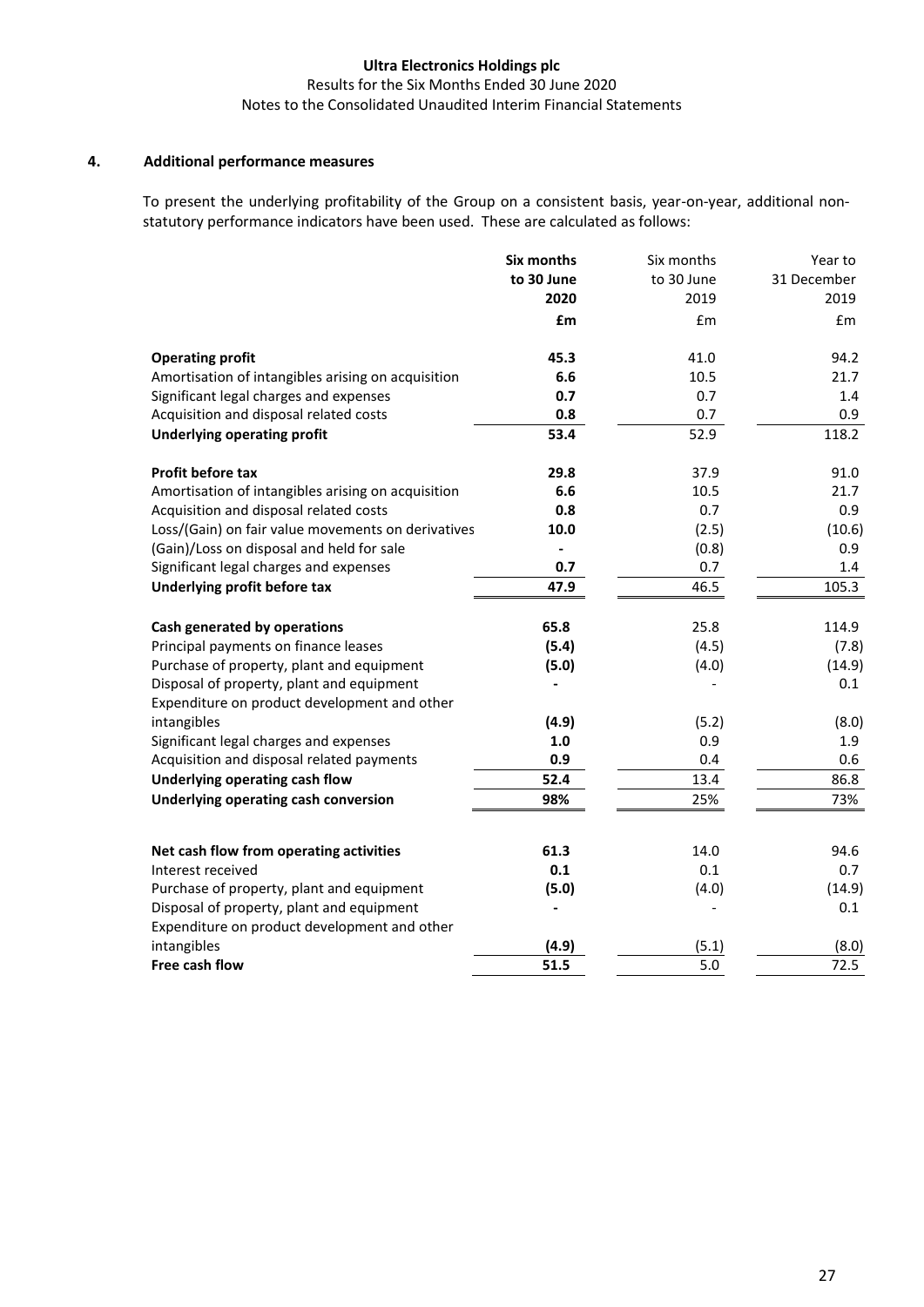Results for the Six Months Ended 30 June 2020 Notes to the Consolidated Unaudited Interim Financial Statements

### **4. Additional performance measures (continued)**

|                                                   | <b>Rolling twelve</b><br>months<br>to 30 June<br>2020<br>£m | Rolling twelve<br>months<br>to 30 June<br>2019<br>Em | Year to<br>31 December<br>2019<br>Em |
|---------------------------------------------------|-------------------------------------------------------------|------------------------------------------------------|--------------------------------------|
| Underlying operating profit (preceding 12 months) | 118.7                                                       | 117.8                                                | 118.2                                |
| Remove impact of disposed businesses              | 0.6                                                         | 0.8                                                  |                                      |
| Depreciation of property, plant and equipment     | 10.2                                                        | 9.2                                                  | 9.7                                  |
| Depreciation of leased assets                     | 8.6                                                         | 9.2                                                  | 9.3                                  |
| Amortisation of internally generated intangible   |                                                             |                                                      |                                      |
| assets                                            | 2.9                                                         | 1.5                                                  | 2.9                                  |
| Amortisation of software, patents and trademarks  | 4.7                                                         | 2.8                                                  | 4.0                                  |
| <b>EBITDA</b> (preceding 12 months)               | 145.7                                                       | 141.3                                                | 144.1                                |

|                                                   | 30 June<br>2020 | 30 June<br>2019 |
|---------------------------------------------------|-----------------|-----------------|
|                                                   | £m              | Em              |
| Net assets                                        | 485.2           | 424.2           |
| Net debt                                          | 107.4           | 208.2           |
| Retirement benefit obligations                    | 68.7            | 68.5            |
| Net derivative financial instruments              | 5.8             | 3.8             |
| Net tax assets                                    | (4.6)           | (13.0)          |
| Total invested capital                            | 662.5           | 691.7           |
| Average invested capital                          | 677.1           |                 |
| Underlying operating profit (preceding 12 months) | 118.7           |                 |
| <b>ROIC</b>                                       | 17.5%           |                 |

Organic growth for order book, revenue and underlying operating profit is calculated as follows:

|                              |         |            |       |          | <b>Underlying operating</b> |          |  |
|------------------------------|---------|------------|-------|----------|-----------------------------|----------|--|
|                              |         | Order book |       | Revenue  |                             | profit   |  |
|                              | £m      | % impact   | £m    | % impact | Em                          | % impact |  |
| Six months to June 2019      | 1,014.1 |            | 387.1 |          | 52.9                        |          |  |
| Currency translation         | 15.5    | $+1.5$     | 6.2   | $+1.6$   | 0.8                         | $+1.5$   |  |
| <b>Disposals</b>             | (0.6)   | $-0.1$     | (2.8) | $-0.7$   | 0.6                         | $+1.1$   |  |
| Six months to June 2019 (for | 1,029.0 |            | 390.5 |          | 54.3                        |          |  |
| organic measure)             |         |            |       |          |                             |          |  |
| Organic growth               | 144.2   | $+14.0$    | 22.6  | $+5.8$   | (0.9)                       | $-1.7$   |  |
| Six months to June 2020      | 1.173.2 | $+15.7$    | 413.1 | $+6.7$   | 53.4                        | $+1.0$   |  |

The above analysis of the Group's operating results and cash flows is presented to provide readers with additional performance indicators that are prepared on a non-statutory basis and includes the KPIs, underlying operating profit, underlying operating cash conversion and ROIC. This presentation is regularly reviewed by management to identify items that are unusual and other items relevant to an understanding of the Group's performance and long-term trends with reference to their materiality and nature. This additional information is not uniformly defined by all companies and may not be comparable with similarly titled measures and disclosures by other organisations. The non-statutory disclosures should not be viewed in isolation or as an alternative to the equivalent statutory measure. Information for separate presentation is considered below: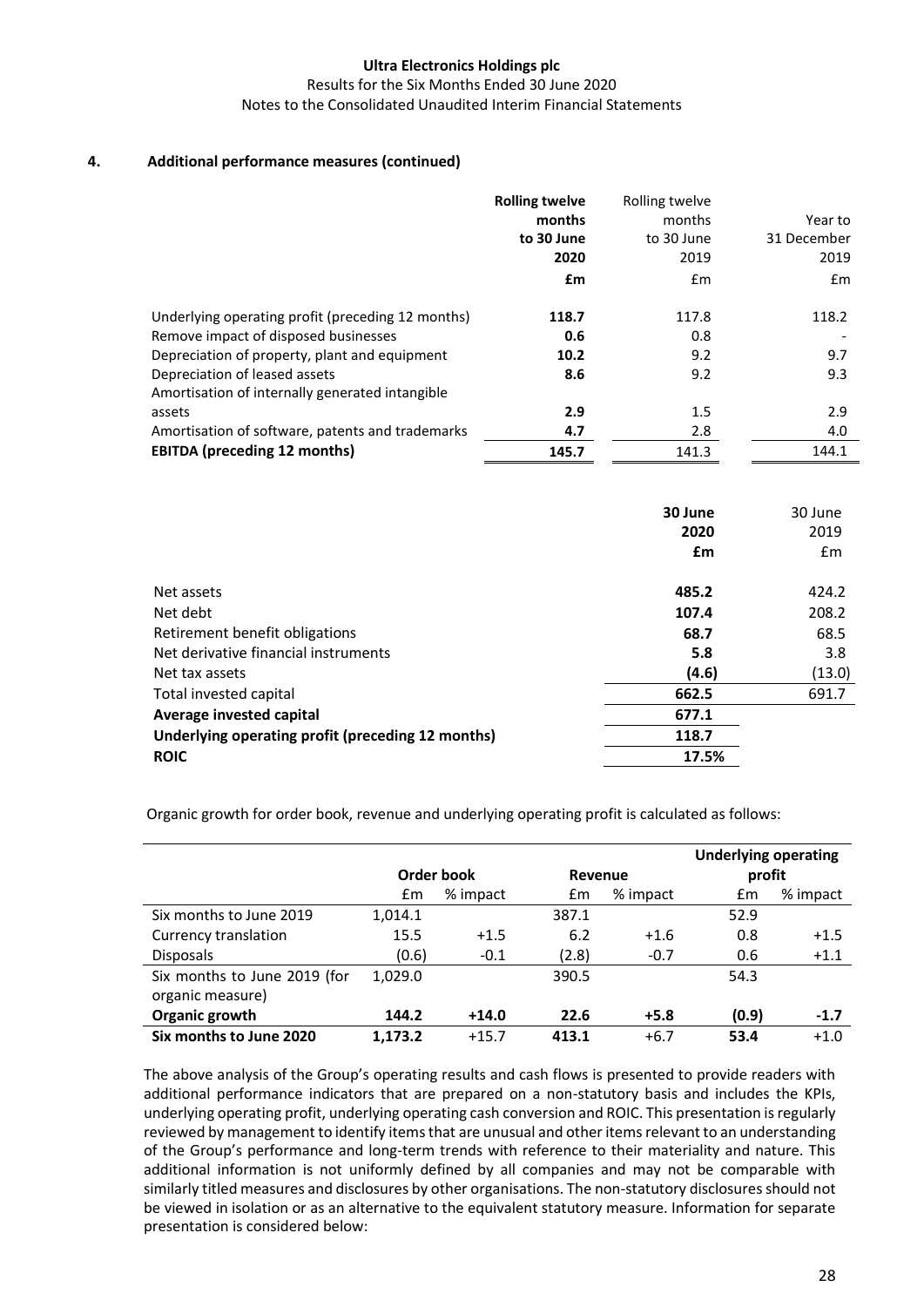#### Results for the Six Months Ended 30 June 2020 Notes to the Consolidated Unaudited Interim Financial Statements

### **4. Additional performance measures (continued)**

- Contract losses arising in the ordinary course of trading are not separately presented; however, losses (and subsequent reversals) are separately disclosed in situations of a material dispute which are expected to lead to arbitration or legal proceedings. Significant legal charges and expenses are also separately disclosed; these are the charges arising from investigations and settlement of litigation that are not in the normal course of business.
- Material costs or reversals arising from a significant restructuring of the Group's operations and costs of closure of product lines, businesses or facilities, are presented separately.
- Disposals of businesses or investments in associates or joint ventures, or impairments of related assets are presented separately.
- The amortisation of intangible assets arising on acquisitions and impairment of goodwill or intangible assets are presented separately.
- Acquisition and disposal-related costs comprise external legal and adviser costs directly related to mergers and acquisitions activity, adjustments to contingent consideration, payment of retention bonuses, and fair value adjustments for acquired inventory calculated in accordance with IFRS 13.
- Furthermore, IAS 37 requires the Group to discount provisions using a pre-tax discount rate that reflects the current assessment of the time value of money and the risks specific to the liability. This discount unwind is presented separately when the provision relates to acquisition contingent consideration.
- Derivative instruments used to manage the Group's foreign exchange exposures are "fair valued" in accordance with IFRS 9. This creates volatility in the valuation of the outstanding instruments as exchange rates move over time. This has minimal impact on profit over the full term of the instruments, but can cause significant volatility on particular balance sheet dates. Consequently, the gain or loss is presented separately.

The related tax effects of the above items are reflected when determining underlying earnings per share, as set out in note 10.

The Group is cash-generative and reinvests funds to support the continuing growth of the business. It seeks to use an accurate and appropriate measure of the funds generated internally while sustaining this growth. For this, the Group uses underlying operating cash flow, rather than cash generated by operations, as its preferred indicator of cash generated and available to cover non-operating expenses such as tax and interest payments. Management believes that using cash generated by operations, with the exclusion of net expenditure on property, plant and equipment and outflows for capitalised product development and other intangibles, would result in an under-reporting of the true cash cost of sustaining a growing business.

EBITDA is the underlying operating profit for the preceding 12 month period, before depreciation charges and before amortisation arising on non-acquired intangible assets, and adjusted to remove the EBITDA generated by businesses up to the date of their disposal in the period. Net debt used in the net debt/EBITDA metric comprises borrowings, including pension liabilities and IFRS 16 lease liabilities, less cash and cash equivalents. (For covenant purposes, net debt does not include pension liabilities and all impacts of IFRS 16 are removed from EBITDA and net debt.)

ROIC is calculated as underlying operating profit for the preceding 12 month period expressed as a percentage of invested capital (average of opening and closing balance sheets). Invested capital is defined as net assets of the Group, excluding net debt and lease liability, pension obligations, tax and derivatives. This allows ROIC to be calculated on the operating assets of the business within the control of management.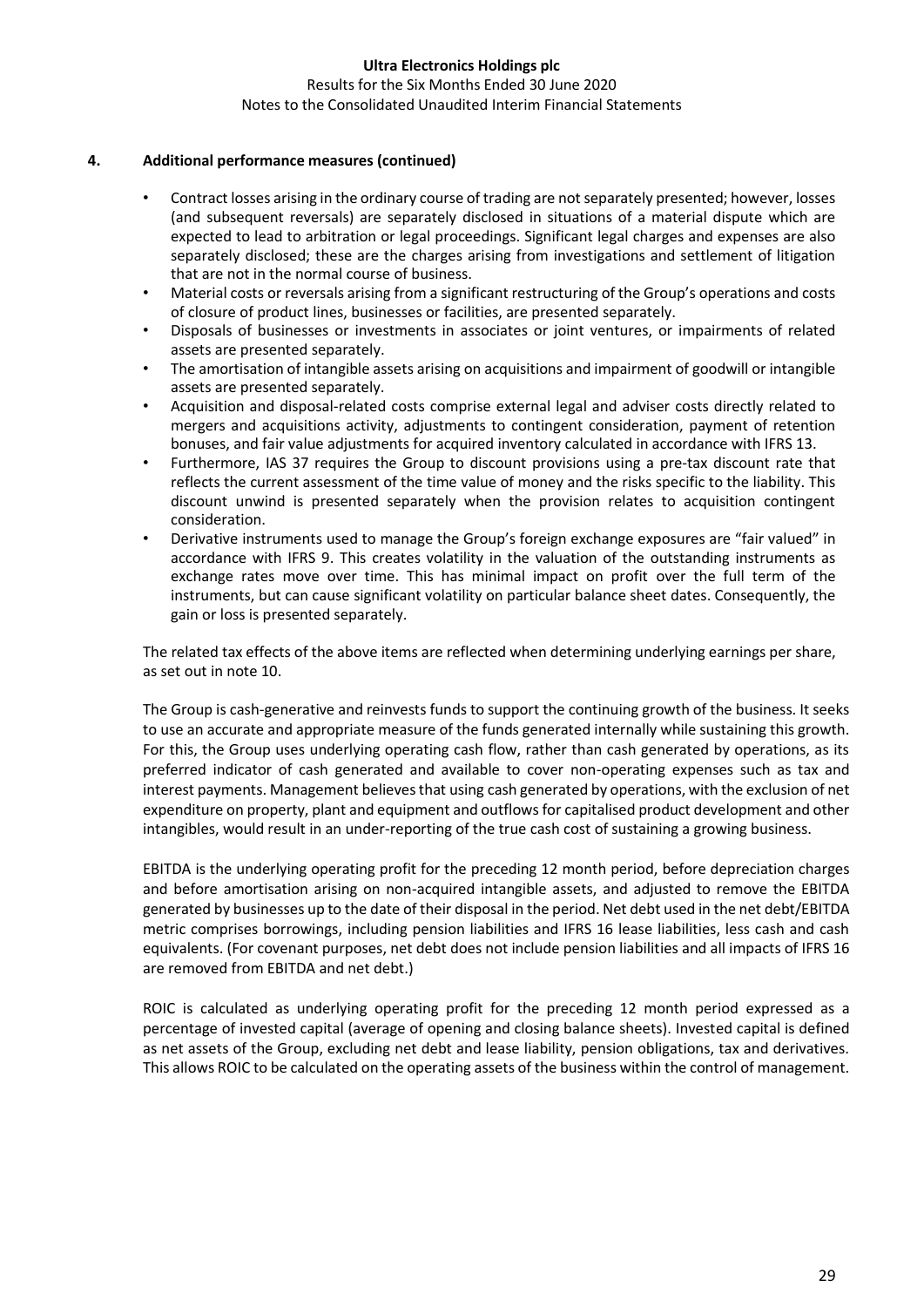### Results for the Six Months Ended 30 June 2020 Notes to the Consolidated Unaudited Interim Financial Statements

### **5. Revenue**

An analysis of the Group's revenue is as follows:

|                     |                 |                       | <b>Critical</b> | Six months<br>to 30 June |
|---------------------|-----------------|-----------------------|-----------------|--------------------------|
| H <sub>1</sub> 2020 |                 | Intelligence &        | Detection &     | 2020                     |
|                     | <b>Maritime</b> | <b>Communications</b> | Control         | <b>Total</b>             |
|                     | £m              | £m                    | £m              | £m                       |
| Point in time       | 55.4            | 49.2                  | 56.7            | 161.3                    |
| Over time           | 128.9           | 64.9                  | 58.0            | 251.8                    |
|                     | 184.3           | 114.1                 | 114.7           | 413.1                    |

|               |                 |                       |                 | Six months   |
|---------------|-----------------|-----------------------|-----------------|--------------|
|               |                 |                       | <b>Critical</b> | to 30 June   |
| H1 2019       |                 | Intelligence &        | Detection &     | 2019         |
|               | <b>Maritime</b> | <b>Communications</b> | Control         | <b>Total</b> |
|               | £m              | £m                    | £m              | £m           |
| Point in time | 37.0            | 39.7                  | 74.9            | 151.6        |
| Over time     | 131.9           | 62.2                  | 41.4            | 235.5        |
|               | 168.9           | 101.9                 | 116.3           | 387.1        |

### **6. Investment revenue**

|                                    | Six months     | Six months | Year to     |
|------------------------------------|----------------|------------|-------------|
|                                    | to 30 June     | to 30 June | 31 December |
|                                    | 2020           | 2019       | 2019        |
|                                    | £m             | £m         | Em          |
| <b>Bank interest</b>               | 0.1            | 0.3        | 0.7         |
| Fair value movement on derivatives | $\blacksquare$ | 2.5        | 10.6        |
|                                    | 0.1            | 2.8        | 11.3        |

### **7. Finance costs**

|                                          | Six months | Six months    | Year to     |
|------------------------------------------|------------|---------------|-------------|
|                                          | to 30 June | to 30 June    | 31 December |
|                                          | 2020       | 2019          | 2019        |
|                                          | £m         | $\mathsf{fm}$ | £m          |
| Amortisation of finance costs of debt    | 0.3        | 0.5           | 0.7         |
| Interest payable on loans and overdrafts | 3.5        | 4.6           | 9.5         |
| Finance charge on leases                 | 0.8        | 0.7           | 1.5         |
| Total borrowing costs                    | 4.6        | 5.8           | 11.7        |
| Retirement benefit scheme finance cost   | 1.0        | 0.9           | 1.9         |
| Fair value movement on derivatives       | 10.0       |               |             |
|                                          | 15.6       | 6.7           | 13.6        |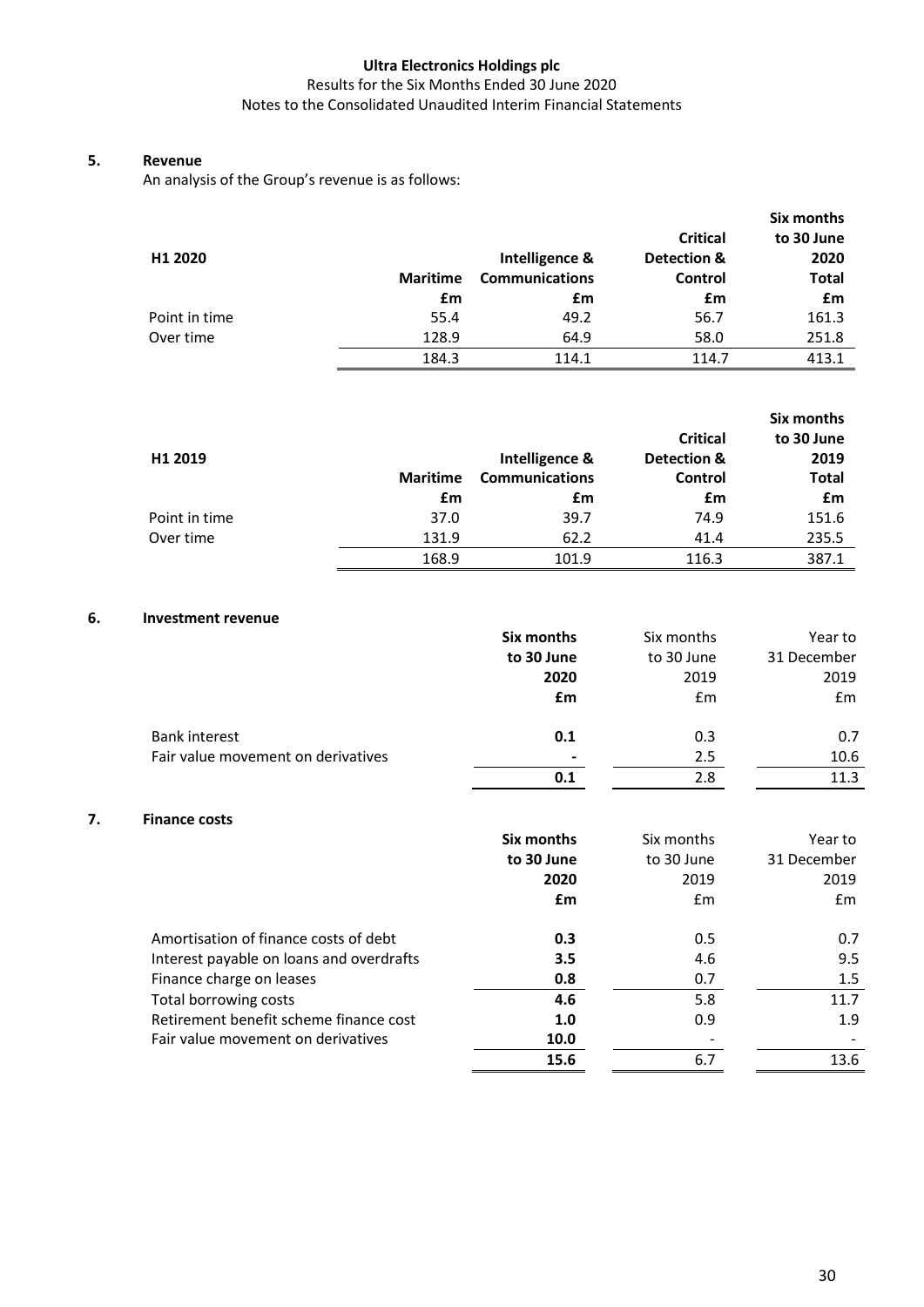#### Results for the Six Months Ended 30 June 2020 Notes to the Consolidated Unaudited Interim Financial Statements

**8. Tax** 

| - --- -                 | Six months<br>to 30 June<br>2020 | Six months<br>to 30 June<br>2019 | Year to<br>31 December<br>2019 |
|-------------------------|----------------------------------|----------------------------------|--------------------------------|
| <b>Current tax</b>      | £m                               | £m                               | £m                             |
| United Kingdom          | 1.5                              | 1.5                              | 0.8                            |
| Overseas                | 3.0                              | 3.6                              | 8.4                            |
|                         | 4.5                              | 5.1                              | 9.2                            |
| Deferred tax            | 1.0                              | 2.2                              | 7.2                            |
| <b>Total tax charge</b> | 5.5                              | 7.3                              | 16.4                           |

The main rate of UK corporation tax was 19% at 1 April 2020.

### **9. Ordinary dividends**

|                                                                                                                                                                                      | Six months<br>to 30 June<br>2020 | Six months<br>to 30 June<br>2019 |
|--------------------------------------------------------------------------------------------------------------------------------------------------------------------------------------|----------------------------------|----------------------------------|
|                                                                                                                                                                                      | £m                               | £m                               |
| Proposed additional interim dividend of 39.2p per share (equivalent<br>to the postponed final dividend) and final dividend for the year<br>ended 31 December 2018 of 37.0p per share | 27.8                             | 26.1                             |
|                                                                                                                                                                                      |                                  |                                  |
| Proposed interim dividend for the year ended 31 December 2020 of<br>15.4p (2019: 15.0p) per share                                                                                    | 10.9                             | 10.6                             |

As announced on 14 April 2020, as a precautionary measure the Board decided to postpone payment of its 2019 final dividend by withdrawing the proposed recommendation to pay a final 2019 dividend of 39.2 pence per share from the resolutions being put at the May AGM. An additional interim dividend of the same amount will be paid on 18 September 2020 to shareholders on the register at 30 August 2020. It was approved by the Board after 30 June 2020 and has not been included as a liability as at 30 June 2020.

The interim 2020 dividend of 15.4 pence per share will be paid on 18 September 2020 to shareholders on the register at 30 August 2020. It was approved by the Board after 30 June 2020 and has not been included as a liability as at 30 June 2020.

### **10. Earnings per share**

|                                | Six months | Six months | Year to     |
|--------------------------------|------------|------------|-------------|
|                                | to 30 June | to 30 June | 31 December |
|                                | 2020       | 2019       | 2019        |
|                                | Pence      | Pence      | Pence       |
| From continuing operations     |            |            |             |
| Basic underlying (see below)   | 54.7       | 52.5       | 119.5       |
| Diluted underlying (see below) | 54.5       | 52.5       | 119.4       |
| Basic                          | 34.2       | 43.3       | 105.1       |
| <b>Diluted</b>                 | 34.1       | 43.3       | 104.9       |
|                                |            |            |             |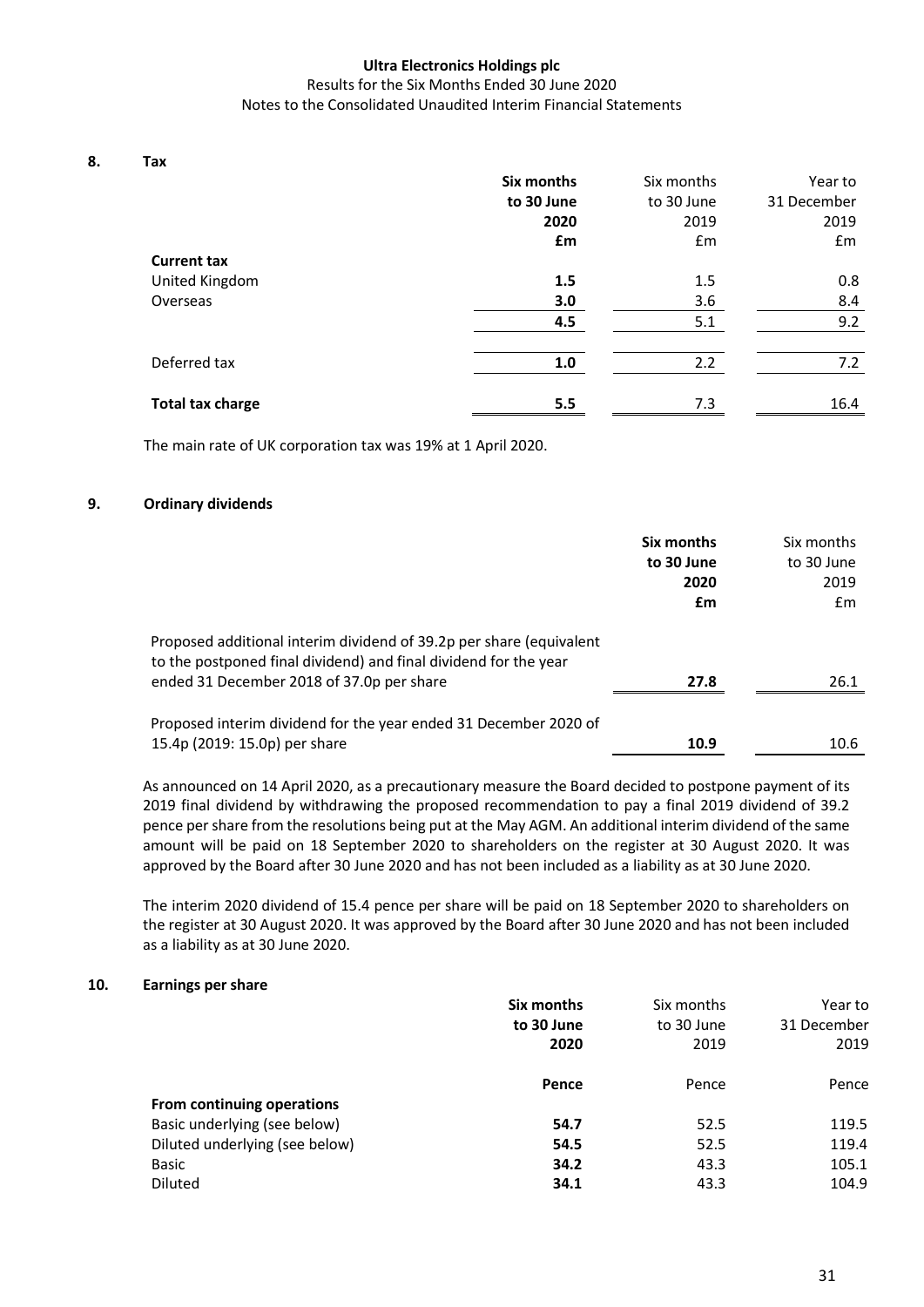Results for the Six Months Ended 30 June 2020 Notes to the Consolidated Unaudited Interim Financial Statements

### **10. Earnings per share (continued)**

The calculation of the basic, underlying and diluted earnings per share is based on the following data:

|                                                      | Six months | Six months | Year to       |
|------------------------------------------------------|------------|------------|---------------|
|                                                      | to 30 June | to 30 June | 31 December   |
|                                                      | 2020       | 2019       | 2019          |
|                                                      | £m         | £m         | $\mathsf{fm}$ |
| <b>Earnings</b>                                      |            |            |               |
| Earnings for the purposes of earnings per share      |            |            |               |
| being profit for the period                          | 24.3       | 30.7       | 74.5          |
|                                                      |            |            |               |
| <b>Underlying earnings</b>                           |            |            |               |
| Profit for the period                                | 24.3       | 30.7       | 74.5          |
| Amortisation of intangibles arising on               |            |            |               |
| acquisition (net of tax)                             | 5.0        | 8.3        | 16.9          |
| Acquisition and disposal related costs (net of tax)  | 0.8        | 0.7        | 0.1           |
| Loss/(profit) on fair value movements on             |            |            |               |
| derivatives (net of tax)                             | 8.1        | (2.2)      | (8.8)         |
| Gain/(loss) on disposal & held for sale (net of tax) |            | (0.8)      | 0.9           |
| Significant legal charges and expenses (net of tax)  | 0.6        | 0.5        | 1.1           |
| Earnings for the purposes of underlying earnings     |            |            |               |
| per share                                            | 38.8       | 37.2       | 84.7          |

The adjustments to profit are explained in note 4.

The weighted average number of shares is given below:

|                                                 | Six months        | Six months    | Year to     |
|-------------------------------------------------|-------------------|---------------|-------------|
|                                                 | to 30 June        | to 30 June    | 31 December |
|                                                 | 2020              | 2019          | 2019        |
| Number of shares used for basic earnings per    |                   |               |             |
| share                                           | 70,981,130        | 70,870,331    | 70,893,867  |
| Effect of dilutive potential ordinary shares -  |                   |               |             |
| share options                                   | 175,585           | 5,078         | 93,523      |
| Number of shares used for fully diluted         |                   |               |             |
| earnings per share                              | 71,156,715        | 70,875,409    | 70,987,390  |
|                                                 |                   |               |             |
|                                                 | <b>Six months</b> | Six months    | Year to     |
|                                                 | to 30 June        | to 30 June    | 31 December |
|                                                 | 2020              | 2019          | 2019        |
|                                                 | £m                | $\mathsf{fm}$ | Em          |
| Underlying profit before tax                    | 47.9              | 46.5          | 105.3       |
| Tax rate applied for the purposes of underlying |                   |               |             |
| earnings per share                              | 19.0%             | 20.0%         | 19.4%       |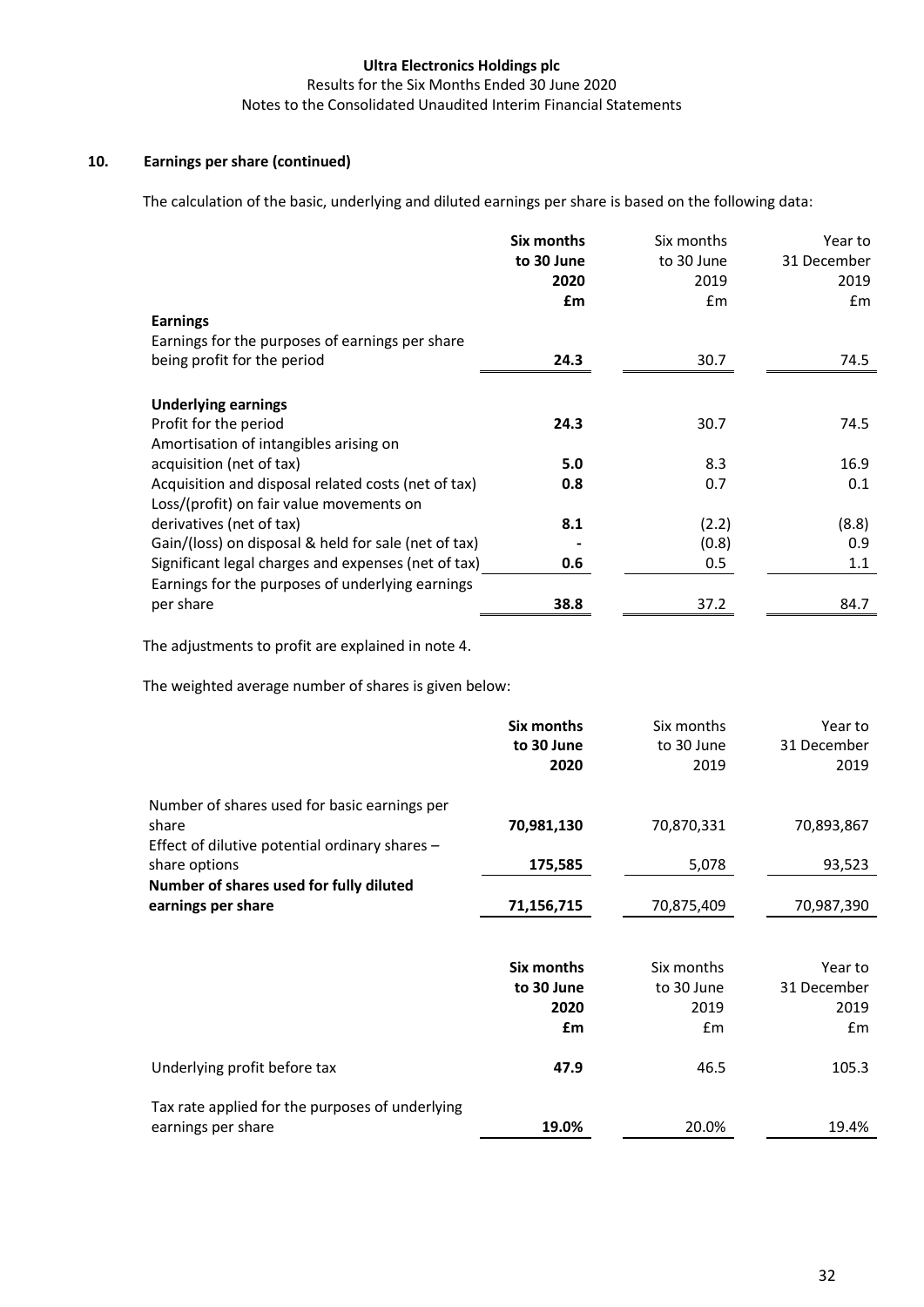### Results for the Six Months Ended 30 June 2020 Notes to the Consolidated Unaudited Interim Financial Statements

### **10. Earnings per share (continued)**

During the first six months of 2020, no shares have been purchased and cancelled by the company. In 2019, the company purchased and cancelled 634,996 shares in the first six months. No further shares were purchased and cancelled in the full year. See note 16.

### **11. Property, plant and equipment**

During the period, the Group spent £5.0m on the acquisition of property, plant and equipment. The Group did not make any significant disposals during the period.

### **12. Leased assets**

During the period, the Group acquired new leases of £5.3m in their leased assets. The Group did not make any significant disposals during the period.

### **13. Trade and other receivables**

|     |                                              | At 30 June<br>2020 | At 30 June<br>2019 | December<br>2019 |
|-----|----------------------------------------------|--------------------|--------------------|------------------|
|     |                                              | £m                 | £m                 | £m               |
|     | Non-current:                                 |                    |                    |                  |
|     | Amounts receivable from over time contract   |                    |                    |                  |
|     | customers                                    | 14.1               | 20.0               | 13.7             |
|     |                                              | 14.1               | 20.0               | 13.7             |
|     |                                              |                    |                    |                  |
|     |                                              |                    |                    | At 31            |
|     |                                              | At 30 June         | At 30 June         | December         |
|     |                                              | 2019               | 2019               | 2019             |
|     |                                              | £m                 | £m                 | £m               |
|     | Current:<br>Trade receivables                | 92.0               |                    | 108.4            |
|     | Provisions against receivables               | (1.7)              | 100.9              | (1.8)            |
|     | Net trade receivables                        |                    | (3.5)              |                  |
|     | Amounts receivable from over time contract   | 90.3               | 97.4               | 106.6            |
|     | customers                                    | 93.2               | 97.0               | 77.0             |
|     | Prepayments and other receivables            | 26.7               | 22.4               | 21.8             |
|     |                                              | 210.2              | 216.8              | 205.4            |
|     |                                              |                    |                    |                  |
| 14. | <b>Trade and other payables</b>              |                    |                    |                  |
|     |                                              |                    |                    | At 31            |
|     |                                              | At 30 June         | At 30 June         | December         |
|     |                                              | 2020               | 2019               | 2019             |
|     |                                              | £m                 | £m                 | £m               |
|     | Amounts included in current liabilities:     |                    |                    |                  |
|     | Trade payables                               | 49.4               | 55.0               | 49.9             |
|     | Amounts due to over time contract customers  | 74.0               | 63.5               | 57.5             |
|     | Other payables                               | 102.5              | 73.0               | 84.9             |
|     |                                              | 225.9              | 191.5              | 192.3            |
|     | Amounts included in non-current liabilities: |                    |                    |                  |
|     | Amounts due to over time contract customers  | 7.1                | 14.3               | 9.8              |
|     | Other payables                               | 4.7                | 4.8                | 2.0              |

**11.8** 19.1 11.8

At 31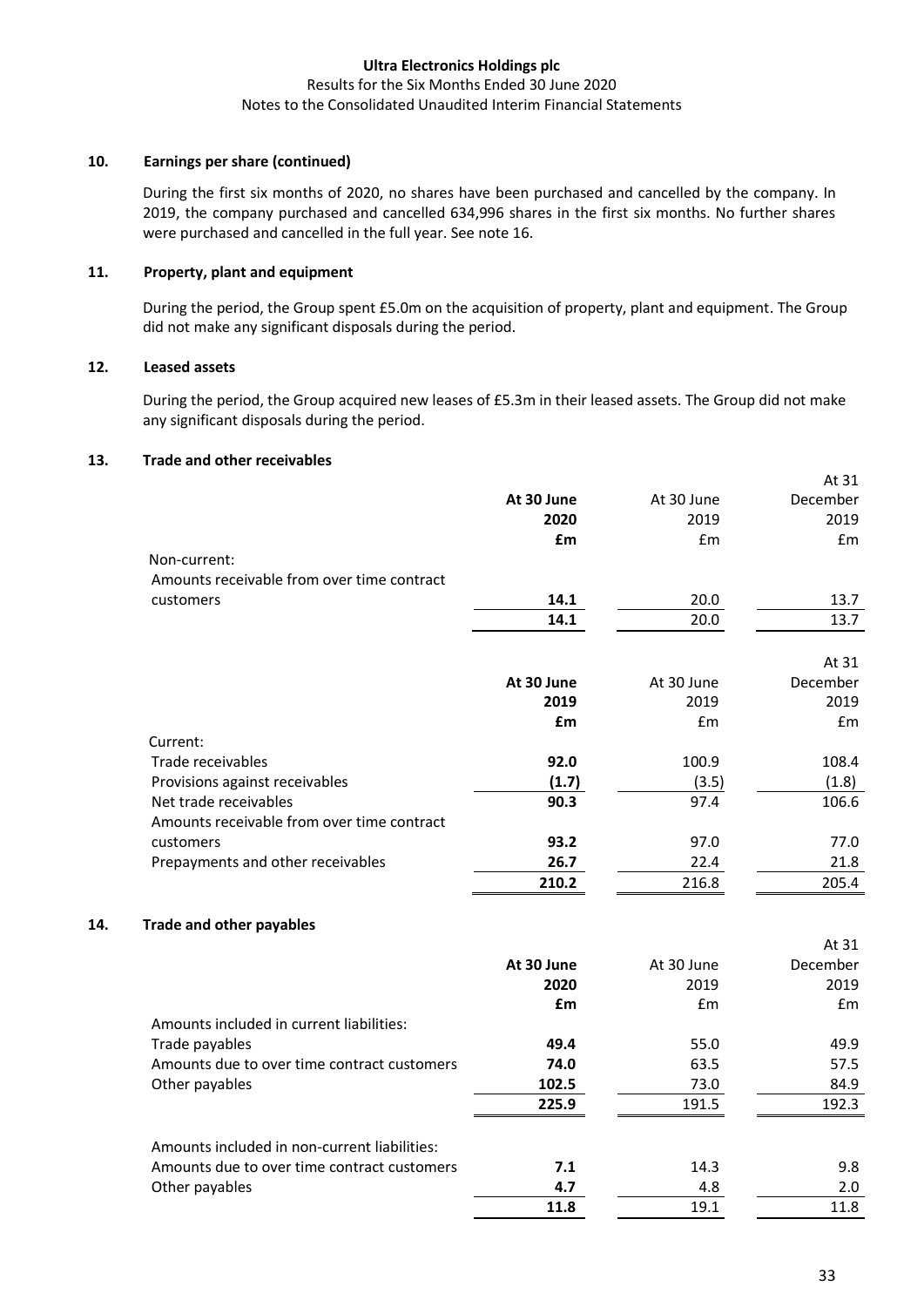#### Results for the Six Months Ended 30 June 2020 Notes to the Consolidated Unaudited Interim Financial Statements

### **15. Provisions**

|                                     | Warranties<br>£m | Contract<br>related<br>provisions<br>£m | Other<br>Em | Total<br>Em |
|-------------------------------------|------------------|-----------------------------------------|-------------|-------------|
| At 30 June 2019                     | 6.0              | 5.7                                     | 6.4         | 18.1        |
| At 31 December 2019                 | 4.8              | 13.9                                    | 6.1         | 24.8        |
| At 30 June 2020                     | 4.9              | 11.6                                    | 5.7         | 22.2        |
| Included in current liabilities     | 3.7              | 11.6                                    | 3.4         | 18.7        |
| Included in non-current liabilities | 1.2              |                                         | 2.3         | 3.5         |
|                                     | 4.9              | 11.6                                    | 5.7         | 22.2        |

Warranty provisions are based on an assessment of future claims with reference to past experience. Such costs are generally incurred within two years after delivery. Contract related provisions, for example including provisions for agent fees, are utilised over the period as stated in the contract to which the specific provision relates.. Other provisions include re-organisation costs, deferred consideration and dilapidation costs. Reorganisation costs will be incurred over the period of the reorganisation, which is typically up to two years. Contingent consideration is payable when earnings targets are met. Dilapidations will be payable at the end of the contracted life, which is up to fifteen years. To provide greater clarity to readers of the financial statements, all provisions relating to contract execution and delivery, which had been included within the over-time contract balances for June 2019 and prior periods, have been classified into the contract-related provisions disclosure for December 2019 and June 2020 above.

### **16. Share capital**

51,937 shares, with a nominal value of £2,597 have been allotted in the first six months of 2020 under the terms of the Group's various share option schemes. The aggregate consideration received by the Company was £424,000.

During the first six months of 2020 no shares have been purchased and cancelled by the Company.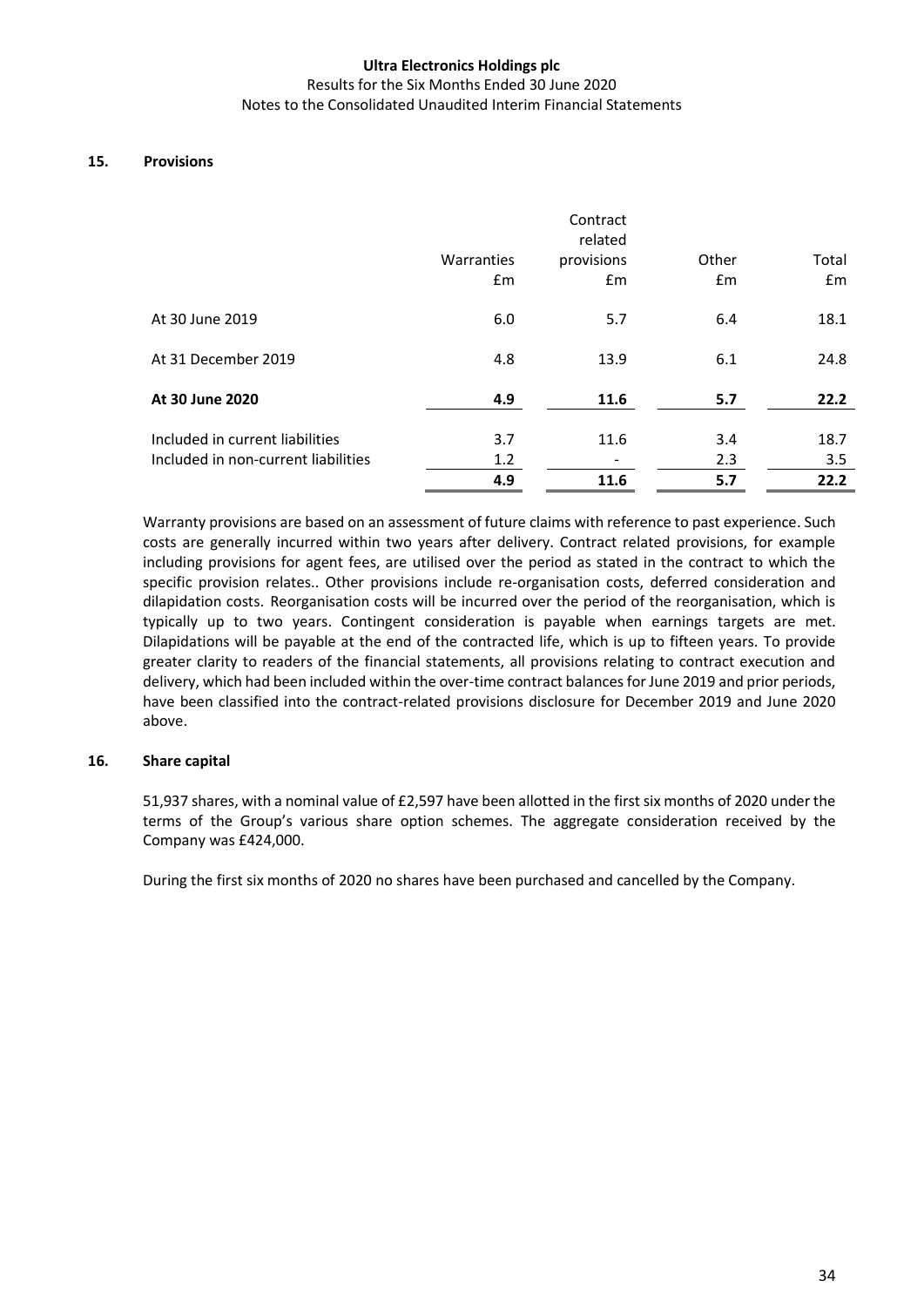Results for the Six Months Ended 30 June 2020 Notes to the Consolidated Unaudited Interim Financial Statements

### **17. Cash flow information**

|                                               | Six months<br>to 30 June | Six months<br>to 30 June | Year to<br>31 December |
|-----------------------------------------------|--------------------------|--------------------------|------------------------|
|                                               | 2020                     | 2019                     | 2019                   |
|                                               | £m                       | $\mathsf{fm}$            | £m                     |
| <b>Operating profit</b><br>Adjustments for:   | 45.3                     | 41.0                     | 94.2                   |
| Depreciation of property, plant and equipment | 5.0                      | 4.6                      | 9.7                    |
| Amortisation of intangible assets             | 9.2                      | 12.4                     | 28.6                   |
| Amortisation of leased assets                 | 4.1                      | 4.6                      | 9.3                    |
| Cost of equity-settled employee share schemes | 0.7                      | 1.2                      | 0.8                    |
| Adjustment for pension funding                | (5.6)                    | (5.4)                    | (10.8)                 |
| Loss on disposal of property, plant and       |                          |                          |                        |
| equipment                                     |                          |                          | 0.1                    |
| (Decrease)/increase in provisions             | (3.8)                    | (1.5)                    | 5.5                    |
| Operating cash flow before movements in       |                          |                          |                        |
| working capital                               | 54.9                     | 56.9                     | 137.4                  |
| Increase in inventories                       | (14.8)                   | (9.4)                    | (5.7)                  |
| Decrease/(increase) in receivables            | 5.4                      | (4.7)                    | (2.9)                  |
| Increase/(decrease) in payables               | 20.3                     | (17.0)                   | (13.9)                 |
| Cash generated by operations                  | 65.8                     | 25.8                     | 114.9                  |
| Income taxes paid                             | (0.2)                    | (6.9)                    | (9.5)                  |
| Interest paid                                 | (3.5)                    | (4.2)                    | (9.3)                  |
| Finance lease interest paid                   | (0.8)                    | (0.7)                    | (1.5)                  |
| Net cash inflow from operating activities     | 61.3                     | 14.0                     | 94.6                   |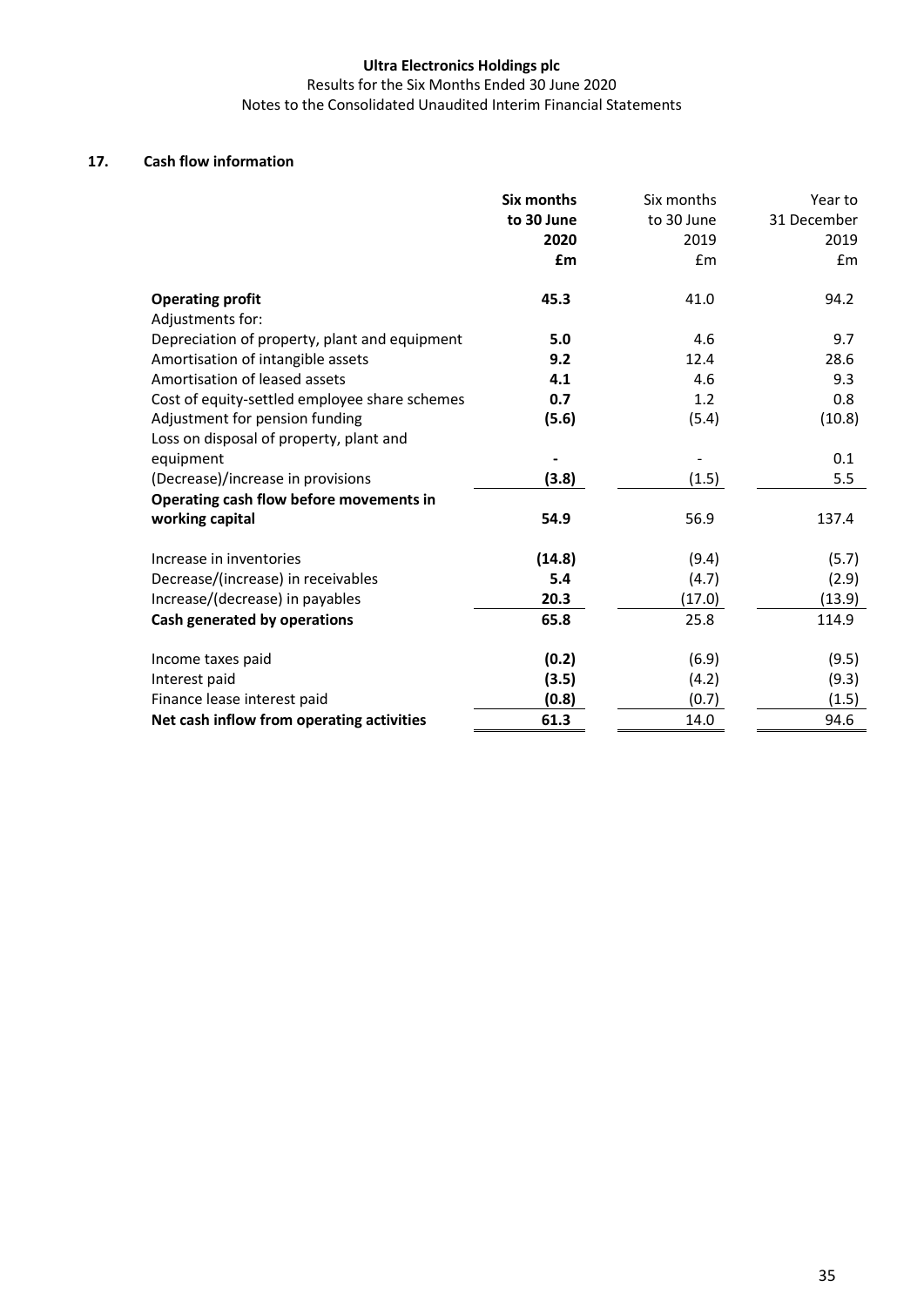Results for the Six Months Ended 30 June 2020 Notes to the Consolidated Unaudited Interim Financial Statements

### **17. Cash flow information (continued)**

Reconciliation of net movement in cash and cash equivalents to movement in net debt:

|                                                                    | Six months | Six months | Year to 31 |
|--------------------------------------------------------------------|------------|------------|------------|
|                                                                    | to 30 June | to 30 June | December   |
|                                                                    | 2020       | 2019       | 2019       |
|                                                                    | £m         | Em         | Em         |
| Net increase/(decrease) in cash and cash<br>equivalents            | 7.8        | (4.7)      | (10.5)     |
| Cash inflow/(outflow) from movement in debt<br>and finance leasing | 43.5       | (9.0)      | 55.3       |
| Change in net debt arising from cash flows                         | 51.3       | (13.7)     | 44.8       |
| Loan syndication costs                                             |            |            | 0.3        |
| Lease liability movement                                           | (2.5)      | (37.2)     | (41.2)     |
| Amortisation of finance costs of debt                              | (0.3)      | (0.4)      | (0.7)      |
| <b>Translation differences</b>                                     | (1.1)      | 0.5        | (0.5)      |
| Movement in net debt in the period                                 | 47.4       | (50.8)     | 2.7        |
| Net debt at start of period                                        | (154.8)    | (157.4)    | (157.5)    |
| Net debt at end of period                                          | (107.4)    | (208.2)    | (154.8)    |
|                                                                    |            |            |            |
|                                                                    |            |            | $\cdots$   |

|                                   |            |                | At 31    |
|-----------------------------------|------------|----------------|----------|
| Net debt comprised the following: | At 30 June | At 30 June     | December |
|                                   | 2020       | 2019           | 2019     |
|                                   | £m         | $\mathbf{f}$ m | Em       |
| Cash and cash equivalents         | 93.1       | 92.9           | 82.2     |
| <b>Borrowings</b>                 | (200.5)    | (301.1)        | (237.0)  |
|                                   | (107.4)    | (208.2)        | (154.8)  |
|                                   |            |                |          |

Cash and cash equivalents comprise cash at bank and other short-term highly liquid investments with a maturity of three months or less.

Reconciliation of changes in financing liabilities:

|                                       | At 30 June<br>2019<br>£m | At 30 June<br>2019<br>$\mathsf{fm}$ | At 31<br>December<br>2019<br>Em |
|---------------------------------------|--------------------------|-------------------------------------|---------------------------------|
| Borrowings at start of period         | (237.0)                  | (253.8)                             | (253.8)                         |
| Repayments of borrowings              | 64.5                     | 108.7                               | 315.3                           |
| Proceeds from borrowings              | (21.0)                   | (117.7)                             | (259.9)                         |
| Loan syndication costs                | $\blacksquare$           |                                     | 0.3                             |
| Amortisation of finance costs of debt | (0.3)                    | (0.4)                               | (0.7)                           |
| Lease liability movement              | (2.5)                    | (37.2)                              | (41.2)                          |
| <b>Translation differences</b>        | (4.2)                    | (0.7)                               | 3.0                             |
| Borrowings at end of period           | (200.5)                  | (301.1)                             | (237.0)                         |
|                                       |                          |                                     |                                 |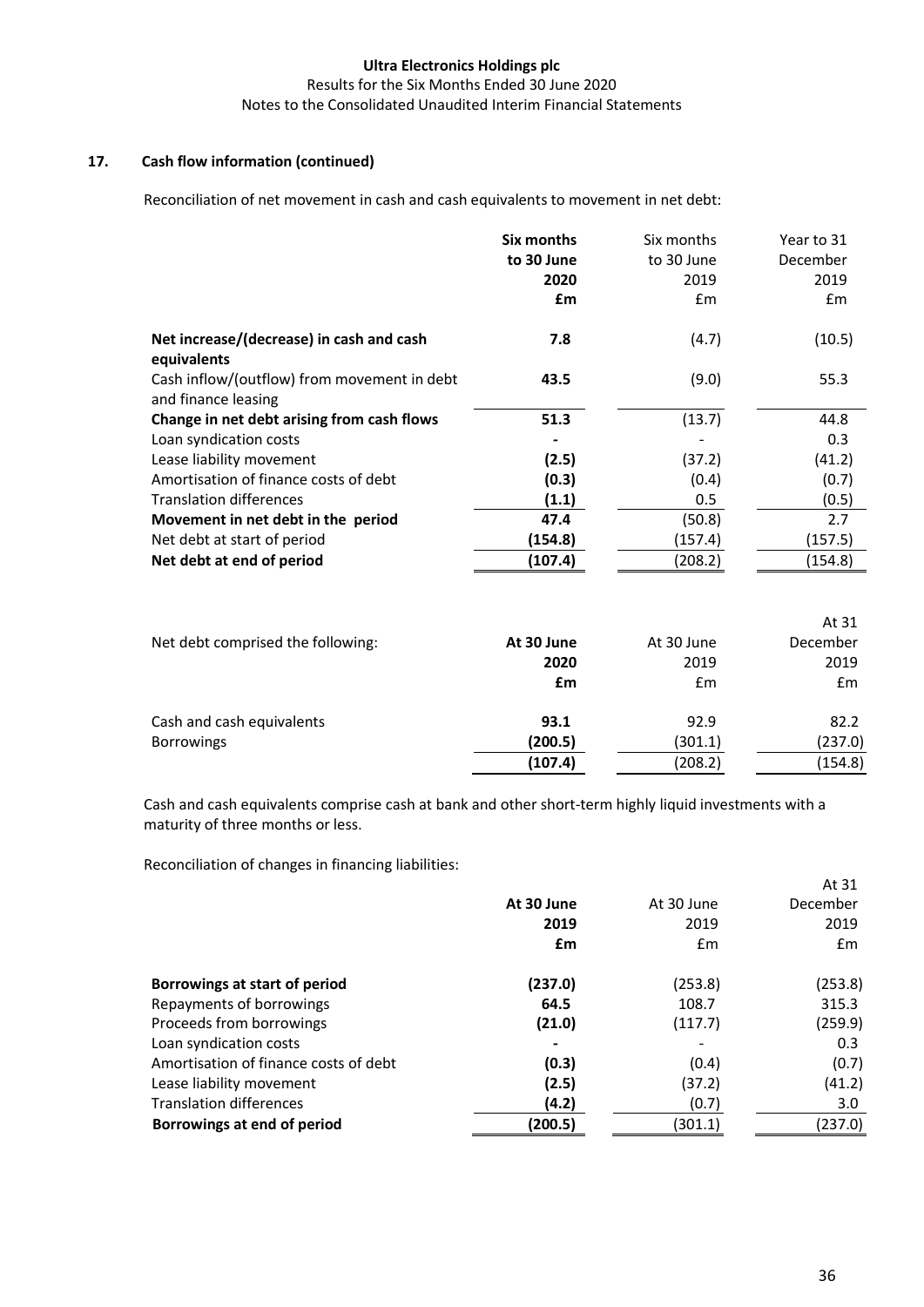Results for the Six Months Ended 30 June 2020 Notes to the Consolidated Unaudited Interim Financial Statements

### **18. Disposals and assets classified as held for sale**

As disclosed in note 30 of the 2019 Annual Report, certain assets from the Communications & Security division (now the Intelligence & Communications SBU) were classified as held for sale at 31 December 2019. During the period the decision was taken to cease classifying these assets as held for sale due to uncertainty over the likelihood of disposal; there was no impact to the current period or prior year financial results.

As disclosed in note 30 of the 2019 Annual Report, in October 2019 agreement was reached to dispose of the Intelligence & Security SBU's small Ottawa-based electronic intelligence business. The disposal completed in January 2020. There was no residual gain or loss to recognise in the period ending 30 June 2020.

The total assets and liabilities classified as held for sale at 30 June 2020, which are planned to be disposed in the following 12 months, are shown in the table below at their fair value. These assets and liabilities are from certain non-core aircraft product lines from the former Flightline business in the Maritime SBU. In the period, £6.7m was received relating to the pending sale of these non-core assets, however the disposal is pending completion of certain contract novations and the trading assets remain under Ultra's control; as the disposal is not complete no gain has been recognised in the income statement. A liability of £6.7m has been recorded within other payables: the liability will be derecognised, and the profit on disposal will be recognised once the divestment has completed in H2 2020.

| 2020  |
|-------|
| Em    |
|       |
| 1.7   |
| 0.5   |
| 2.2   |
| (0.5) |
| (0.5) |
| 1.7   |
|       |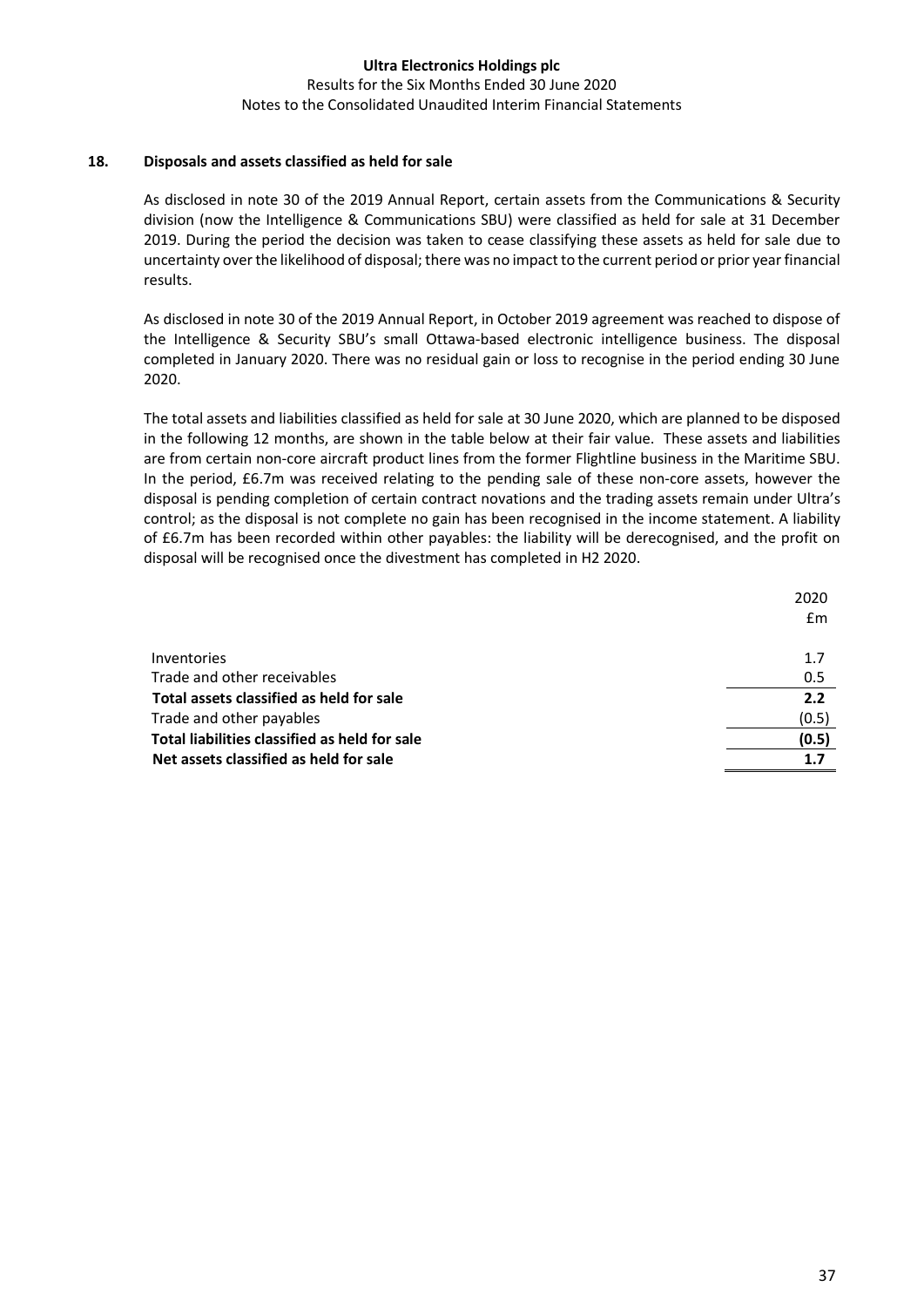#### Results for the Six Months Ended 30 June 2020 Notes to the Consolidated Unaudited Interim Financial Statements

### **19. Financial instruments**

Exposure to currency and interest rate risks arises in the normal course of the Group's business. Derivative financial instruments are used to hedge exposure to all significant fluctuations in foreign exchange rates and interest rates.

The following table provides an analysis of financial instruments that are measured subsequent to initial recognition at fair value, grouped into Levels 1 to 3 based on the degree to which the fair value is observable:

- Level 1 fair value measurements are those derived from quoted (unadjusted) active markets for identical assets or liabilities.
- Level 2 fair value measurements are those derived from inputs other than quoted prices included within Level 1 that are observable for the asset or liability, either directly (i.e. as prices) or indirectly (i.e. derived from prices).
- Level 3 fair value measurements are those derived from valuation techniques that include inputs for the asset or liability that are not based on observable market data (unobservable inputs).

All of Ultra's financial instruments have been assessed as Level 2 or Level 3 and comprise foreign exchange forward contracts and interest rate swaps as Level 2 and the Strategic Aerospace and Defence Initiative ("SADI") loan as Level 3. For further information refer to notes 22 and 24 of our 2019 Annual Report.

The directors consider that the carrying amount of all financial assets and liabilities approximates to their fair value.

During the period a mark to market loss on forward foreign exchange contracts of £10.0m (2019 H1 gain: £2.5m) was incurred as GBP weakened relative to our USD forward contract rate.

Fair value measurements as at 30 June 2020 are set out in the table below. These forward exchange contracts have been fair valued using forward exchange rates that are quoted in an active market.

|            |            | At 31    |
|------------|------------|----------|
| At 30 June | At 30 June | December |
| 2020       | 2019       | 2019     |
| £m         | Em         | £m       |
|            |            |          |
|            |            |          |
| 0.4        | 0.5        | 4.9      |
| 0.4        | 0.5        | 4.9      |
|            |            |          |
|            |            |          |
|            |            |          |
|            |            | 0.7      |
| 8.7        | 8.4        | 9.5      |
| 14.9       | 12.7       | 10.2     |
|            | 6.2        | 4.3      |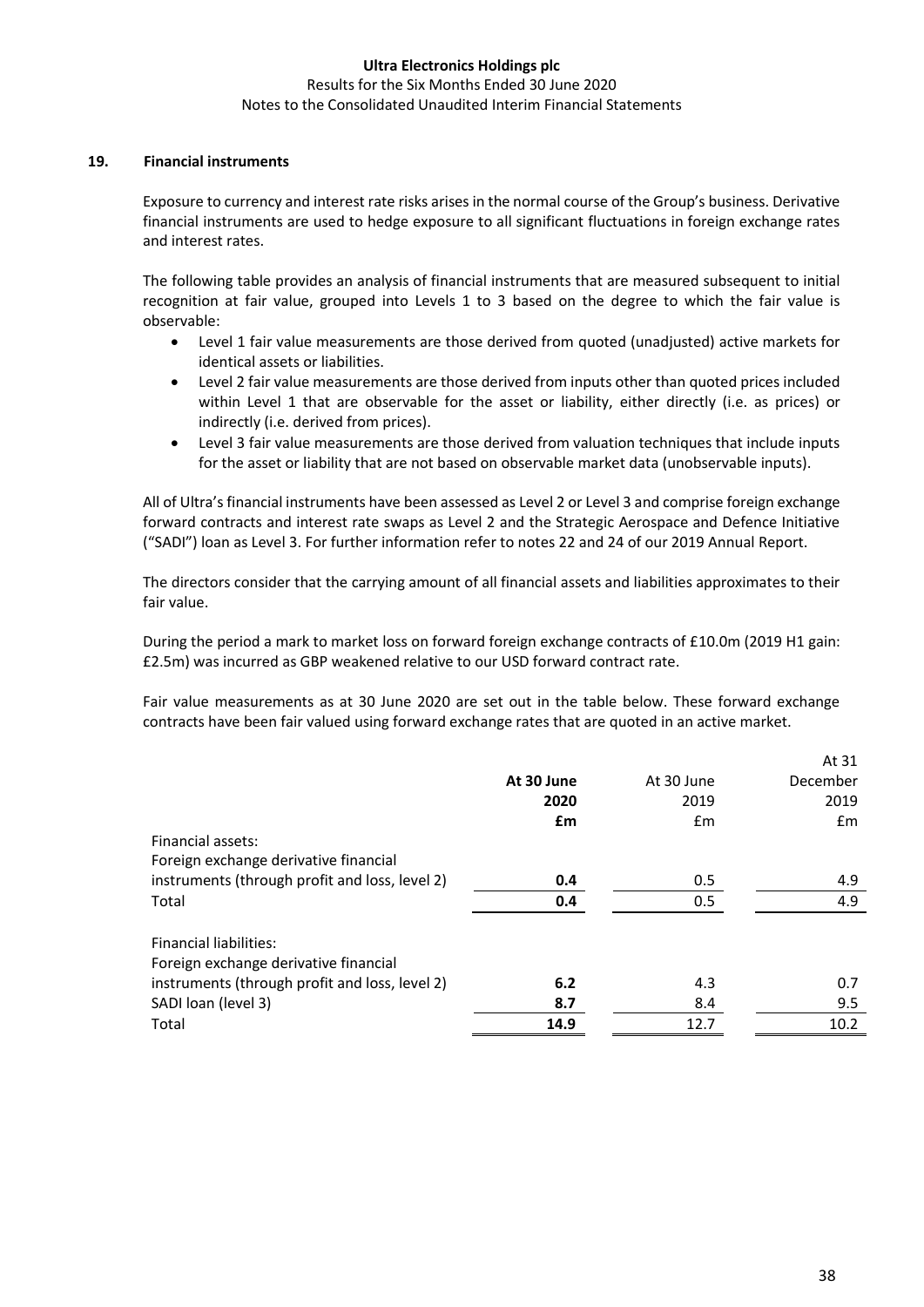### **Ultra Electronics Holdings plc** Results for the Six Months Ended 30 June 2020 Notes to the Consolidated Unaudited Interim Financial Statements

### **20. Going concern**

The liquidity of the Group is strong, with cash of £93.1m and access to our committed £300m Revolving Credit Facility ("RCF"), of which £259m is undrawn. The majority of the facility is committed to November 2024, along with long-term committed Private Placement debt of £50m and \$70m, as well as other smaller uncommitted short-term overdraft facilities. Net debt to EBITDA (on a covenant basis when excluding pension liabilities and IFRS 16 lease liabilities) is x0.46, well below the maximum permitted of x3.00.

The Directors have considered the guidance issued by the Financial Reporting Council and are satisfied that the Group has adequate resources to continue in operational existence for the foreseeable future, a period of not less than 12 months from the date of this report. Accordingly, they continue to adopt the going concern basis in preparing these condensed consolidated half year financial statements.

The Board has made appropriate enquiries to support this view, looking forward for a period of at least twelve months. Salient points taken into consideration were:

- the risks as discussed in detail in the Risks and Uncertainties section, including consideration of Covid-19.
- the modelling of realistic worst-case financial impacts to the Group of the Covid-19 pandemic over the period, which included an assumption of 4-8 week long closures of all sites, similarly significant disruption to the supply chain, and increased workforce absence through illness;
- the reverse stress tests and sensitivity analysis applied to the forecasts;
- the nature and impact of mitigating actions that could be taken to conserve cash;
- the actual performance of the Group in H1, compared to the realistic worst-case Covid-19 related impacts modelled earlier in 2020;
- the adequacy of Ultra's existing committed financing facilities, and availability of alternative sources of funding if necessary;
- the forecast financial covenant headroom over the assessment period;
- the impact to the Group of paying dividends;
- the Group's long-term record of delivering profits and generating cash;
- Ultra's positions in growth sectors of its markets: and
- the long-term nature of Ultra's markets, the Group's customer base and long-term contracts.

The duration of the Covid-19 pandemic and its impact remains uncertain, but it is not significantly impacting current trading and we do not currently believe it will have any material long term impact. We are continuing to monitor the situation closely.